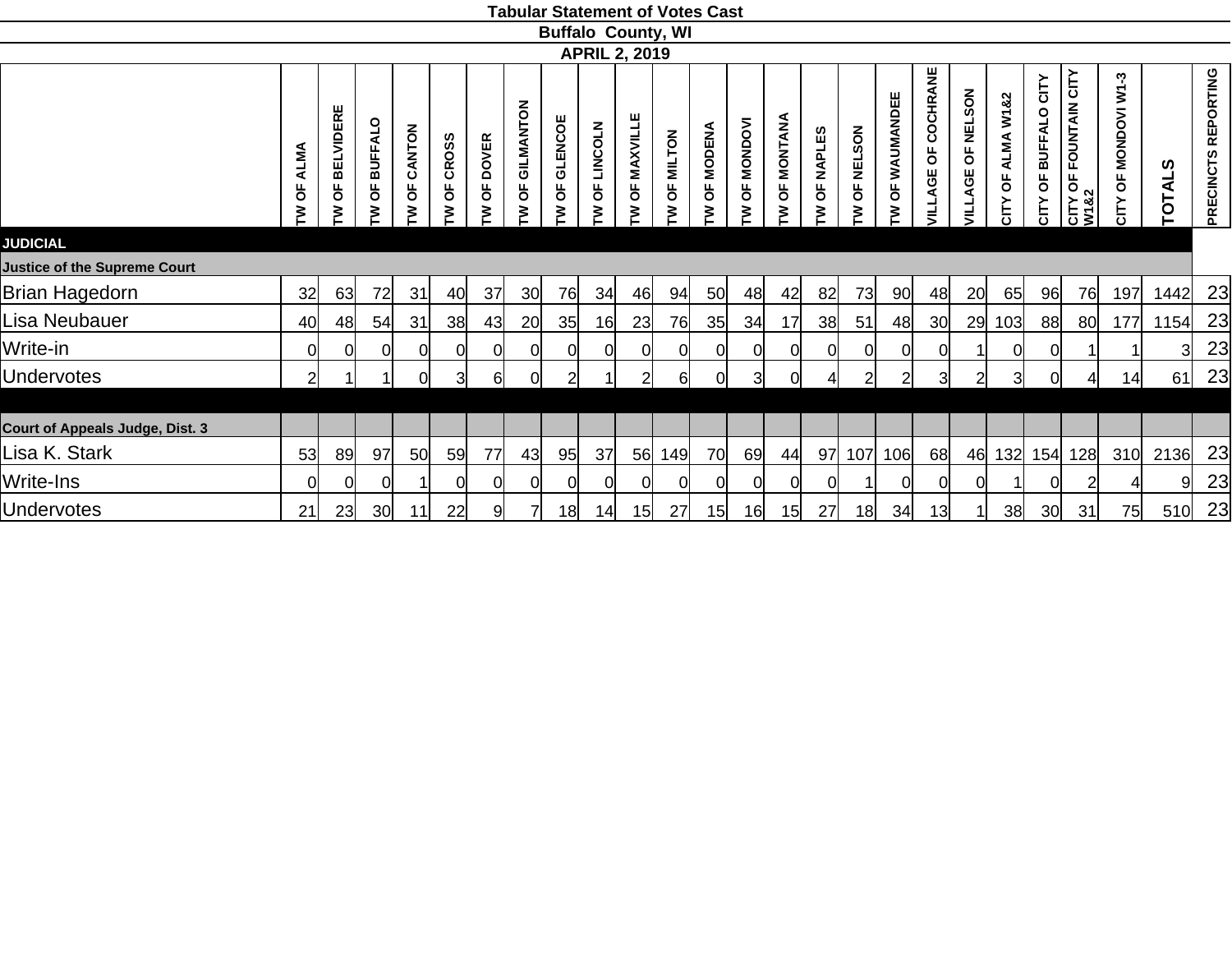|                         |                   |                   |                      |              |             |             |                 | <b>Buffalo County, WI</b> | <b>APRIL 2, 2019</b> |                |              |              |               |               |              |              |                 |                     |                   |                   |                      |                                       |                      |                |                     |
|-------------------------|-------------------|-------------------|----------------------|--------------|-------------|-------------|-----------------|---------------------------|----------------------|----------------|--------------|--------------|---------------|---------------|--------------|--------------|-----------------|---------------------|-------------------|-------------------|----------------------|---------------------------------------|----------------------|----------------|---------------------|
|                         | <b>TW OF ALMA</b> | OF BELVIDERE<br>ξ | <b>TW OF BUFFALO</b> | TW OF CANTON | TW OF CROSS | TW OF DOVER | TW OF GILMANTON | TW OF GLENCOE             | TW OF LINCOLN        | TW OF MAXVILLE | TW OF MILTON | TW OF MODENA | TW OF MONDOVI | TW OF MONTANA | TW OF NAPLES | TW OF NELSON | TW OF WAUMANDEE | VILLAGE OF COCHRANE | VILLAGE OF NELSON | CITY OF ALMA W1&2 | CITY OF BUFFALO CITY | CITY OF FOUNTAIN CITY<br>W1&2<br>M1&2 | CITY OF MONDOVI W1-3 | <b>TOTALS</b>  | PRECINCTS REPORTING |
| <b>MUNICIPAL</b>        |                   |                   |                      |              |             |             |                 |                           |                      |                |              |              |               |               |              |              |                 |                     |                   |                   |                      |                                       |                      |                |                     |
| Town of Alma            |                   |                   |                      |              |             |             |                 |                           |                      |                |              |              |               |               |              |              |                 |                     |                   |                   |                      |                                       |                      |                |                     |
| Chairperson             |                   |                   |                      |              |             |             |                 |                           |                      |                |              |              |               |               |              |              |                 |                     |                   |                   |                      |                                       |                      |                |                     |
| Thomas Huber            | 68                |                   |                      |              |             |             |                 |                           |                      |                |              |              |               |               |              |              |                 |                     |                   |                   |                      |                                       |                      | 68             | $\overline{1}$      |
| Write-Ins               | $\overline{0}$    |                   |                      |              |             |             |                 |                           |                      |                |              |              |               |               |              |              |                 |                     |                   |                   |                      |                                       |                      | 0              | $\overline{1}$      |
| <b>Undervotes</b>       | 6                 |                   |                      |              |             |             |                 |                           |                      |                |              |              |               |               |              |              |                 |                     |                   |                   |                      |                                       |                      | $6 \mid$       | $\vert$             |
| <b>Supervisor 1</b>     |                   |                   |                      |              |             |             |                 |                           |                      |                |              |              |               |               |              |              |                 |                     |                   |                   |                      |                                       |                      |                |                     |
| Alan Steinke            | 69                |                   |                      |              |             |             |                 |                           |                      |                |              |              |               |               |              |              |                 |                     |                   |                   |                      |                                       |                      | 69             | $\vert$             |
| Write-Ins               | $\overline{0}$    |                   |                      |              |             |             |                 |                           |                      |                |              |              |               |               |              |              |                 |                     |                   |                   |                      |                                       |                      | $\overline{0}$ | $\overline{1}$      |
| <b>Undervotes</b>       | $5\overline{)}$   |                   |                      |              |             |             |                 |                           |                      |                |              |              |               |               |              |              |                 |                     |                   |                   |                      |                                       |                      | 5 <sup>1</sup> | $\overline{1}$      |
| <b>Supervisor 2</b>     |                   |                   |                      |              |             |             |                 |                           |                      |                |              |              |               |               |              |              |                 |                     |                   |                   |                      |                                       |                      |                |                     |
| <b>Randall Rotering</b> | 70                |                   |                      |              |             |             |                 |                           |                      |                |              |              |               |               |              |              |                 |                     |                   |                   |                      |                                       |                      | 70             | $\overline{1}$      |
| Write-Ins               | $\overline{0}$    |                   |                      |              |             |             |                 |                           |                      |                |              |              |               |               |              |              |                 |                     |                   |                   |                      |                                       |                      | 0              | $\overline{1}$      |
| <b>Undervotes</b>       | $\overline{4}$    |                   |                      |              |             |             |                 |                           |                      |                |              |              |               |               |              |              |                 |                     |                   |                   |                      |                                       |                      | 4              | $\vert$             |
| <b>Clerk</b>            |                   |                   |                      |              |             |             |                 |                           |                      |                |              |              |               |               |              |              |                 |                     |                   |                   |                      |                                       |                      |                |                     |
| Mary Lisowski           | 71                |                   |                      |              |             |             |                 |                           |                      |                |              |              |               |               |              |              |                 |                     |                   |                   |                      |                                       |                      | 71             | $\overline{1}$      |
| Write-Ins               | $\overline{0}$    |                   |                      |              |             |             |                 |                           |                      |                |              |              |               |               |              |              |                 |                     |                   |                   |                      |                                       |                      | $\overline{0}$ | $\vert$             |
| Undervotes              | $\overline{3}$    |                   |                      |              |             |             |                 |                           |                      |                |              |              |               |               |              |              |                 |                     |                   |                   |                      |                                       |                      | $\overline{3}$ | $\overline{1}$      |
| <b>Treasurer</b>        |                   |                   |                      |              |             |             |                 |                           |                      |                |              |              |               |               |              |              |                 |                     |                   |                   |                      |                                       |                      |                |                     |
| Christine Ruff          | 69                |                   |                      |              |             |             |                 |                           |                      |                |              |              |               |               |              |              |                 |                     |                   |                   |                      |                                       |                      | 69             | $\overline{1}$      |
| Write-Ins               | $\overline{0}$    |                   |                      |              |             |             |                 |                           |                      |                |              |              |               |               |              |              |                 |                     |                   |                   |                      |                                       |                      | $\overline{0}$ | $\overline{1}$      |
| <b>Undervotes</b>       | 5                 |                   |                      |              |             |             |                 |                           |                      |                |              |              |               |               |              |              |                 |                     |                   |                   |                      |                                       |                      | 5 <sup>1</sup> | $\overline{1}$      |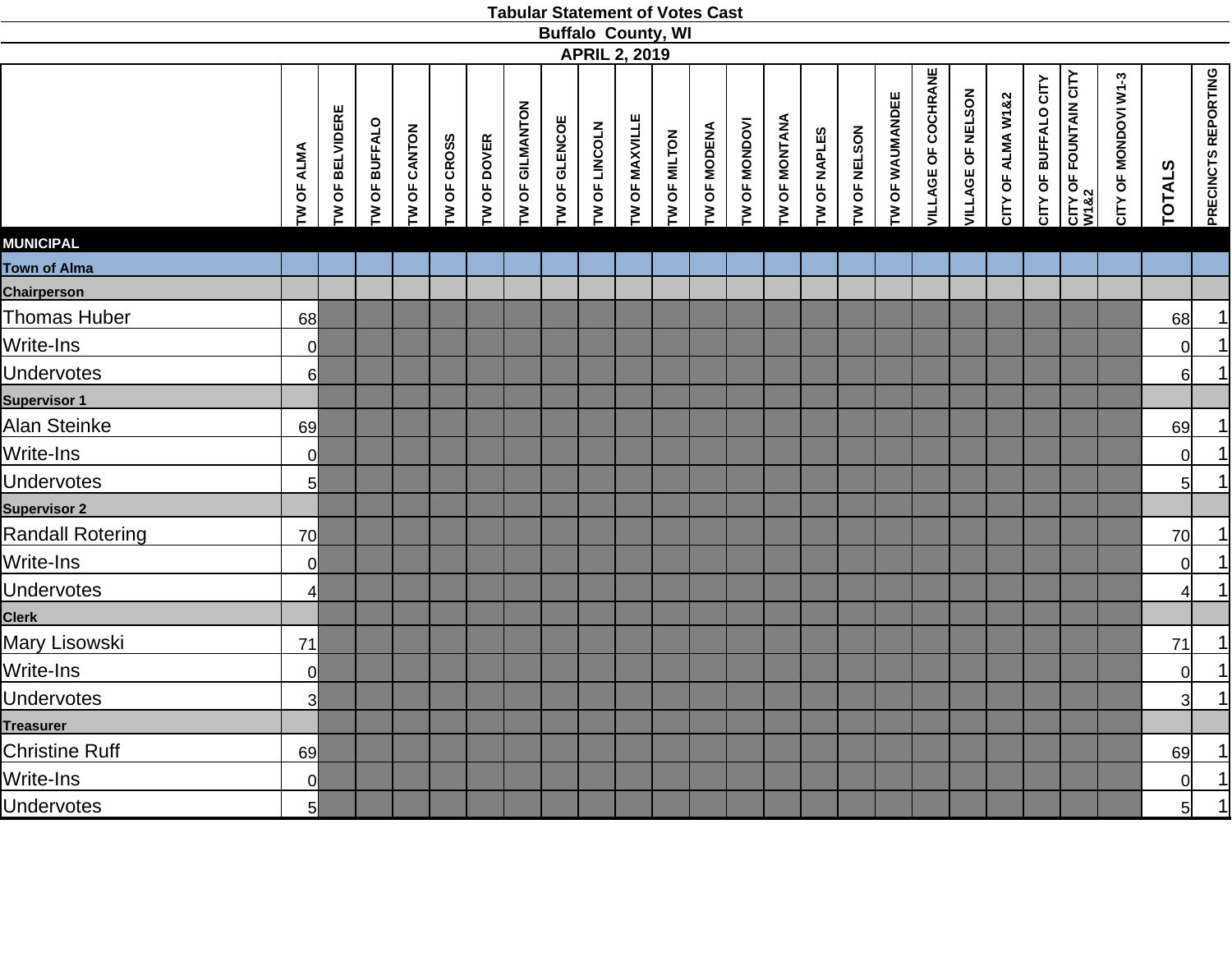|                          |                   |                 |               |              |             |             |                 | <b>Buffalo County, WI</b> |               |                      |              |              |               |               |              |              |                 |                            |                   |                   |                      |                               |                      |               |                            |
|--------------------------|-------------------|-----------------|---------------|--------------|-------------|-------------|-----------------|---------------------------|---------------|----------------------|--------------|--------------|---------------|---------------|--------------|--------------|-----------------|----------------------------|-------------------|-------------------|----------------------|-------------------------------|----------------------|---------------|----------------------------|
|                          |                   |                 |               |              |             |             |                 |                           |               | <b>APRIL 2, 2019</b> |              |              |               |               |              |              |                 |                            |                   |                   |                      |                               |                      |               |                            |
|                          | <b>TW OF ALMA</b> | TW OF BELVIDERE | TW OF BUFFALO | TW OF CANTON | TW OF CROSS | TW OF DOVER | TW OF GILMANTON | TW OF GLENCOE             | TW OF LINCOLN | TW OF MAXVILLE       | TW OF MILTON | TW OF MODENA | TW OF MONDOVI | TW OF MONTANA | TW OF NAPLES | TW OF NELSON | TW OF WAUMANDEE | <b>VILLAGE OF COCHRANE</b> | VILLAGE OF NELSON | CITY OF ALMA W1&2 | CITY OF BUFFALO CITY | CITY OF FOUNTAIN CITY<br>W1&2 | CITY OF MONDOVI W1-3 | <b>TOTALS</b> | <b>PRECINCTS REPORTING</b> |
| <b>Town of Belvidere</b> |                   |                 |               |              |             |             |                 |                           |               |                      |              |              |               |               |              |              |                 |                            |                   |                   |                      |                               |                      |               |                            |
| <b>Chairperson</b>       |                   |                 |               |              |             |             |                 |                           |               |                      |              |              |               |               |              |              |                 |                            |                   |                   |                      |                               |                      |               |                            |
| Ron Speltz               |                   | 103             |               |              |             |             |                 |                           |               |                      |              |              |               |               |              |              |                 |                            |                   |                   |                      |                               |                      | 103           | 1                          |
| Write-Ins                |                   | 1               |               |              |             |             |                 |                           |               |                      |              |              |               |               |              |              |                 |                            |                   |                   |                      |                               |                      |               | $\frac{1}{1}$              |
| <b>Undervotes</b>        |                   | 8 <sup>1</sup>  |               |              |             |             |                 |                           |               |                      |              |              |               |               |              |              |                 |                            |                   |                   |                      |                               |                      | 81            |                            |
| <b>Supervisor</b>        |                   |                 |               |              |             |             |                 |                           |               |                      |              |              |               |               |              |              |                 |                            |                   |                   |                      |                               |                      |               |                            |
| Lee M Engfer             |                   | 88              |               |              |             |             |                 |                           |               |                      |              |              |               |               |              |              |                 |                            |                   |                   |                      |                               |                      | 88            | 1                          |
| Ronald Kazmierczak       |                   | 77              |               |              |             |             |                 |                           |               |                      |              |              |               |               |              |              |                 |                            |                   |                   |                      |                               |                      | 77            | $\frac{1}{1}$              |
| Write-Ins                |                   | 1               |               |              |             |             |                 |                           |               |                      |              |              |               |               |              |              |                 |                            |                   |                   |                      |                               |                      |               |                            |
| <b>Undervotes</b>        |                   | 58              |               |              |             |             |                 |                           |               |                      |              |              |               |               |              |              |                 |                            |                   |                   |                      |                               |                      | 58            | $\overline{1}$             |
| <b>Clerk</b>             |                   |                 |               |              |             |             |                 |                           |               |                      |              |              |               |               |              |              |                 |                            |                   |                   |                      |                               |                      |               |                            |
| Deborah M Ruff           |                   | 103             |               |              |             |             |                 |                           |               |                      |              |              |               |               |              |              |                 |                            |                   |                   |                      |                               |                      | 103           | <u>1 </u>                  |
| Write-Ins                |                   | <sup>o</sup>    |               |              |             |             |                 |                           |               |                      |              |              |               |               |              |              |                 |                            |                   |                   |                      |                               |                      | ΩI            | $\frac{1}{1}$              |
| <b>Undervotes</b>        |                   | 9               |               |              |             |             |                 |                           |               |                      |              |              |               |               |              |              |                 |                            |                   |                   |                      |                               |                      | 9l            |                            |
| <b>Treasurer</b>         |                   |                 |               |              |             |             |                 |                           |               |                      |              |              |               |               |              |              |                 |                            |                   |                   |                      |                               |                      |               |                            |
| Barbara Brommer          |                   | 106             |               |              |             |             |                 |                           |               |                      |              |              |               |               |              |              |                 |                            |                   |                   |                      |                               |                      | 106           | 1                          |
| Write-Ins                |                   | 0               |               |              |             |             |                 |                           |               |                      |              |              |               |               |              |              |                 |                            |                   |                   |                      |                               |                      | 0l            | $\frac{1}{1}$              |
| <b>Undervotes</b>        |                   | 6               |               |              |             |             |                 |                           |               |                      |              |              |               |               |              |              |                 |                            |                   |                   |                      |                               |                      | 6             |                            |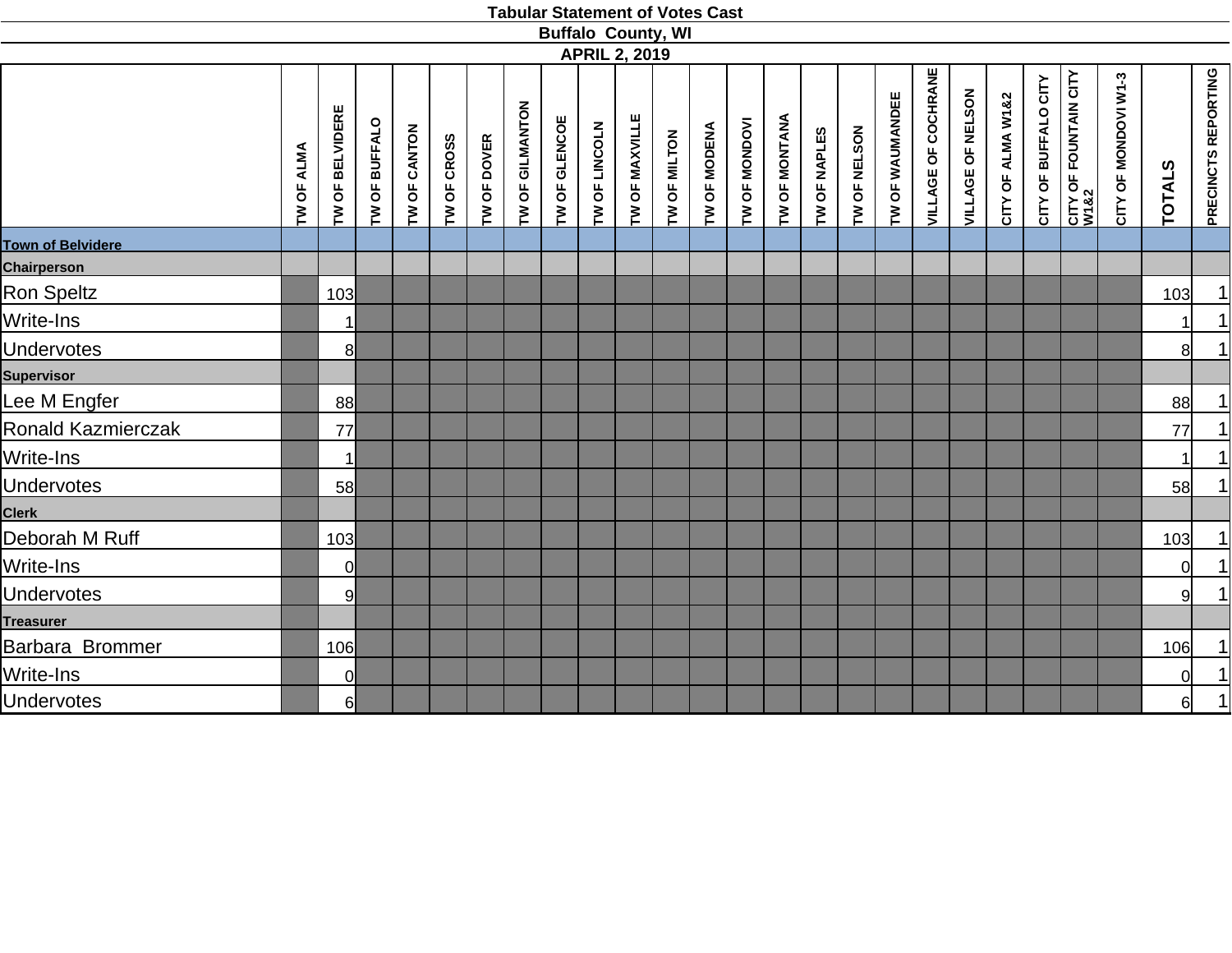|                        |                   |                        |                      |              |             |                    |                 | <b>Buffalo County, WI</b> |               |                      |              |              |               |                      |              |              |                 |                            |                   |                   |                      |                                       |                      |               |                                          |
|------------------------|-------------------|------------------------|----------------------|--------------|-------------|--------------------|-----------------|---------------------------|---------------|----------------------|--------------|--------------|---------------|----------------------|--------------|--------------|-----------------|----------------------------|-------------------|-------------------|----------------------|---------------------------------------|----------------------|---------------|------------------------------------------|
|                        |                   |                        |                      |              |             |                    |                 |                           |               | <b>APRIL 2, 2019</b> |              |              |               |                      |              |              |                 |                            |                   |                   |                      |                                       |                      |               |                                          |
|                        | <b>TW OF ALMA</b> | <b>TW OF BELVIDERE</b> | <b>TW OF BUFFALO</b> | TW OF CANTON | TW OF CROSS | <b>TW OF DOVER</b> | TW OF GILMANTON | TW OF GLENCOE             | TW OF LINCOLN | TW OF MAXVILLE       | TW OF MILTON | TW OF MODENA | TW OF MONDOVI | <b>TW OF MONTANA</b> | TW OF NAPLES | TW OF NELSON | TW OF WAUMANDEE | <b>VILLAGE OF COCHRANE</b> | VILLAGE OF NELSON | CITY OF ALMA W1&2 | CITY OF BUFFALO CITY | <b>CITY OF FOUNTAIN CITY<br/>W182</b> | CITY OF MONDOVI W1-3 | <b>TOTALS</b> | PRECINCTS REPORTING                      |
| <b>Town of Buffalo</b> |                   |                        |                      |              |             |                    |                 |                           |               |                      |              |              |               |                      |              |              |                 |                            |                   |                   |                      |                                       |                      |               |                                          |
| <b>Chairperson</b>     |                   |                        |                      |              |             |                    |                 |                           |               |                      |              |              |               |                      |              |              |                 |                            |                   |                   |                      |                                       |                      |               |                                          |
| Steve B. James         |                   |                        | 114                  |              |             |                    |                 |                           |               |                      |              |              |               |                      |              |              |                 |                            |                   |                   |                      |                                       |                      | 114           | <u>1 </u>                                |
| Write-Ins              |                   |                        | 0l                   |              |             |                    |                 |                           |               |                      |              |              |               |                      |              |              |                 |                            |                   |                   |                      |                                       |                      | $\Omega$      | $\begin{array}{c} \boxed{1} \end{array}$ |
| <b>Undervotes</b>      |                   |                        | 13                   |              |             |                    |                 |                           |               |                      |              |              |               |                      |              |              |                 |                            |                   |                   |                      |                                       |                      | 13            | 1                                        |
| <b>Supervisor 1</b>    |                   |                        |                      |              |             |                    |                 |                           |               |                      |              |              |               |                      |              |              |                 |                            |                   |                   |                      |                                       |                      |               |                                          |
| Claire L. Waters       |                   |                        | 104                  |              |             |                    |                 |                           |               |                      |              |              |               |                      |              |              |                 |                            |                   |                   |                      |                                       |                      | 104           | 1                                        |
| Write-Ins              |                   |                        | <sub>0</sub>         |              |             |                    |                 |                           |               |                      |              |              |               |                      |              |              |                 |                            |                   |                   |                      |                                       |                      | $\Omega$      | $\overline{1}$                           |
| <b>Undervotes</b>      |                   |                        | 23                   |              |             |                    |                 |                           |               |                      |              |              |               |                      |              |              |                 |                            |                   |                   |                      |                                       |                      | 23            | $\overline{1}$                           |
| <b>Supervisor 2</b>    |                   |                        |                      |              |             |                    |                 |                           |               |                      |              |              |               |                      |              |              |                 |                            |                   |                   |                      |                                       |                      |               |                                          |
| Dennis M. Semling      |                   |                        | 96                   |              |             |                    |                 |                           |               |                      |              |              |               |                      |              |              |                 |                            |                   |                   |                      |                                       |                      | 96            | $\overline{1}$                           |
| Write-Ins              |                   |                        | 8 <sup>1</sup>       |              |             |                    |                 |                           |               |                      |              |              |               |                      |              |              |                 |                            |                   |                   |                      |                                       |                      | 8             | 1                                        |
| <b>Undervotes</b>      |                   |                        | 23                   |              |             |                    |                 |                           |               |                      |              |              |               |                      |              |              |                 |                            |                   |                   |                      |                                       |                      | 23            | $\overline{1}$                           |
| <b>Constable</b>       |                   |                        |                      |              |             |                    |                 |                           |               |                      |              |              |               |                      |              |              |                 |                            |                   |                   |                      |                                       |                      |               |                                          |
| Donald Bittner         |                   |                        | 103                  |              |             |                    |                 |                           |               |                      |              |              |               |                      |              |              |                 |                            |                   |                   |                      |                                       |                      | 103           |                                          |
| Write-Ins              |                   |                        | $\mathbf{1}$         |              |             |                    |                 |                           |               |                      |              |              |               |                      |              |              |                 |                            |                   |                   |                      |                                       |                      |               | $\frac{1}{1}$                            |
| <b>Undervotes</b>      |                   |                        | 23                   |              |             |                    |                 |                           |               |                      |              |              |               |                      |              |              |                 |                            |                   |                   |                      |                                       |                      | 23            | 1                                        |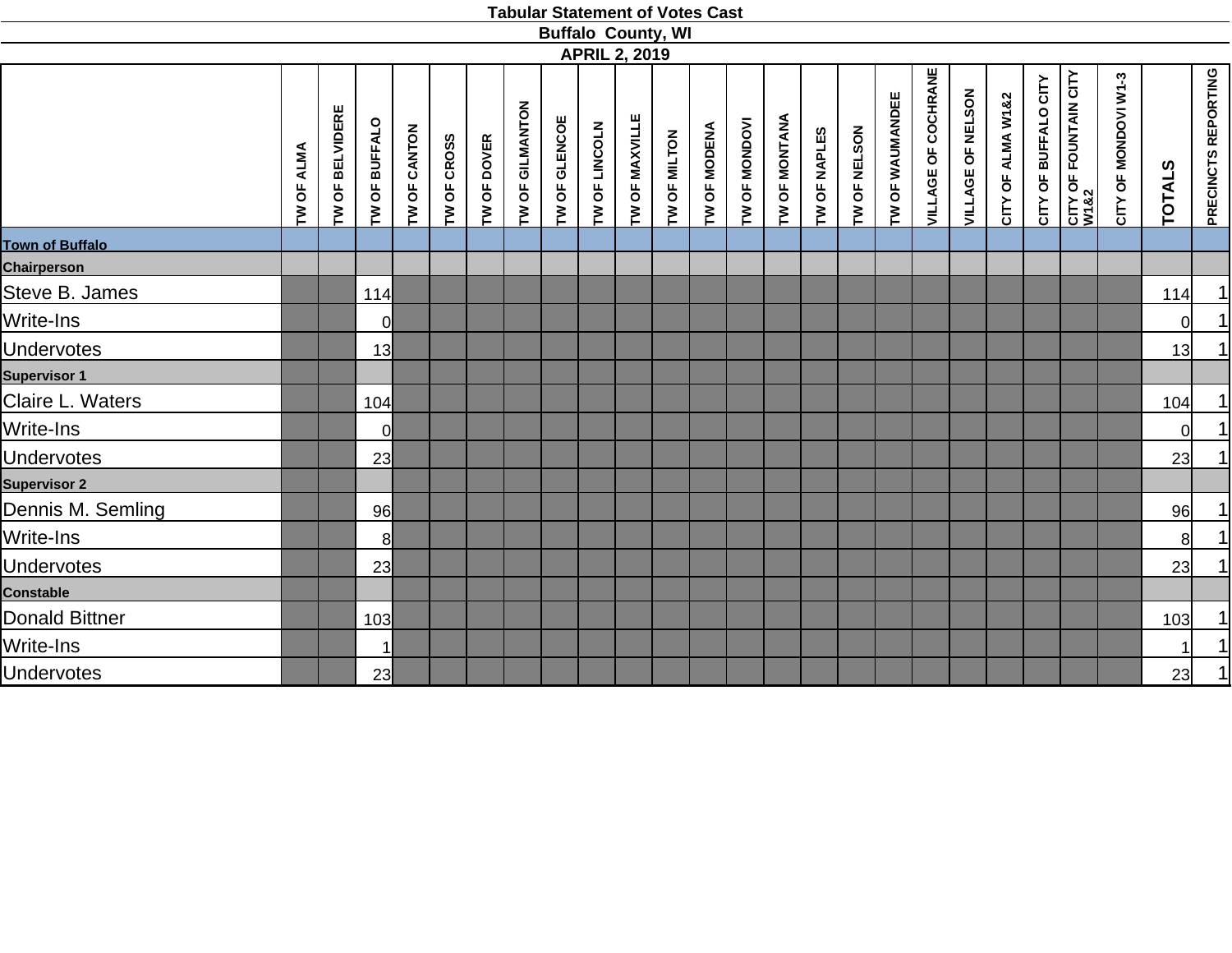|                               |            |                 |               |                |             |             |                 | <b>Buffalo County, WI</b> |               |                      |              |                     |               |               |              |              |                 |                            |                   |                   |                      |                               |                      |                |                            |
|-------------------------------|------------|-----------------|---------------|----------------|-------------|-------------|-----------------|---------------------------|---------------|----------------------|--------------|---------------------|---------------|---------------|--------------|--------------|-----------------|----------------------------|-------------------|-------------------|----------------------|-------------------------------|----------------------|----------------|----------------------------|
|                               |            |                 |               |                |             |             |                 |                           |               | <b>APRIL 2, 2019</b> |              |                     |               |               |              |              |                 |                            |                   |                   |                      |                               |                      |                |                            |
|                               | TW OF ALMA | TW OF BELVIDERE | TW OF BUFFALO | TW OF CANTON   | TW OF CROSS | TW OF DOVER | TW OF GILMANTON | TW OF GLENCOE             | TW OF LINCOLN | TW OF MAXVILLE       | TW OF MILTON | <b>TW OF MODENA</b> | TW OF MONDOVI | TW OF MONTANA | TW OF NAPLES | TW OF NELSON | TW OF WAUMANDEE | <b>VILLAGE OF COCHRANE</b> | VILLAGE OF NELSON | CITY OF ALMA W1&2 | CITY OF BUFFALO CITY | CITY OF FOUNTAIN CITY<br>W1&2 | CITY OF MONDOVI W1-3 | <b>TOTALS</b>  | <b>PRECINCTS REPORTING</b> |
| <b>Town of Canton</b>         |            |                 |               |                |             |             |                 |                           |               |                      |              |                     |               |               |              |              |                 |                            |                   |                   |                      |                               |                      |                |                            |
| <b>Chairperson</b>            |            |                 |               |                |             |             |                 |                           |               |                      |              |                     |               |               |              |              |                 |                            |                   |                   |                      |                               |                      |                |                            |
| Sam Danzinger                 |            |                 |               | 51             |             |             |                 |                           |               |                      |              |                     |               |               |              |              |                 |                            |                   |                   |                      |                               |                      | 51             | $\frac{1}{1}$              |
| Write-Ins                     |            |                 |               | $\overline{0}$ |             |             |                 |                           |               |                      |              |                     |               |               |              |              |                 |                            |                   |                   |                      |                               |                      | $\Omega$       |                            |
| <b>Undervotes</b>             |            |                 |               | 11             |             |             |                 |                           |               |                      |              |                     |               |               |              |              |                 |                            |                   |                   |                      |                               |                      | 11             | $\overline{1}$             |
| <b>Supervisor 1</b>           |            |                 |               |                |             |             |                 |                           |               |                      |              |                     |               |               |              |              |                 |                            |                   |                   |                      |                               |                      |                |                            |
| <b>Tony Poeschel</b>          |            |                 |               | 48             |             |             |                 |                           |               |                      |              |                     |               |               |              |              |                 |                            |                   |                   |                      |                               |                      | 48             | <u>1 </u>                  |
| Write-Ins                     |            |                 |               | 1              |             |             |                 |                           |               |                      |              |                     |               |               |              |              |                 |                            |                   |                   |                      |                               |                      | 11             | $\frac{1}{1}$              |
| <b>Undervotes</b>             |            |                 |               | 13             |             |             |                 |                           |               |                      |              |                     |               |               |              |              |                 |                            |                   |                   |                      |                               |                      | 13             |                            |
| <b>Supervisor 2</b>           |            |                 |               |                |             |             |                 |                           |               |                      |              |                     |               |               |              |              |                 |                            |                   |                   |                      |                               |                      |                |                            |
| Raymond Schlosser             |            |                 |               | 58             |             |             |                 |                           |               |                      |              |                     |               |               |              |              |                 |                            |                   |                   |                      |                               |                      | 58             |                            |
| Write-Ins                     |            |                 |               | $\overline{0}$ |             |             |                 |                           |               |                      |              |                     |               |               |              |              |                 |                            |                   |                   |                      |                               |                      | $\Omega$       | $\frac{1}{1}$              |
| <b>Undervotes</b>             |            |                 |               | $\overline{4}$ |             |             |                 |                           |               |                      |              |                     |               |               |              |              |                 |                            |                   |                   |                      |                               |                      | $\overline{4}$ |                            |
| <b>Clerk</b>                  |            |                 |               |                |             |             |                 |                           |               |                      |              |                     |               |               |              |              |                 |                            |                   |                   |                      |                               |                      |                |                            |
| Write-Ins                     |            |                 |               | $\overline{2}$ |             |             |                 |                           |               |                      |              |                     |               |               |              |              |                 |                            |                   |                   |                      |                               |                      | $\overline{2}$ | $\frac{1}{1}$              |
| Mindy Fichtenbauer (write in) |            |                 |               | 28             |             |             |                 |                           |               |                      |              |                     |               |               |              |              |                 |                            |                   |                   |                      |                               |                      | 28             |                            |
| <b>Undervotes</b>             |            |                 |               | 32             |             |             |                 |                           |               |                      |              |                     |               |               |              |              |                 |                            |                   |                   |                      |                               |                      | 32             | 1                          |
| <b>Treasurer</b>              |            |                 |               |                |             |             |                 |                           |               |                      |              |                     |               |               |              |              |                 |                            |                   |                   |                      |                               |                      |                |                            |
| Margo Traun                   |            |                 |               | 56             |             |             |                 |                           |               |                      |              |                     |               |               |              |              |                 |                            |                   |                   |                      |                               |                      | 56             |                            |
| Write-Ins                     |            |                 |               |                |             |             |                 |                           |               |                      |              |                     |               |               |              |              |                 |                            |                   |                   |                      |                               |                      |                | $\frac{1}{1}$              |
| <b>Undervotes</b>             |            |                 |               | 5 <sup>1</sup> |             |             |                 |                           |               |                      |              |                     |               |               |              |              |                 |                            |                   |                   |                      |                               |                      | 5 <sup>1</sup> |                            |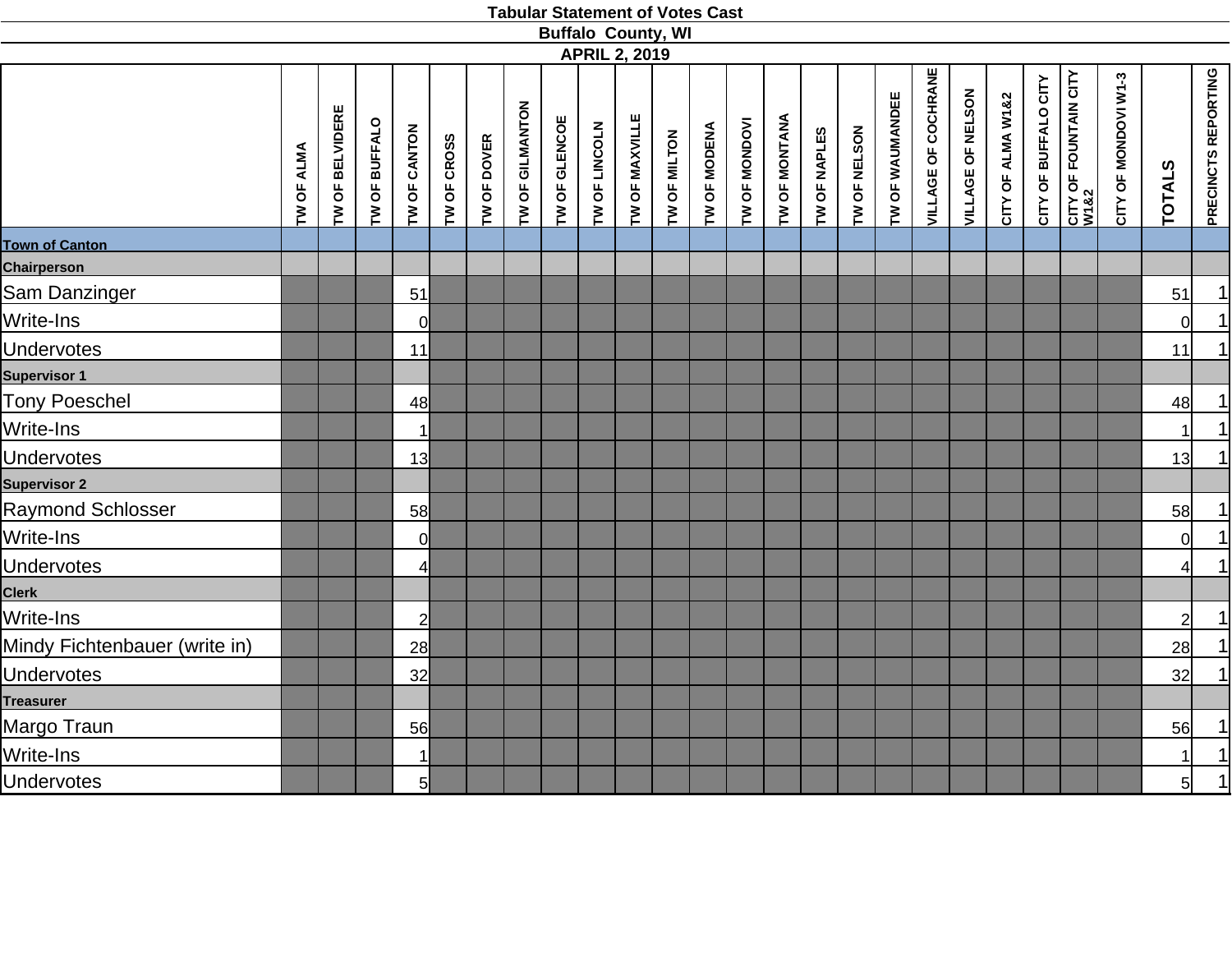|                         |                       |                 |                                            |                  |                       |                    |                                                          |                                            |                      | <b>Buffalo County, WI</b> |                                                              |              |                      |               |              |              |                        |                                                |                             |                      |                      |                                           |                      |               |                     |
|-------------------------|-----------------------|-----------------|--------------------------------------------|------------------|-----------------------|--------------------|----------------------------------------------------------|--------------------------------------------|----------------------|---------------------------|--------------------------------------------------------------|--------------|----------------------|---------------|--------------|--------------|------------------------|------------------------------------------------|-----------------------------|----------------------|----------------------|-------------------------------------------|----------------------|---------------|---------------------|
|                         |                       |                 |                                            |                  |                       |                    |                                                          |                                            |                      | <b>APRIL 2, 2019</b>      |                                                              |              |                      |               |              |              |                        |                                                |                             |                      |                      |                                           |                      |               |                     |
|                         | <b>ALMA</b><br>Ъ<br>ξ | TW OF BELVIDERE | <b>BUFFALO</b><br>$\overline{\sigma}$<br>ξ | CANTON<br>Ъ<br>M | <b>CROSS</b><br>TW OF | <b>TW OF DOVER</b> | GILMANTON<br>$\overline{\mathsf{o}}$<br>$\sum_{i=1}^{n}$ | <b>GLENCOE</b><br>$\overline{\sigma}$<br>Σ | <b>TW OF LINCOLN</b> | OF MAXVILLE<br>$\geq$     | <b>MILTON</b><br>$\overline{\mathsf{O}}$<br>$\sum_{i=1}^{n}$ | TW OF MODENA | <b>TW OF MONDOVI</b> | TW OF MONTANA | TW OF NAPLES | TW OF NELSON | <b>TW OF WAUMANDEE</b> | COCHRANE<br>$\overline{\mathsf{b}}$<br>VILLAGE | OF NELSON<br><b>VILLAGE</b> | ALMA W1&2<br>CITY OF | CITY OF BUFFALO CITY | <b>CITY OF FOUNTAIN CITY<br/>W1&amp;2</b> | CITY OF MONDOVI W1-3 | <b>TOTALS</b> | PRECINCTS REPORTING |
| <b>Town of Cross</b>    |                       |                 |                                            |                  |                       |                    |                                                          |                                            |                      |                           |                                                              |              |                      |               |              |              |                        |                                                |                             |                      |                      |                                           |                      |               |                     |
| <b>Chairperson</b>      |                       |                 |                                            |                  |                       |                    |                                                          |                                            |                      |                           |                                                              |              |                      |               |              |              |                        |                                                |                             |                      |                      |                                           |                      |               |                     |
| <b>Leonard Litscher</b> |                       |                 |                                            |                  | 63                    |                    |                                                          |                                            |                      |                           |                                                              |              |                      |               |              |              |                        |                                                |                             |                      |                      |                                           |                      | 63            |                     |
| Write-Ins               |                       |                 |                                            |                  | $5\overline{)}$       |                    |                                                          |                                            |                      |                           |                                                              |              |                      |               |              |              |                        |                                                |                             |                      |                      |                                           |                      | 5             |                     |
| <b>Undervotes</b>       |                       |                 |                                            |                  | 13                    |                    |                                                          |                                            |                      |                           |                                                              |              |                      |               |              |              |                        |                                                |                             |                      |                      |                                           |                      | 13            | $\mathbf 1$         |
| <b>Supervisor</b>       |                       |                 |                                            |                  |                       |                    |                                                          |                                            |                      |                           |                                                              |              |                      |               |              |              |                        |                                                |                             |                      |                      |                                           |                      |               |                     |
| <b>Adam Litscher</b>    |                       |                 |                                            |                  | 71                    |                    |                                                          |                                            |                      |                           |                                                              |              |                      |               |              |              |                        |                                                |                             |                      |                      |                                           |                      | 71            | 1                   |
| John Jack Wicka         |                       |                 |                                            |                  | 59                    |                    |                                                          |                                            |                      |                           |                                                              |              |                      |               |              |              |                        |                                                |                             |                      |                      |                                           |                      | 59            |                     |
| Write-Ins               |                       |                 |                                            |                  |                       |                    |                                                          |                                            |                      |                           |                                                              |              |                      |               |              |              |                        |                                                |                             |                      |                      |                                           |                      | 0l            |                     |
| <b>Undervotes</b>       |                       |                 |                                            |                  | 32                    |                    |                                                          |                                            |                      |                           |                                                              |              |                      |               |              |              |                        |                                                |                             |                      |                      |                                           |                      | 32            | 1                   |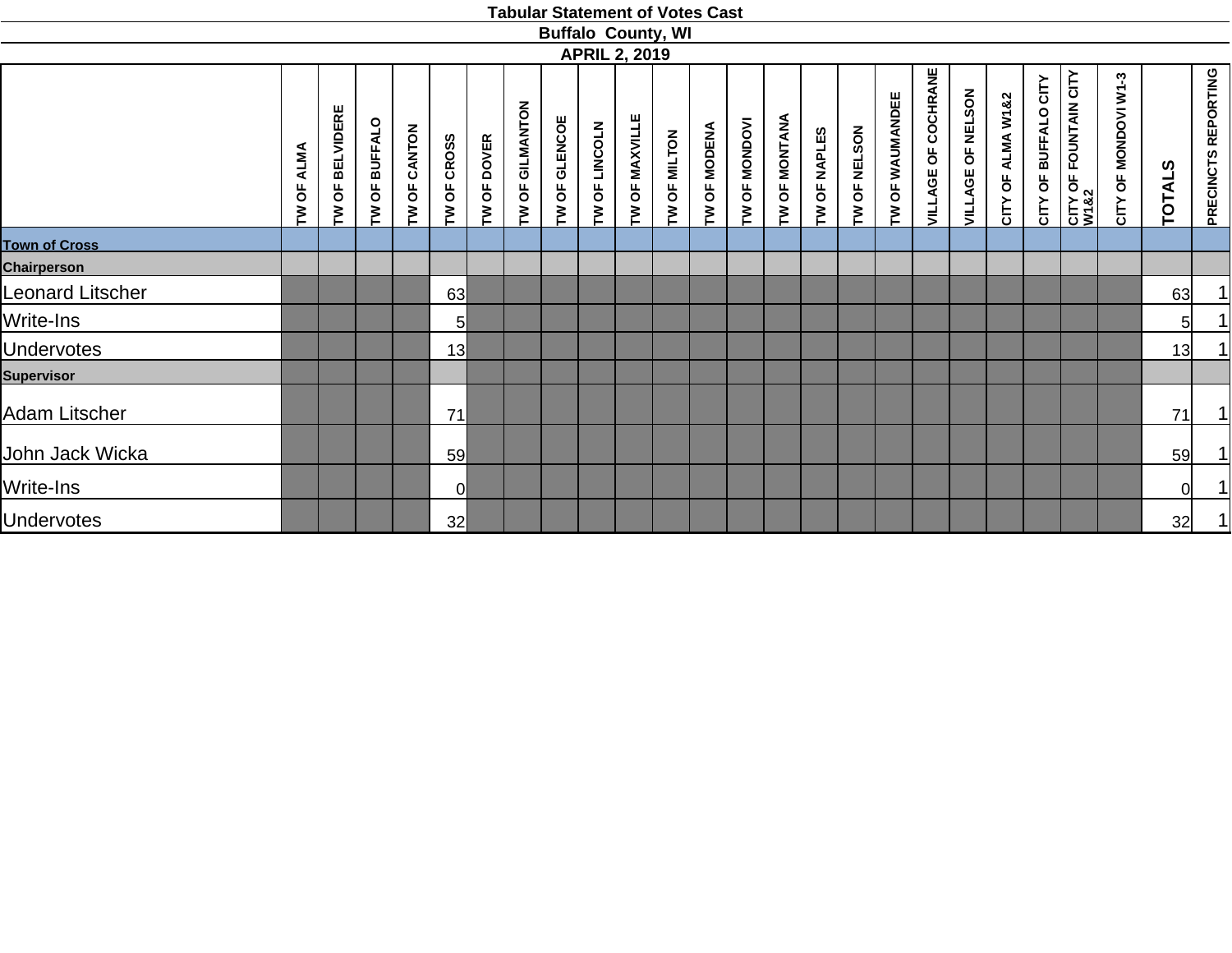|                               |            |                        |               |                     |             |                    |                 |               | <b>APRIL 2, 2019</b> |                | <b>Buffalo County, WI</b> |                     |               |               |              |              |                 |                            |                   |                   |                      |                               |                      |                 |                            |
|-------------------------------|------------|------------------------|---------------|---------------------|-------------|--------------------|-----------------|---------------|----------------------|----------------|---------------------------|---------------------|---------------|---------------|--------------|--------------|-----------------|----------------------------|-------------------|-------------------|----------------------|-------------------------------|----------------------|-----------------|----------------------------|
|                               | TW OF ALMA | <b>TW OF BELVIDERE</b> | TW OF BUFFALO | <b>TW OF CANTON</b> | TW OF CROSS | <b>TW OF DOVER</b> | TW OF GILMANTON | TW OF GLENCOE | TW OF LINCOLN        | TW OF MAXVILLE | TW OF MILTON              | <b>TW OF MODENA</b> | TW OF MONDOVI | TW OF MONTANA | TW OF NAPLES | TW OF NELSON | TW OF WAUMANDEE | <b>VILLAGE OF COCHRANE</b> | VILLAGE OF NELSON | CITY OF ALMA W1&2 | CITY OF BUFFALO CITY | CITY OF FOUNTAIN CITY<br>W1&2 | CITY OF MONDOVI W1-3 | <b>TOTALS</b>   | <b>PRECINCTS REPORTING</b> |
| <b>Town of Dover</b>          |            |                        |               |                     |             |                    |                 |               |                      |                |                           |                     |               |               |              |              |                 |                            |                   |                   |                      |                               |                      |                 |                            |
| Chairperson                   |            |                        |               |                     |             |                    |                 |               |                      |                |                           |                     |               |               |              |              |                 |                            |                   |                   |                      |                               |                      |                 |                            |
| Dean Hestekin                 |            |                        |               |                     |             | 77                 |                 |               |                      |                |                           |                     |               |               |              |              |                 |                            |                   |                   |                      |                               |                      | 77              | $\frac{1}{1}$              |
| Write-Ins                     |            |                        |               |                     |             | <sup>0</sup>       |                 |               |                      |                |                           |                     |               |               |              |              |                 |                            |                   |                   |                      |                               |                      | $\Omega$        |                            |
| <b>Undervotes</b>             |            |                        |               |                     |             | 9                  |                 |               |                      |                |                           |                     |               |               |              |              |                 |                            |                   |                   |                      |                               |                      | 9 <sup>1</sup>  | $\overline{1}$             |
| <b>Supervisor 1</b>           |            |                        |               |                     |             |                    |                 |               |                      |                |                           |                     |               |               |              |              |                 |                            |                   |                   |                      |                               |                      |                 |                            |
| Gene Laehn                    |            |                        |               |                     |             | 75                 |                 |               |                      |                |                           |                     |               |               |              |              |                 |                            |                   |                   |                      |                               |                      | 75              |                            |
| Write-Ins                     |            |                        |               |                     |             | <sup>0</sup>       |                 |               |                      |                |                           |                     |               |               |              |              |                 |                            |                   |                   |                      |                               |                      | <sup>ol</sup>   | $\frac{1}{1}$              |
| <b>Undervotes</b>             |            |                        |               |                     |             | 11                 |                 |               |                      |                |                           |                     |               |               |              |              |                 |                            |                   |                   |                      |                               |                      | 11              |                            |
| <b>Supervisor 2</b>           |            |                        |               |                     |             |                    |                 |               |                      |                |                           |                     |               |               |              |              |                 |                            |                   |                   |                      |                               |                      |                 |                            |
| Stephen M. Nelson             |            |                        |               |                     |             | 76                 |                 |               |                      |                |                           |                     |               |               |              |              |                 |                            |                   |                   |                      |                               |                      | 76              |                            |
| Write-Ins                     |            |                        |               |                     |             | $\overline{0}$     |                 |               |                      |                |                           |                     |               |               |              |              |                 |                            |                   |                   |                      |                               |                      | 0l              | $\frac{1}{1}$              |
| <b>Undervotes</b>             |            |                        |               |                     |             | 10 <sup>1</sup>    |                 |               |                      |                |                           |                     |               |               |              |              |                 |                            |                   |                   |                      |                               |                      | 10 <sup>1</sup> |                            |
| <b>Clerk</b>                  |            |                        |               |                     |             |                    |                 |               |                      |                |                           |                     |               |               |              |              |                 |                            |                   |                   |                      |                               |                      |                 |                            |
| Jennifer Severson             |            |                        |               |                     |             | 79                 |                 |               |                      |                |                           |                     |               |               |              |              |                 |                            |                   |                   |                      |                               |                      | 79              | $\overline{1}$             |
| Write-Ins                     |            |                        |               |                     |             | $\overline{0}$     |                 |               |                      |                |                           |                     |               |               |              |              |                 |                            |                   |                   |                      |                               |                      | 0l              | $\frac{1}{1}$              |
| <b>Undervotes</b>             |            |                        |               |                     |             | $\overline{7}$     |                 |               |                      |                |                           |                     |               |               |              |              |                 |                            |                   |                   |                      |                               |                      | 71              |                            |
| <b>Treasurer</b>              |            |                        |               |                     |             |                    |                 |               |                      |                |                           |                     |               |               |              |              |                 |                            |                   |                   |                      |                               |                      |                 |                            |
| Andrea Wolfe                  |            |                        |               |                     |             | 63                 |                 |               |                      |                |                           |                     |               |               |              |              |                 |                            |                   |                   |                      |                               |                      | 63              | $\frac{1}{1}$              |
| Rosemary O'Connell (write-in) |            |                        |               |                     |             | 22                 |                 |               |                      |                |                           |                     |               |               |              |              |                 |                            |                   |                   |                      |                               |                      | 22              |                            |
| Write-Ins                     |            |                        |               |                     |             | $\overline{0}$     |                 |               |                      |                |                           |                     |               |               |              |              |                 |                            |                   |                   |                      |                               |                      | 0l              | $\frac{1}{1}$              |
| <b>Undervotes</b>             |            |                        |               |                     |             | 1                  |                 |               |                      |                |                           |                     |               |               |              |              |                 |                            |                   |                   |                      |                               |                      | $\mathbf{1}$    |                            |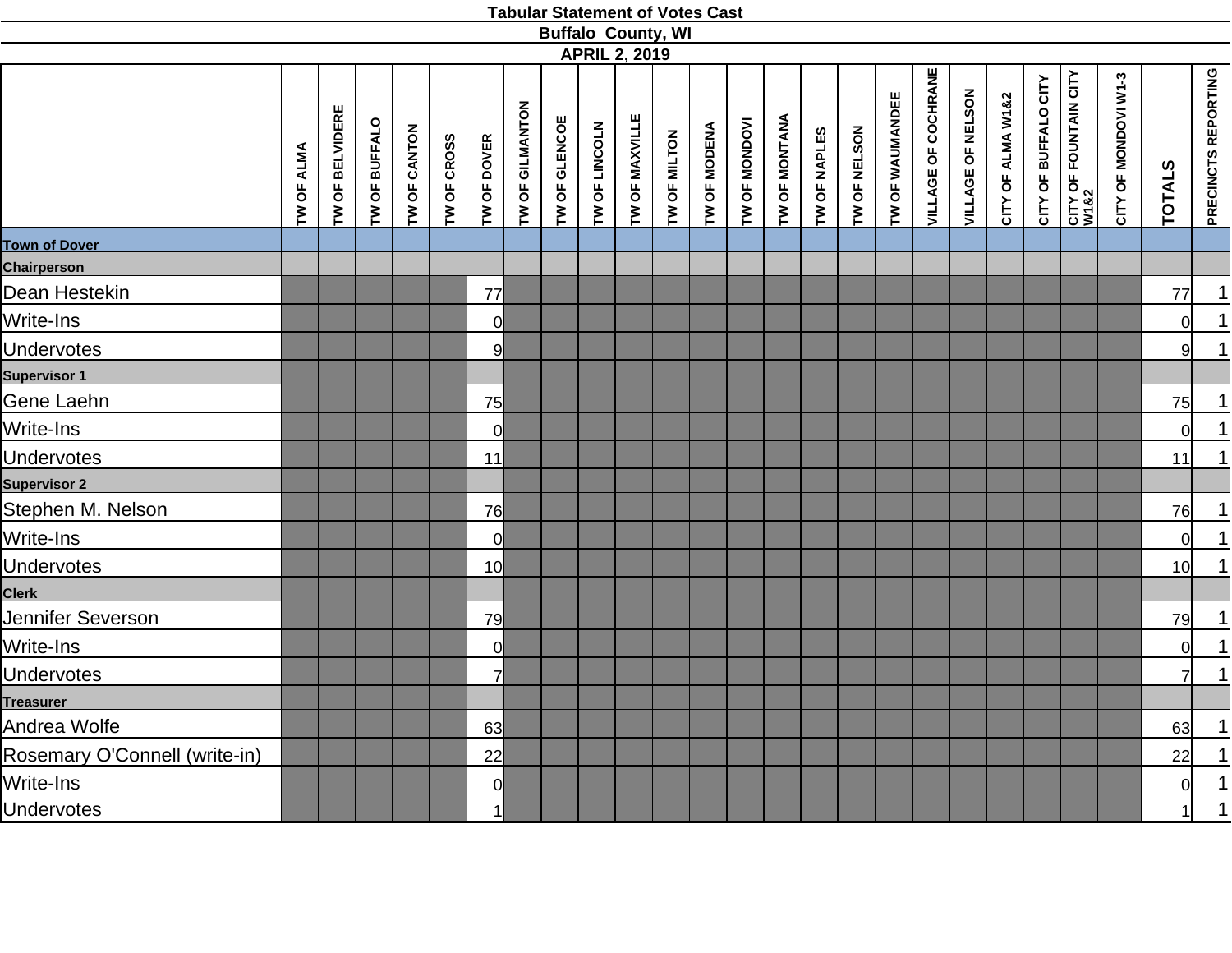|                          |            |                 |               |              |             |             |                 |               |               | <b>Buffalo County, WI</b><br><b>APRIL 2, 2019</b> |              |                     |               |               |              |              |                 |                            |                   |                   |                      |                               |                      |                |                            |
|--------------------------|------------|-----------------|---------------|--------------|-------------|-------------|-----------------|---------------|---------------|---------------------------------------------------|--------------|---------------------|---------------|---------------|--------------|--------------|-----------------|----------------------------|-------------------|-------------------|----------------------|-------------------------------|----------------------|----------------|----------------------------|
|                          | TW OF ALMA | TW OF BELVIDERE | TW OF BUFFALO | TW OF CANTON | TW OF CROSS | TW OF DOVER | TW OF GILMANTON | TW OF GLENCOE | TW OF LINCOLN | TW OF MAXVILLE                                    | TW OF MILTON | <b>TW OF MODENA</b> | TW OF MONDOVI | TW OF MONTANA | TW OF NAPLES | TW OF NELSON | TW OF WAUMANDEE | <b>VILLAGE OF COCHRANE</b> | VILLAGE OF NELSON | CITY OF ALMA W1&2 | CITY OF BUFFALO CITY | CITY OF FOUNTAIN CITY<br>W1&2 | CITY OF MONDOVI W1-3 | <b>TOTALS</b>  | <b>PRECINCTS REPORTING</b> |
| <b>Town of Gilmanton</b> |            |                 |               |              |             |             |                 |               |               |                                                   |              |                     |               |               |              |              |                 |                            |                   |                   |                      |                               |                      |                |                            |
| Chairperson              |            |                 |               |              |             |             |                 |               |               |                                                   |              |                     |               |               |              |              |                 |                            |                   |                   |                      |                               |                      |                |                            |
| <b>Marvin Meier</b>      |            |                 |               |              |             |             | 48              |               |               |                                                   |              |                     |               |               |              |              |                 |                            |                   |                   |                      |                               |                      | 48             | $\overline{1}$             |
| Write-Ins                |            |                 |               |              |             |             | $\overline{0}$  |               |               |                                                   |              |                     |               |               |              |              |                 |                            |                   |                   |                      |                               |                      | 0l             | $\frac{1}{1}$              |
| <b>Undervotes</b>        |            |                 |               |              |             |             | $\overline{2}$  |               |               |                                                   |              |                     |               |               |              |              |                 |                            |                   |                   |                      |                               |                      | $\mathcal{D}$  |                            |
| <b>Supervisor 1</b>      |            |                 |               |              |             |             |                 |               |               |                                                   |              |                     |               |               |              |              |                 |                            |                   |                   |                      |                               |                      |                |                            |
| Jamey E. Davis           |            |                 |               |              |             |             | 49              |               |               |                                                   |              |                     |               |               |              |              |                 |                            |                   |                   |                      |                               |                      | 49             | $\overline{1}$             |
| Write-Ins                |            |                 |               |              |             |             | $\overline{0}$  |               |               |                                                   |              |                     |               |               |              |              |                 |                            |                   |                   |                      |                               |                      | $\Omega$       | $\frac{1}{1}$              |
| <b>Undervotes</b>        |            |                 |               |              |             |             | $\mathbf{1}$    |               |               |                                                   |              |                     |               |               |              |              |                 |                            |                   |                   |                      |                               |                      |                |                            |
| <b>Supervisor 2</b>      |            |                 |               |              |             |             |                 |               |               |                                                   |              |                     |               |               |              |              |                 |                            |                   |                   |                      |                               |                      |                |                            |
| James N. Miller          |            |                 |               |              |             |             | 48              |               |               |                                                   |              |                     |               |               |              |              |                 |                            |                   |                   |                      |                               |                      | 48             |                            |
| Write-Ins                |            |                 |               |              |             |             | $\overline{0}$  |               |               |                                                   |              |                     |               |               |              |              |                 |                            |                   |                   |                      |                               |                      | <sub>0</sub>   | $\frac{1}{1}$              |
| <b>Undervotes</b>        |            |                 |               |              |             |             | $\overline{2}$  |               |               |                                                   |              |                     |               |               |              |              |                 |                            |                   |                   |                      |                               |                      | $\overline{2}$ |                            |
| <b>Clerk</b>             |            |                 |               |              |             |             |                 |               |               |                                                   |              |                     |               |               |              |              |                 |                            |                   |                   |                      |                               |                      |                |                            |
| Jessica Lisowski         |            |                 |               |              |             |             | 48              |               |               |                                                   |              |                     |               |               |              |              |                 |                            |                   |                   |                      |                               |                      | 48             | 1                          |
| Write-Ins                |            |                 |               |              |             |             | $\mathbf{1}$    |               |               |                                                   |              |                     |               |               |              |              |                 |                            |                   |                   |                      |                               |                      |                | $\frac{1}{1}$              |
| <b>Undervotes</b>        |            |                 |               |              |             |             | $\mathbf{1}$    |               |               |                                                   |              |                     |               |               |              |              |                 |                            |                   |                   |                      |                               |                      |                |                            |
| <b>Treasurer</b>         |            |                 |               |              |             |             |                 |               |               |                                                   |              |                     |               |               |              |              |                 |                            |                   |                   |                      |                               |                      |                |                            |
| Connie S. Loesel         |            |                 |               |              |             |             | 47              |               |               |                                                   |              |                     |               |               |              |              |                 |                            |                   |                   |                      |                               |                      | 47             |                            |
| Write-Ins                |            |                 |               |              |             |             | $\mathbf{1}$    |               |               |                                                   |              |                     |               |               |              |              |                 |                            |                   |                   |                      |                               |                      |                | $\frac{1}{1}$              |
| <b>Undervotes</b>        |            |                 |               |              |             |             | $\overline{2}$  |               |               |                                                   |              |                     |               |               |              |              |                 |                            |                   |                   |                      |                               |                      | $\overline{2}$ |                            |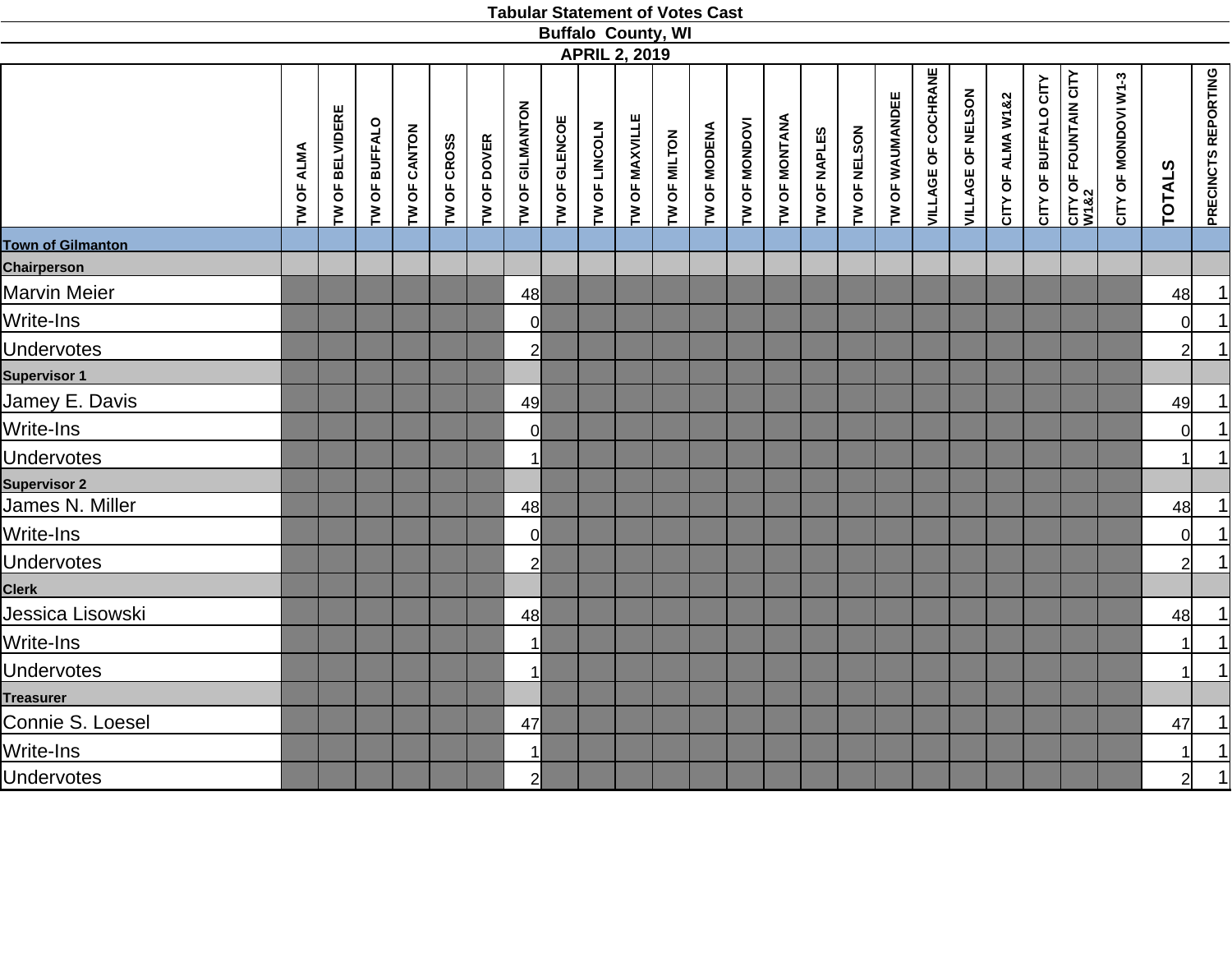|                        |            |                 |               |                     |             |             |                 | <b>Buffalo County, WI</b> |               |                      |              |              |               |               |              |              |                 |                            |                   |                   |                      |                               |                      |                 |                            |
|------------------------|------------|-----------------|---------------|---------------------|-------------|-------------|-----------------|---------------------------|---------------|----------------------|--------------|--------------|---------------|---------------|--------------|--------------|-----------------|----------------------------|-------------------|-------------------|----------------------|-------------------------------|----------------------|-----------------|----------------------------|
|                        |            |                 |               |                     |             |             |                 |                           |               | <b>APRIL 2, 2019</b> |              |              |               |               |              |              |                 |                            |                   |                   |                      |                               |                      |                 |                            |
|                        | TW OF ALMA | TW OF BELVIDERE | TW OF BUFFALO | <b>TW OF CANTON</b> | TW OF CROSS | TW OF DOVER | TW OF GILMANTON | TW OF GLENCOE             | TW OF LINCOLN | TW OF MAXVILLE       | TW OF MILTON | TW OF MODENA | TW OF MONDOVI | TW OF MONTANA | TW OF NAPLES | TW OF NELSON | TW OF WAUMANDEE | <b>VILLAGE OF COCHRANE</b> | VILLAGE OF NELSON | CITY OF ALMA W1&2 | CITY OF BUFFALO CITY | CITY OF FOUNTAIN CITY<br>W1&2 | CITY OF MONDOVI W1-3 | <b>TOTALS</b>   | <b>PRECINCTS REPORTING</b> |
| <b>Town of Glencoe</b> |            |                 |               |                     |             |             |                 |                           |               |                      |              |              |               |               |              |              |                 |                            |                   |                   |                      |                               |                      |                 |                            |
| <b>Chairperson</b>     |            |                 |               |                     |             |             |                 |                           |               |                      |              |              |               |               |              |              |                 |                            |                   |                   |                      |                               |                      |                 |                            |
| Cletus N Foegen        |            |                 |               |                     |             |             |                 | 103                       |               |                      |              |              |               |               |              |              |                 |                            |                   |                   |                      |                               |                      | 103             | 1                          |
| Write-Ins              |            |                 |               |                     |             |             |                 | 0                         |               |                      |              |              |               |               |              |              |                 |                            |                   |                   |                      |                               |                      | $\Omega$        | $\overline{1}$             |
| <b>Undervotes</b>      |            |                 |               |                     |             |             |                 | 10 <sup>1</sup>           |               |                      |              |              |               |               |              |              |                 |                            |                   |                   |                      |                               |                      | 10              | $\overline{1}$             |
| <b>Supervisor 1</b>    |            |                 |               |                     |             |             |                 |                           |               |                      |              |              |               |               |              |              |                 |                            |                   |                   |                      |                               |                      |                 |                            |
| Gary A Pronschinske    |            |                 |               |                     |             |             |                 | 107                       |               |                      |              |              |               |               |              |              |                 |                            |                   |                   |                      |                               |                      | 107             | $\overline{1}$             |
| Write-Ins              |            |                 |               |                     |             |             |                 | $\overline{0}$            |               |                      |              |              |               |               |              |              |                 |                            |                   |                   |                      |                               |                      | $\Omega$        | $\frac{1}{1}$              |
| <b>Undervotes</b>      |            |                 |               |                     |             |             |                 | $6 \mid$                  |               |                      |              |              |               |               |              |              |                 |                            |                   |                   |                      |                               |                      | $6 \mid$        |                            |
| <b>Supervisor 2</b>    |            |                 |               |                     |             |             |                 |                           |               |                      |              |              |               |               |              |              |                 |                            |                   |                   |                      |                               |                      |                 |                            |
| Terry J Sobotta        |            |                 |               |                     |             |             |                 | 103                       |               |                      |              |              |               |               |              |              |                 |                            |                   |                   |                      |                               |                      | 103             |                            |
| Write-Ins              |            |                 |               |                     |             |             |                 | <sup>o</sup>              |               |                      |              |              |               |               |              |              |                 |                            |                   |                   |                      |                               |                      | $\overline{0}$  | $\frac{1}{1}$              |
| <b>Undervotes</b>      |            |                 |               |                     |             |             |                 | 10 <sup>l</sup>           |               |                      |              |              |               |               |              |              |                 |                            |                   |                   |                      |                               |                      | 10 <sub>l</sub> | $\overline{1}$             |
| <b>Clerk</b>           |            |                 |               |                     |             |             |                 |                           |               |                      |              |              |               |               |              |              |                 |                            |                   |                   |                      |                               |                      |                 |                            |
| Anne Cornish           |            |                 |               |                     |             |             |                 | 106                       |               |                      |              |              |               |               |              |              |                 |                            |                   |                   |                      |                               |                      | 106             | <u>1 </u>                  |
| Write-Ins              |            |                 |               |                     |             |             |                 | 0                         |               |                      |              |              |               |               |              |              |                 |                            |                   |                   |                      |                               |                      | $\Omega$        | $\overline{1}$             |
| <b>Undervotes</b>      |            |                 |               |                     |             |             |                 | $\overline{7}$            |               |                      |              |              |               |               |              |              |                 |                            |                   |                   |                      |                               |                      | 7               | 1                          |
| <b>Treasurer</b>       |            |                 |               |                     |             |             |                 |                           |               |                      |              |              |               |               |              |              |                 |                            |                   |                   |                      |                               |                      |                 |                            |
| Kathleen A Korrison    |            |                 |               |                     |             |             |                 | 108                       |               |                      |              |              |               |               |              |              |                 |                            |                   |                   |                      |                               |                      | 108             |                            |
| Write-Ins              |            |                 |               |                     |             |             |                 | $\overline{0}$            |               |                      |              |              |               |               |              |              |                 |                            |                   |                   |                      |                               |                      | $\overline{0}$  | $\frac{1}{1}$              |
| <b>Undervotes</b>      |            |                 |               |                     |             |             |                 | $5 \mid$                  |               |                      |              |              |               |               |              |              |                 |                            |                   |                   |                      |                               |                      | 5 <sup>1</sup>  |                            |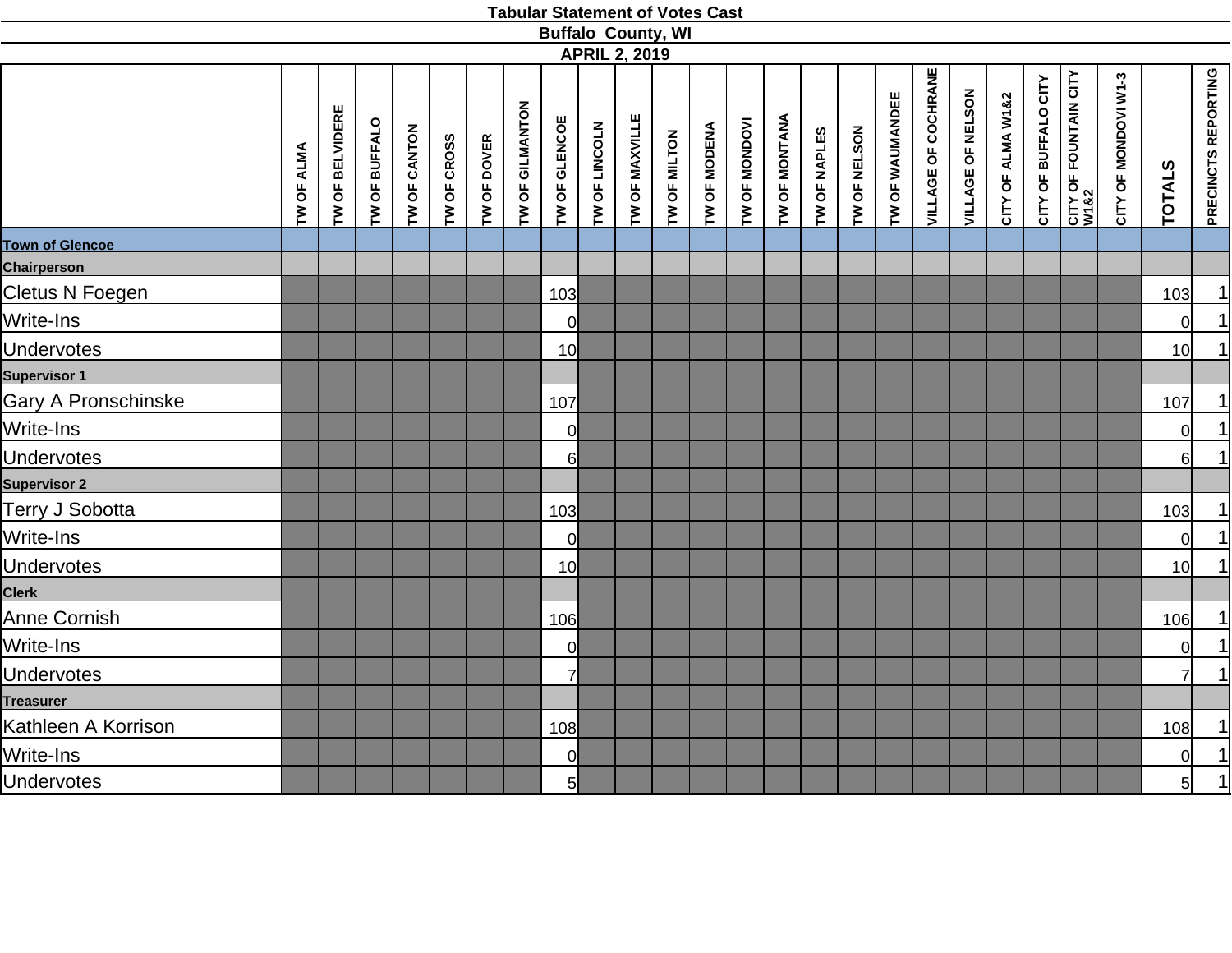|                        |            |                 |               |              |             |             |                 | <b>Buffalo County, WI</b> |                |                      |              |              |               |               |              |              |                 |                            |                   |                   |                      |                               |                      |                |                            |
|------------------------|------------|-----------------|---------------|--------------|-------------|-------------|-----------------|---------------------------|----------------|----------------------|--------------|--------------|---------------|---------------|--------------|--------------|-----------------|----------------------------|-------------------|-------------------|----------------------|-------------------------------|----------------------|----------------|----------------------------|
|                        |            |                 |               |              |             |             |                 |                           |                | <b>APRIL 2, 2019</b> |              |              |               |               |              |              |                 |                            |                   |                   |                      |                               |                      |                |                            |
|                        | TW OF ALMA | TW OF BELVIDERE | TW OF BUFFALO | TW OF CANTON | TW OF CROSS | TW OF DOVER | TW OF GILMANTON | TW OF GLENCOE             | TW OF LINCOLN  | TW OF MAXVILLE       | TW OF MILTON | TW OF MODENA | TW OF MONDOVI | TW OF MONTANA | TW OF NAPLES | TW OF NELSON | TW OF WAUMANDEE | <b>VILLAGE OF COCHRANE</b> | VILLAGE OF NELSON | CITY OF ALMA W1&2 | CITY OF BUFFALO CITY | CITY OF FOUNTAIN CITY<br>W1&2 | CITY OF MONDOVI W1-3 | <b>TOTALS</b>  | <b>PRECINCTS REPORTING</b> |
| <b>Town of Lincoln</b> |            |                 |               |              |             |             |                 |                           |                |                      |              |              |               |               |              |              |                 |                            |                   |                   |                      |                               |                      |                |                            |
| <b>Chairperson</b>     |            |                 |               |              |             |             |                 |                           |                |                      |              |              |               |               |              |              |                 |                            |                   |                   |                      |                               |                      |                |                            |
| <b>Ray Secrist</b>     |            |                 |               |              |             |             |                 |                           | 47             |                      |              |              |               |               |              |              |                 |                            |                   |                   |                      |                               |                      | 47             | $\overline{1}$             |
| Write-Ins              |            |                 |               |              |             |             |                 |                           | <sup>0</sup>   |                      |              |              |               |               |              |              |                 |                            |                   |                   |                      |                               |                      | $\Omega$       | $\frac{1}{1}$              |
| <b>Undervotes</b>      |            |                 |               |              |             |             |                 |                           | 4              |                      |              |              |               |               |              |              |                 |                            |                   |                   |                      |                               |                      |                |                            |
| <b>Supervisor 1</b>    |            |                 |               |              |             |             |                 |                           |                |                      |              |              |               |               |              |              |                 |                            |                   |                   |                      |                               |                      |                |                            |
| <b>Clint Engstrand</b> |            |                 |               |              |             |             |                 |                           | 47             |                      |              |              |               |               |              |              |                 |                            |                   |                   |                      |                               |                      | 47             | $\overline{1}$             |
| Write-Ins              |            |                 |               |              |             |             |                 |                           | $\Omega$       |                      |              |              |               |               |              |              |                 |                            |                   |                   |                      |                               |                      | $\Omega$       | $\frac{1}{1}$              |
| <b>Undervotes</b>      |            |                 |               |              |             |             |                 |                           | 4              |                      |              |              |               |               |              |              |                 |                            |                   |                   |                      |                               |                      | $\overline{4}$ |                            |
| <b>Supervisor 2</b>    |            |                 |               |              |             |             |                 |                           |                |                      |              |              |               |               |              |              |                 |                            |                   |                   |                      |                               |                      |                |                            |
| <b>Bruce Auseth</b>    |            |                 |               |              |             |             |                 |                           | 47             |                      |              |              |               |               |              |              |                 |                            |                   |                   |                      |                               |                      | 47             |                            |
| Write-Ins              |            |                 |               |              |             |             |                 |                           | $\Omega$       |                      |              |              |               |               |              |              |                 |                            |                   |                   |                      |                               |                      | $\Omega$       | $\frac{1}{1}$              |
| <b>Undervotes</b>      |            |                 |               |              |             |             |                 |                           | 4              |                      |              |              |               |               |              |              |                 |                            |                   |                   |                      |                               |                      | $\overline{4}$ |                            |
| <b>Clerk</b>           |            |                 |               |              |             |             |                 |                           |                |                      |              |              |               |               |              |              |                 |                            |                   |                   |                      |                               |                      |                |                            |
| Carolyn Thomsen        |            |                 |               |              |             |             |                 |                           | 49             |                      |              |              |               |               |              |              |                 |                            |                   |                   |                      |                               |                      | 49             |                            |
| Write-Ins              |            |                 |               |              |             |             |                 |                           | $\overline{0}$ |                      |              |              |               |               |              |              |                 |                            |                   |                   |                      |                               |                      | $\Omega$       | $\frac{1}{1}$              |
| <b>Undervotes</b>      |            |                 |               |              |             |             |                 |                           | $\overline{2}$ |                      |              |              |               |               |              |              |                 |                            |                   |                   |                      |                               |                      | $\overline{2}$ | $\overline{1}$             |
| <b>Treasurer</b>       |            |                 |               |              |             |             |                 |                           |                |                      |              |              |               |               |              |              |                 |                            |                   |                   |                      |                               |                      |                |                            |
| <b>Kathy Schultz</b>   |            |                 |               |              |             |             |                 |                           | 49             |                      |              |              |               |               |              |              |                 |                            |                   |                   |                      |                               |                      | 49             |                            |
| Write-Ins              |            |                 |               |              |             |             |                 |                           | $\Omega$       |                      |              |              |               |               |              |              |                 |                            |                   |                   |                      |                               |                      | $\overline{0}$ | $\frac{1}{1}$              |
| <b>Undervotes</b>      |            |                 |               |              |             |             |                 |                           | $\overline{2}$ |                      |              |              |               |               |              |              |                 |                            |                   |                   |                      |                               |                      | $\overline{2}$ |                            |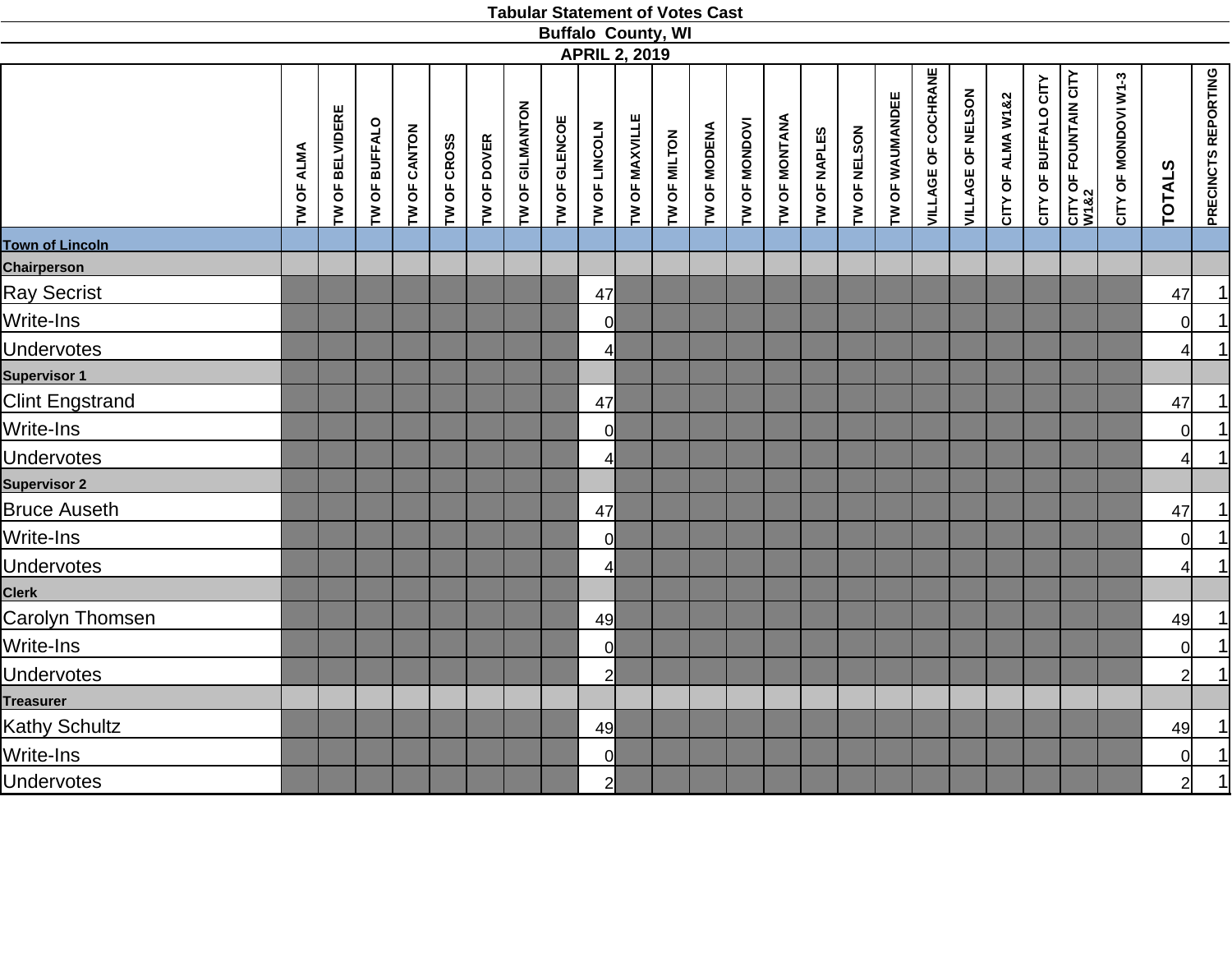|                         |            |                        |               |              |             |                    |                 |               | <b>Buffalo County, WI</b><br><b>APRIL 2, 2019</b> |                |              |              |               |                      |              |              |                 |                            |                   |                   |                      |                                       |                      |                |                            |
|-------------------------|------------|------------------------|---------------|--------------|-------------|--------------------|-----------------|---------------|---------------------------------------------------|----------------|--------------|--------------|---------------|----------------------|--------------|--------------|-----------------|----------------------------|-------------------|-------------------|----------------------|---------------------------------------|----------------------|----------------|----------------------------|
|                         | TW OF ALMA | <b>TW OF BELVIDERE</b> | TW OF BUFFALO | TW OF CANTON | TW OF CROSS | <b>TW OF DOVER</b> | TW OF GILMANTON | TW OF GLENCOE | TW OF LINCOLN                                     | TW OF MAXVILLE | TW OF MILTON | TW OF MODENA | TW OF MONDOVI | <b>TW OF MONTANA</b> | TW OF NAPLES | TW OF NELSON | TW OF WAUMANDEE | <b>VILLAGE OF COCHRANE</b> | VILLAGE OF NELSON | CITY OF ALMA W1&2 | CITY OF BUFFALO CITY | <b>CITY OF FOUNTAIN CITY<br/>W182</b> | CITY OF MONDOVI W1-3 | <b>TOTALS</b>  | <b>PRECINCTS REPORTING</b> |
| <b>Town of Maxville</b> |            |                        |               |              |             |                    |                 |               |                                                   |                |              |              |               |                      |              |              |                 |                            |                   |                   |                      |                                       |                      |                |                            |
| Chairperson             |            |                        |               |              |             |                    |                 |               |                                                   |                |              |              |               |                      |              |              |                 |                            |                   |                   |                      |                                       |                      |                |                            |
| Dan Weisenbeck          |            |                        |               |              |             |                    |                 |               |                                                   | 63             |              |              |               |                      |              |              |                 |                            |                   |                   |                      |                                       |                      | 63             | 1                          |
| Write-Ins               |            |                        |               |              |             |                    |                 |               |                                                   | 1              |              |              |               |                      |              |              |                 |                            |                   |                   |                      |                                       |                      |                | $\overline{1}$             |
| <b>Undervotes</b>       |            |                        |               |              |             |                    |                 |               |                                                   | 7              |              |              |               |                      |              |              |                 |                            |                   |                   |                      |                                       |                      | 7              | $\overline{1}$             |
| <b>Supervisor 1</b>     |            |                        |               |              |             |                    |                 |               |                                                   |                |              |              |               |                      |              |              |                 |                            |                   |                   |                      |                                       |                      |                |                            |
| Andy Hayden             |            |                        |               |              |             |                    |                 |               |                                                   | 31             |              |              |               |                      |              |              |                 |                            |                   |                   |                      |                                       |                      | 31             |                            |
| <b>Bruce Kees</b>       |            |                        |               |              |             |                    |                 |               |                                                   | 38             |              |              |               |                      |              |              |                 |                            |                   |                   |                      |                                       |                      | 38             | $\frac{1}{\sqrt{1}}$       |
| Write-Ins               |            |                        |               |              |             |                    |                 |               |                                                   | 0l             |              |              |               |                      |              |              |                 |                            |                   |                   |                      |                                       |                      | $\Omega$       |                            |
| <b>Undervotes</b>       |            |                        |               |              |             |                    |                 |               |                                                   | 21             |              |              |               |                      |              |              |                 |                            |                   |                   |                      |                                       |                      |                |                            |
| <b>Supervisor 2</b>     |            |                        |               |              |             |                    |                 |               |                                                   |                |              |              |               |                      |              |              |                 |                            |                   |                   |                      |                                       |                      |                |                            |
| <b>Allen Carothers</b>  |            |                        |               |              |             |                    |                 |               |                                                   | 65             |              |              |               |                      |              |              |                 |                            |                   |                   |                      |                                       |                      | 65             |                            |
| Write-Ins               |            |                        |               |              |             |                    |                 |               |                                                   | 21             |              |              |               |                      |              |              |                 |                            |                   |                   |                      |                                       |                      | $\overline{2}$ | $\frac{1}{1}$              |
| <b>Undervotes</b>       |            |                        |               |              |             |                    |                 |               |                                                   | 41             |              |              |               |                      |              |              |                 |                            |                   |                   |                      |                                       |                      |                | $\overline{1}$             |
| <b>Clerk</b>            |            |                        |               |              |             |                    |                 |               |                                                   |                |              |              |               |                      |              |              |                 |                            |                   |                   |                      |                                       |                      |                |                            |
| <b>Barb Traun</b>       |            |                        |               |              |             |                    |                 |               |                                                   | 69             |              |              |               |                      |              |              |                 |                            |                   |                   |                      |                                       |                      | 69             |                            |
| Write-Ins               |            |                        |               |              |             |                    |                 |               |                                                   | Οl             |              |              |               |                      |              |              |                 |                            |                   |                   |                      |                                       |                      | 0l             | $\frac{1}{1}$              |
| <b>Undervotes</b>       |            |                        |               |              |             |                    |                 |               |                                                   | 21             |              |              |               |                      |              |              |                 |                            |                   |                   |                      |                                       |                      | $\overline{2}$ |                            |
| <b>Treasurer</b>        |            |                        |               |              |             |                    |                 |               |                                                   |                |              |              |               |                      |              |              |                 |                            |                   |                   |                      |                                       |                      |                |                            |
| Carrie Lindstrom        |            |                        |               |              |             |                    |                 |               |                                                   | 67             |              |              |               |                      |              |              |                 |                            |                   |                   |                      |                                       |                      | 67             | $\overline{1}$             |
| Write-Ins               |            |                        |               |              |             |                    |                 |               |                                                   | 0              |              |              |               |                      |              |              |                 |                            |                   |                   |                      |                                       |                      | 0l             | $\frac{1}{1}$              |
| <b>Undervotes</b>       |            |                        |               |              |             |                    |                 |               |                                                   | 4              |              |              |               |                      |              |              |                 |                            |                   |                   |                      |                                       |                      | $4\vert$       |                            |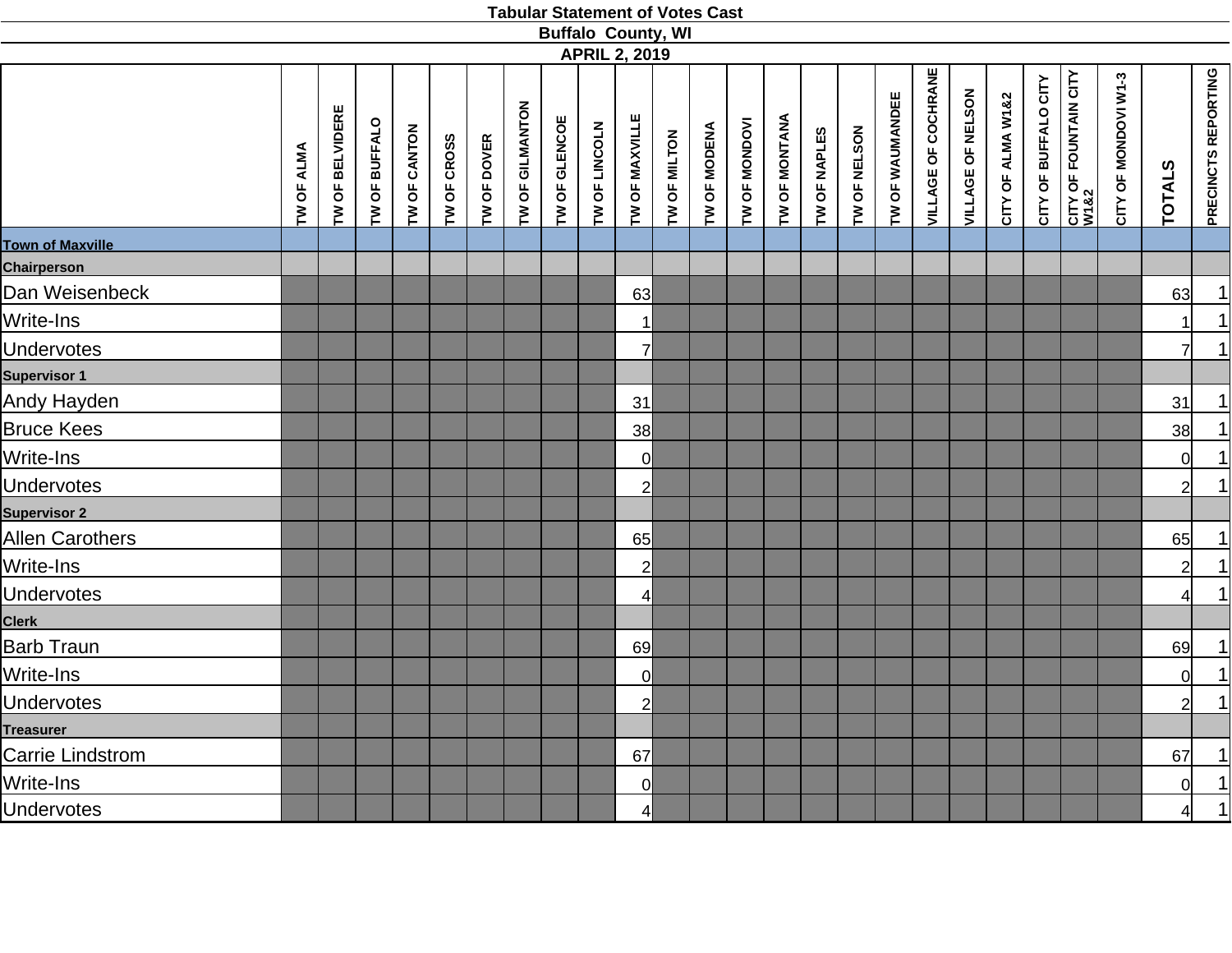|                                      |            |                 |               |              |             |             |                 |               |               | <b>APRIL 2, 2019</b> | <b>Buffalo County, WI</b> |              |               |               |              |              |                 |                            |                   |                   |                      |                               |                      |               |                            |
|--------------------------------------|------------|-----------------|---------------|--------------|-------------|-------------|-----------------|---------------|---------------|----------------------|---------------------------|--------------|---------------|---------------|--------------|--------------|-----------------|----------------------------|-------------------|-------------------|----------------------|-------------------------------|----------------------|---------------|----------------------------|
|                                      | TW OF ALMA | TW OF BELVIDERE | TW OF BUFFALO | TW OF CANTON | TW OF CROSS | TW OF DOVER | TW OF GILMANTON | TW OF GLENCOE | TW OF LINCOLN | TW OF MAXVILLE       | TW OF MILTON              | TW OF MODENA | TW OF MONDOVI | TW OF MONTANA | TW OF NAPLES | TW OF NELSON | TW OF WAUMANDEE | <b>VILLAGE OF COCHRANE</b> | VILLAGE OF NELSON | CITY OF ALMA W1&2 | CITY OF BUFFALO CITY | CITY OF FOUNTAIN CITY<br>W1&2 | CITY OF MONDOVI W1-3 | <b>TOTALS</b> | <b>PRECINCTS REPORTING</b> |
| <b>Town of Milton</b><br>Chairperson |            |                 |               |              |             |             |                 |               |               |                      |                           |              |               |               |              |              |                 |                            |                   |                   |                      |                               |                      |               |                            |
| <b>Ben Adank</b>                     |            |                 |               |              |             |             |                 |               |               |                      | 161                       |              |               |               |              |              |                 |                            |                   |                   |                      |                               |                      | 161           | <u>1 </u>                  |
| Write-Ins                            |            |                 |               |              |             |             |                 |               |               |                      | <sup>o</sup>              |              |               |               |              |              |                 |                            |                   |                   |                      |                               |                      | 0l            | $\overline{1}$             |
| <b>Undervotes</b>                    |            |                 |               |              |             |             |                 |               |               |                      | 15                        |              |               |               |              |              |                 |                            |                   |                   |                      |                               |                      | 15            | $\overline{1}$             |
| <b>Supervisor</b>                    |            |                 |               |              |             |             |                 |               |               |                      |                           |              |               |               |              |              |                 |                            |                   |                   |                      |                               |                      |               |                            |
| <b>Bill Duellman</b>                 |            |                 |               |              |             |             |                 |               |               |                      | 72                        |              |               |               |              |              |                 |                            |                   |                   |                      |                               |                      | 72            | 1                          |
| Pam Jensen                           |            |                 |               |              |             |             |                 |               |               |                      | 79                        |              |               |               |              |              |                 |                            |                   |                   |                      |                               |                      | 79            | $\overline{1}$             |
| <b>Jeff Jandl</b>                    |            |                 |               |              |             |             |                 |               |               |                      | 89                        |              |               |               |              |              |                 |                            |                   |                   |                      |                               |                      | 89            |                            |
| Vicky Kamrowski                      |            |                 |               |              |             |             |                 |               |               |                      | 71                        |              |               |               |              |              |                 |                            |                   |                   |                      |                               |                      | 71            | $\frac{1}{\vert}$          |
| Write-Ins                            |            |                 |               |              |             |             |                 |               |               |                      | $\overline{O}$            |              |               |               |              |              |                 |                            |                   |                   |                      |                               |                      | <sub>0</sub>  |                            |
| <b>Undervotes</b>                    |            |                 |               |              |             |             |                 |               |               |                      | 41                        |              |               |               |              |              |                 |                            |                   |                   |                      |                               |                      | 41            | $\overline{1}$             |
| <b>Clerk</b>                         |            |                 |               |              |             |             |                 |               |               |                      |                           |              |               |               |              |              |                 |                            |                   |                   |                      |                               |                      |               |                            |
| Kalene Engel                         |            |                 |               |              |             |             |                 |               |               |                      | 148                       |              |               |               |              |              |                 |                            |                   |                   |                      |                               |                      | 148           | <u>게</u>                   |
| Write-Ins                            |            |                 |               |              |             |             |                 |               |               |                      | 4                         |              |               |               |              |              |                 |                            |                   |                   |                      |                               |                      | 4             | $\overline{1}$             |
| <b>Undervotes</b>                    |            |                 |               |              |             |             |                 |               |               |                      | 24                        |              |               |               |              |              |                 |                            |                   |                   |                      |                               |                      | 24            | 1                          |
| <b>Treasurer</b>                     |            |                 |               |              |             |             |                 |               |               |                      |                           |              |               |               |              |              |                 |                            |                   |                   |                      |                               |                      |               |                            |
| Jane Baures                          |            |                 |               |              |             |             |                 |               |               |                      | 155                       |              |               |               |              |              |                 |                            |                   |                   |                      |                               |                      | 155           |                            |
| Write-Ins                            |            |                 |               |              |             |             |                 |               |               |                      | $\overline{O}$            |              |               |               |              |              |                 |                            |                   |                   |                      |                               |                      | $\Omega$      | $\frac{1}{1}$              |
| <b>Undervotes</b>                    |            |                 |               |              |             |             |                 |               |               |                      | 21                        |              |               |               |              |              |                 |                            |                   |                   |                      |                               |                      | 21            | $\overline{1}$             |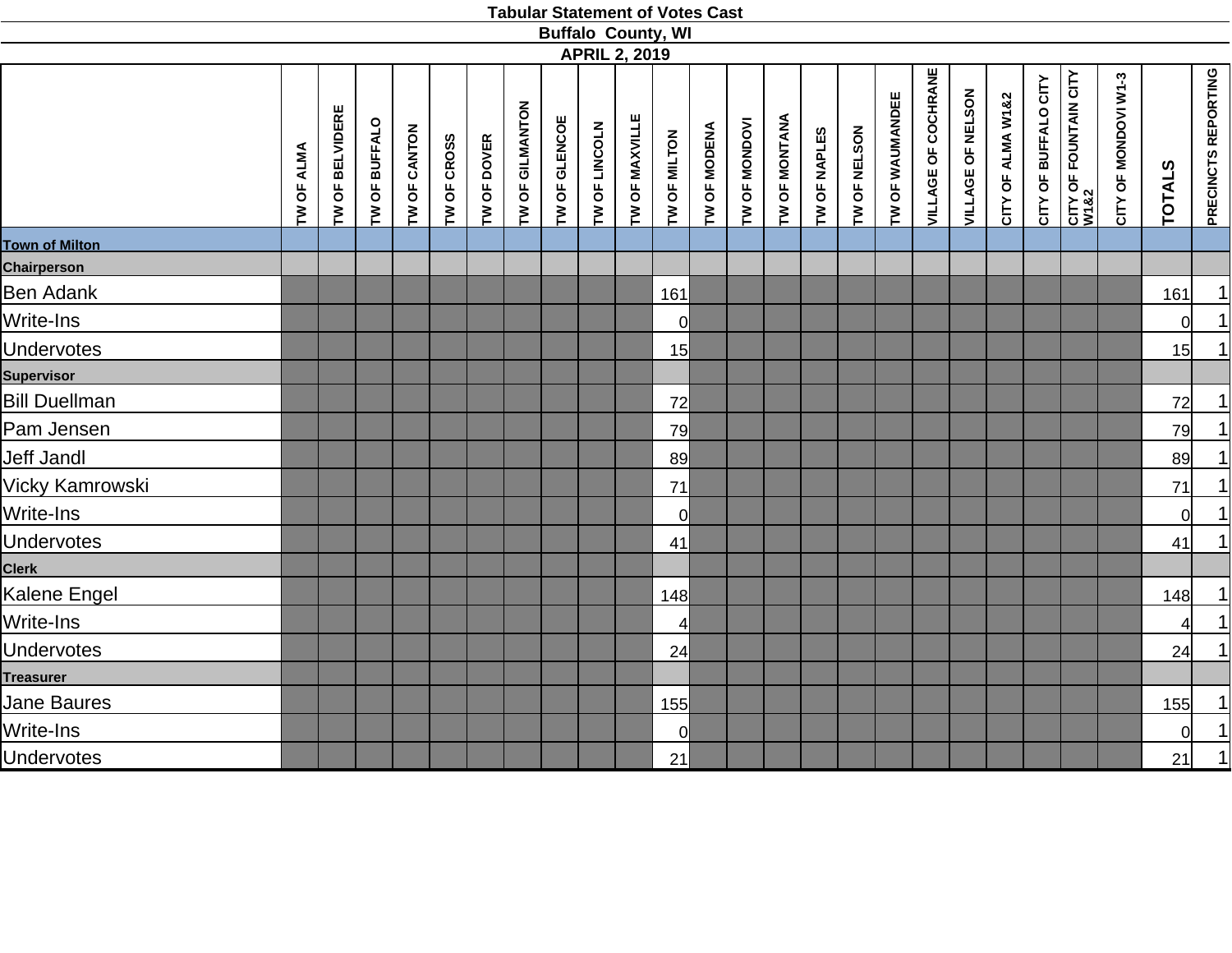|                        |            |                 |               |              |             |             |                 | <b>Buffalo County, WI</b> |                      |                |              |                 |               |               |              |              |                 |                            |                   |                   |                      |                               |                      |                |                            |
|------------------------|------------|-----------------|---------------|--------------|-------------|-------------|-----------------|---------------------------|----------------------|----------------|--------------|-----------------|---------------|---------------|--------------|--------------|-----------------|----------------------------|-------------------|-------------------|----------------------|-------------------------------|----------------------|----------------|----------------------------|
|                        |            |                 |               |              |             |             |                 |                           | <b>APRIL 2, 2019</b> |                |              |                 |               |               |              |              |                 |                            |                   |                   |                      |                               |                      |                |                            |
|                        | TW OF ALMA | TW OF BELVIDERE | TW OF BUFFALO | TW OF CANTON | TW OF CROSS | TW OF DOVER | TW OF GILMANTON | TW OF GLENCOE             | TW OF LINCOLN        | TW OF MAXVILLE | TW OF MILTON | TW OF MODENA    | TW OF MONDOVI | TW OF MONTANA | TW OF NAPLES | TW OF NELSON | TW OF WAUMANDEE | <b>VILLAGE OF COCHRANE</b> | VILLAGE OF NELSON | CITY OF ALMA W1&2 | CITY OF BUFFALO CITY | CITY OF FOUNTAIN CITY<br>W1&2 | CITY OF MONDOVI W1-3 | <b>TOTALS</b>  | <b>PRECINCTS REPORTING</b> |
| <b>Town of Modena</b>  |            |                 |               |              |             |             |                 |                           |                      |                |              |                 |               |               |              |              |                 |                            |                   |                   |                      |                               |                      |                |                            |
| <b>Chairperson</b>     |            |                 |               |              |             |             |                 |                           |                      |                |              |                 |               |               |              |              |                 |                            |                   |                   |                      |                               |                      |                |                            |
| Dale D. Klopp          |            |                 |               |              |             |             |                 |                           |                      |                |              | 81              |               |               |              |              |                 |                            |                   |                   |                      |                               |                      | 81             |                            |
| Write-Ins              |            |                 |               |              |             |             |                 |                           |                      |                |              | $\mathbf{1}$    |               |               |              |              |                 |                            |                   |                   |                      |                               |                      |                | $\frac{1}{1}$              |
| <b>Undervotes</b>      |            |                 |               |              |             |             |                 |                           |                      |                |              | 3               |               |               |              |              |                 |                            |                   |                   |                      |                               |                      | 3              |                            |
| <b>Supervisor 1</b>    |            |                 |               |              |             |             |                 |                           |                      |                |              |                 |               |               |              |              |                 |                            |                   |                   |                      |                               |                      |                |                            |
| Perry J. Pronschinske  |            |                 |               |              |             |             |                 |                           |                      |                |              | 78              |               |               |              |              |                 |                            |                   |                   |                      |                               |                      | 78             | $\overline{1}$             |
| Write-Ins              |            |                 |               |              |             |             |                 |                           |                      |                |              | 1               |               |               |              |              |                 |                            |                   |                   |                      |                               |                      | 11             | $\frac{1}{1}$              |
| <b>Undervotes</b>      |            |                 |               |              |             |             |                 |                           |                      |                |              | $6 \mid$        |               |               |              |              |                 |                            |                   |                   |                      |                               |                      | $6 \mid$       |                            |
| <b>Supervisor 2</b>    |            |                 |               |              |             |             |                 |                           |                      |                |              |                 |               |               |              |              |                 |                            |                   |                   |                      |                               |                      |                |                            |
| David A. Bauer         |            |                 |               |              |             |             |                 |                           |                      |                |              | 79              |               |               |              |              |                 |                            |                   |                   |                      |                               |                      | 79             |                            |
| Write-Ins              |            |                 |               |              |             |             |                 |                           |                      |                |              | $\Omega$        |               |               |              |              |                 |                            |                   |                   |                      |                               |                      | $\Omega$       | $\frac{1}{1}$              |
| <b>Undervotes</b>      |            |                 |               |              |             |             |                 |                           |                      |                |              | 6               |               |               |              |              |                 |                            |                   |                   |                      |                               |                      | $6 \mid$       |                            |
| <b>Clerk</b>           |            |                 |               |              |             |             |                 |                           |                      |                |              |                 |               |               |              |              |                 |                            |                   |                   |                      |                               |                      |                |                            |
| Karen E. Baader        |            |                 |               |              |             |             |                 |                           |                      |                |              | 80              |               |               |              |              |                 |                            |                   |                   |                      |                               |                      | 80             |                            |
| Write-Ins              |            |                 |               |              |             |             |                 |                           |                      |                |              | $\overline{0}$  |               |               |              |              |                 |                            |                   |                   |                      |                               |                      | $\Omega$       | $\frac{1}{1}$              |
| <b>Undervotes</b>      |            |                 |               |              |             |             |                 |                           |                      |                |              | 5               |               |               |              |              |                 |                            |                   |                   |                      |                               |                      | 5 <sup>1</sup> |                            |
| <b>Treasurer</b>       |            |                 |               |              |             |             |                 |                           |                      |                |              |                 |               |               |              |              |                 |                            |                   |                   |                      |                               |                      |                |                            |
| Danielle L. Schalinske |            |                 |               |              |             |             |                 |                           |                      |                |              | 80              |               |               |              |              |                 |                            |                   |                   |                      |                               |                      | 80             |                            |
| Write-Ins              |            |                 |               |              |             |             |                 |                           |                      |                |              | $\Omega$        |               |               |              |              |                 |                            |                   |                   |                      |                               |                      | $\overline{0}$ | $\frac{1}{1}$              |
| <b>Undervotes</b>      |            |                 |               |              |             |             |                 |                           |                      |                |              | $5\overline{)}$ |               |               |              |              |                 |                            |                   |                   |                      |                               |                      | 5 <sup>1</sup> |                            |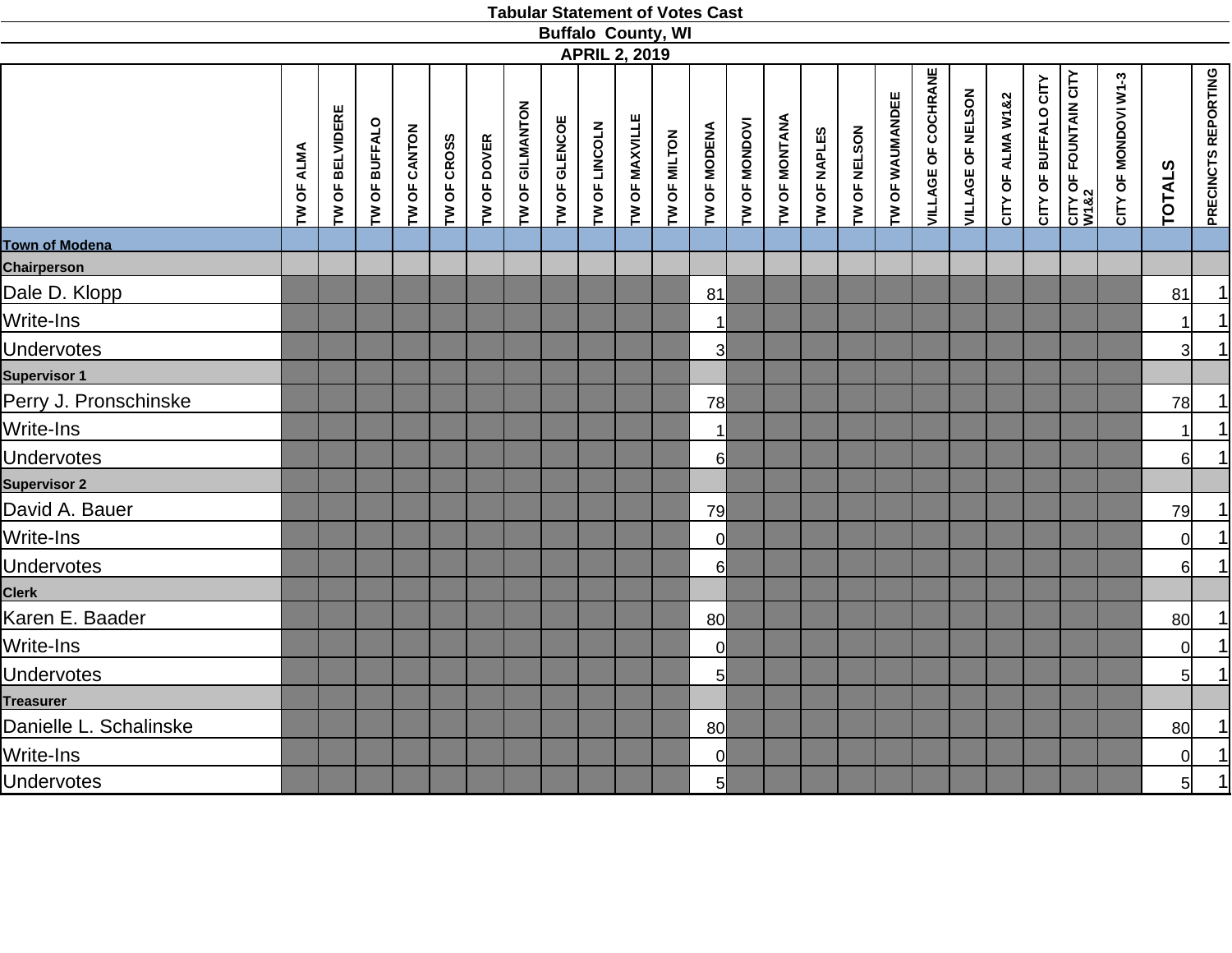|                                 |            |                        |               |              |             |                    |                 |               |               | <b>Buffalo County, WI</b><br><b>APRIL 2, 2019</b> |              |              |                |               |              |              |                 |                            |                   |                   |                      |                               |                      |               |                            |
|---------------------------------|------------|------------------------|---------------|--------------|-------------|--------------------|-----------------|---------------|---------------|---------------------------------------------------|--------------|--------------|----------------|---------------|--------------|--------------|-----------------|----------------------------|-------------------|-------------------|----------------------|-------------------------------|----------------------|---------------|----------------------------|
|                                 | TW OF ALMA | <b>TW OF BELVIDERE</b> | TW OF BUFFALO | TW OF CANTON | TW OF CROSS | <b>TW OF DOVER</b> | TW OF GILMANTON | TW OF GLENCOE | TW OF LINCOLN | TW OF MAXVILLE                                    | TW OF MILTON | TW OF MODENA | TW OF MONDOVI  | TW OF MONTANA | TW OF NAPLES | TW OF NELSON | TW OF WAUMANDEE | <b>VILLAGE OF COCHRANE</b> | VILLAGE OF NELSON | CITY OF ALMA W1&2 | CITY OF BUFFALO CITY | CITY OF FOUNTAIN CITY<br>W1&2 | CITY OF MONDOVI W1-3 | <b>TOTALS</b> | <b>PRECINCTS REPORTING</b> |
|                                 |            |                        |               |              |             |                    |                 |               |               |                                                   |              |              |                |               |              |              |                 |                            |                   |                   |                      |                               |                      |               |                            |
| <b>Town of Mondovi</b>          |            |                        |               |              |             |                    |                 |               |               |                                                   |              |              |                |               |              |              |                 |                            |                   |                   |                      |                               |                      |               |                            |
| Chairperson                     |            |                        |               |              |             |                    |                 |               |               |                                                   |              |              |                |               |              |              |                 |                            |                   |                   |                      |                               |                      |               |                            |
| Alan Noby                       |            |                        |               |              |             |                    |                 |               |               |                                                   |              |              | 79             |               |              |              |                 |                            |                   |                   |                      |                               |                      | 79            | $\frac{1}{1}$              |
| Write-Ins                       |            |                        |               |              |             |                    |                 |               |               |                                                   |              |              | 0l             |               |              |              |                 |                            |                   |                   |                      |                               |                      | 0l            |                            |
| <b>Undervotes</b>               |            |                        |               |              |             |                    |                 |               |               |                                                   |              |              | $6 \mid$       |               |              |              |                 |                            |                   |                   |                      |                               |                      | $6 \mid$      | $\overline{1}$             |
| <b>Supervisor 1</b>             |            |                        |               |              |             |                    |                 |               |               |                                                   |              |              |                |               |              |              |                 |                            |                   |                   |                      |                               |                      |               |                            |
| Mike C. Miller                  |            |                        |               |              |             |                    |                 |               |               |                                                   |              |              | 71             |               |              |              |                 |                            |                   |                   |                      |                               |                      | 71            |                            |
| Write-Ins                       |            |                        |               |              |             |                    |                 |               |               |                                                   |              |              | $\Omega$       |               |              |              |                 |                            |                   |                   |                      |                               |                      | <sup>ol</sup> | $\frac{1}{1}$              |
| <b>Undervotes</b>               |            |                        |               |              |             |                    |                 |               |               |                                                   |              |              | 14             |               |              |              |                 |                            |                   |                   |                      |                               |                      | 14            |                            |
| <b>Supervisor 2</b>             |            |                        |               |              |             |                    |                 |               |               |                                                   |              |              |                |               |              |              |                 |                            |                   |                   |                      |                               |                      |               |                            |
| <b>Bradley J. Schmidtknecht</b> |            |                        |               |              |             |                    |                 |               |               |                                                   |              |              | 62             |               |              |              |                 |                            |                   |                   |                      |                               |                      | 62            |                            |
| Jack R. Dieckman                |            |                        |               |              |             |                    |                 |               |               |                                                   |              |              | 19             |               |              |              |                 |                            |                   |                   |                      |                               |                      | 19            | $\frac{1}{1}$              |
| Write-Ins                       |            |                        |               |              |             |                    |                 |               |               |                                                   |              |              | 0l             |               |              |              |                 |                            |                   |                   |                      |                               |                      | <sub>0</sub>  |                            |
| <b>Undervotes</b>               |            |                        |               |              |             |                    |                 |               |               |                                                   |              |              | 41             |               |              |              |                 |                            |                   |                   |                      |                               |                      |               | $\overline{1}$             |
| <b>Clerk</b>                    |            |                        |               |              |             |                    |                 |               |               |                                                   |              |              |                |               |              |              |                 |                            |                   |                   |                      |                               |                      |               |                            |
| Roxann Halverson                |            |                        |               |              |             |                    |                 |               |               |                                                   |              |              | 78             |               |              |              |                 |                            |                   |                   |                      |                               |                      | 78            |                            |
| Write-Ins                       |            |                        |               |              |             |                    |                 |               |               |                                                   |              |              | $\Omega$       |               |              |              |                 |                            |                   |                   |                      |                               |                      | <sub>0</sub>  | $\frac{1}{1}$              |
| <b>Undervotes</b>               |            |                        |               |              |             |                    |                 |               |               |                                                   |              |              | 7              |               |              |              |                 |                            |                   |                   |                      |                               |                      | 7             |                            |
| <b>Treasurer</b>                |            |                        |               |              |             |                    |                 |               |               |                                                   |              |              |                |               |              |              |                 |                            |                   |                   |                      |                               |                      |               |                            |
| Donna Moy                       |            |                        |               |              |             |                    |                 |               |               |                                                   |              |              | 76             |               |              |              |                 |                            |                   |                   |                      |                               |                      | 76            | $\overline{1}$             |
| Write-Ins                       |            |                        |               |              |             |                    |                 |               |               |                                                   |              |              | $\overline{0}$ |               |              |              |                 |                            |                   |                   |                      |                               |                      | 0l            | $\frac{1}{1}$              |
| <b>Undervotes</b>               |            |                        |               |              |             |                    |                 |               |               |                                                   |              |              | 9              |               |              |              |                 |                            |                   |                   |                      |                               |                      | 9             |                            |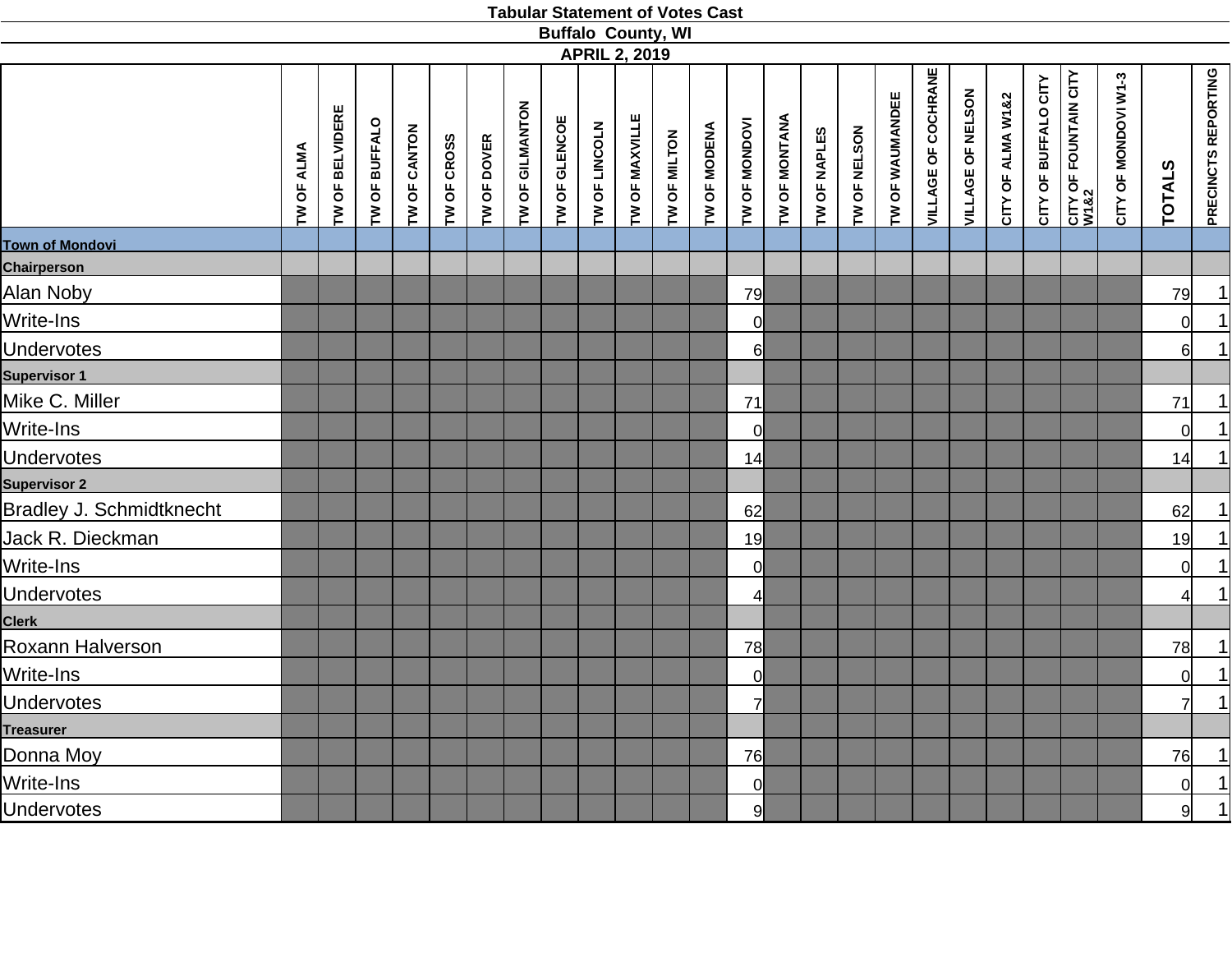|                        |                   |                 |               |              |             |             |                 | <b>Buffalo County, WI</b> |               |                      |              |              |               |                         |              |              |                 |                            |                   |                   |                      |                               |                      |                |                            |
|------------------------|-------------------|-----------------|---------------|--------------|-------------|-------------|-----------------|---------------------------|---------------|----------------------|--------------|--------------|---------------|-------------------------|--------------|--------------|-----------------|----------------------------|-------------------|-------------------|----------------------|-------------------------------|----------------------|----------------|----------------------------|
|                        |                   |                 |               |              |             |             |                 |                           |               | <b>APRIL 2, 2019</b> |              |              |               |                         |              |              |                 |                            |                   |                   |                      |                               |                      |                |                            |
|                        | <b>TW OF ALMA</b> | TW OF BELVIDERE | TW OF BUFFALO | TW OF CANTON | TW OF CROSS | TW OF DOVER | TW OF GILMANTON | TW OF GLENCOE             | TW OF LINCOLN | TW OF MAXVILLE       | TW OF MILTON | TW OF MODENA | TW OF MONDOVI | TW OF MONTANA           | TW OF NAPLES | TW OF NELSON | TW OF WAUMANDEE | <b>VILLAGE OF COCHRANE</b> | VILLAGE OF NELSON | CITY OF ALMA W1&2 | CITY OF BUFFALO CITY | CITY OF FOUNTAIN CITY<br>W1&2 | CITY OF MONDOVI W1-3 | <b>TOTALS</b>  | <b>PRECINCTS REPORTING</b> |
| <b>Town of Montana</b> |                   |                 |               |              |             |             |                 |                           |               |                      |              |              |               |                         |              |              |                 |                            |                   |                   |                      |                               |                      |                |                            |
| <b>Chairperson</b>     |                   |                 |               |              |             |             |                 |                           |               |                      |              |              |               |                         |              |              |                 |                            |                   |                   |                      |                               |                      |                |                            |
| Jimmy John Ellis       |                   |                 |               |              |             |             |                 |                           |               |                      |              |              |               | 55                      |              |              |                 |                            |                   |                   |                      |                               |                      | 55             |                            |
| Write-Ins              |                   |                 |               |              |             |             |                 |                           |               |                      |              |              |               | $\mathbf{1}$            |              |              |                 |                            |                   |                   |                      |                               |                      |                | $\frac{1}{1}$              |
| <b>Undervotes</b>      |                   |                 |               |              |             |             |                 |                           |               |                      |              |              |               | $\overline{\mathsf{3}}$ |              |              |                 |                            |                   |                   |                      |                               |                      | 31             | 1                          |
| <b>Supervisor</b>      |                   |                 |               |              |             |             |                 |                           |               |                      |              |              |               |                         |              |              |                 |                            |                   |                   |                      |                               |                      |                |                            |
| <b>Bill Christ</b>     |                   |                 |               |              |             |             |                 |                           |               |                      |              |              |               | 51                      |              |              |                 |                            |                   |                   |                      |                               |                      | 51             | $\overline{1}$             |
| Dennis Bork            |                   |                 |               |              |             |             |                 |                           |               |                      |              |              |               | 46                      |              |              |                 |                            |                   |                   |                      |                               |                      | 46             | $\frac{1}{1}$              |
| Write-Ins              |                   |                 |               |              |             |             |                 |                           |               |                      |              |              |               | <sub>0</sub>            |              |              |                 |                            |                   |                   |                      |                               |                      | 0l             |                            |
| <b>Undervotes</b>      |                   |                 |               |              |             |             |                 |                           |               |                      |              |              |               | 21                      |              |              |                 |                            |                   |                   |                      |                               |                      | 21             | $\overline{1}$             |
| Clerk                  |                   |                 |               |              |             |             |                 |                           |               |                      |              |              |               |                         |              |              |                 |                            |                   |                   |                      |                               |                      |                |                            |
| LeeAnne Bulman         |                   |                 |               |              |             |             |                 |                           |               |                      |              |              |               | 55                      |              |              |                 |                            |                   |                   |                      |                               |                      | 55             | 1                          |
| Write-Ins              |                   |                 |               |              |             |             |                 |                           |               |                      |              |              |               | <sub>0</sub>            |              |              |                 |                            |                   |                   |                      |                               |                      | $\cap$         | $\overline{1}$             |
| <b>Undervotes</b>      |                   |                 |               |              |             |             |                 |                           |               |                      |              |              |               | $\frac{4}{3}$           |              |              |                 |                            |                   |                   |                      |                               |                      | $\overline{4}$ | $\overline{1}$             |
| <b>Treasurer</b>       |                   |                 |               |              |             |             |                 |                           |               |                      |              |              |               |                         |              |              |                 |                            |                   |                   |                      |                               |                      |                |                            |
| <b>Karen Ellis</b>     |                   |                 |               |              |             |             |                 |                           |               |                      |              |              |               | 55                      |              |              |                 |                            |                   |                   |                      |                               |                      | 55             | $\frac{1}{\sqrt{2}}$       |
| Write-Ins              |                   |                 |               |              |             |             |                 |                           |               |                      |              |              |               | <sub>0</sub>            |              |              |                 |                            |                   |                   |                      |                               |                      | $\Omega$       | $\frac{1}{1}$              |
| <b>Undervotes</b>      |                   |                 |               |              |             |             |                 |                           |               |                      |              |              |               | 4                       |              |              |                 |                            |                   |                   |                      |                               |                      |                |                            |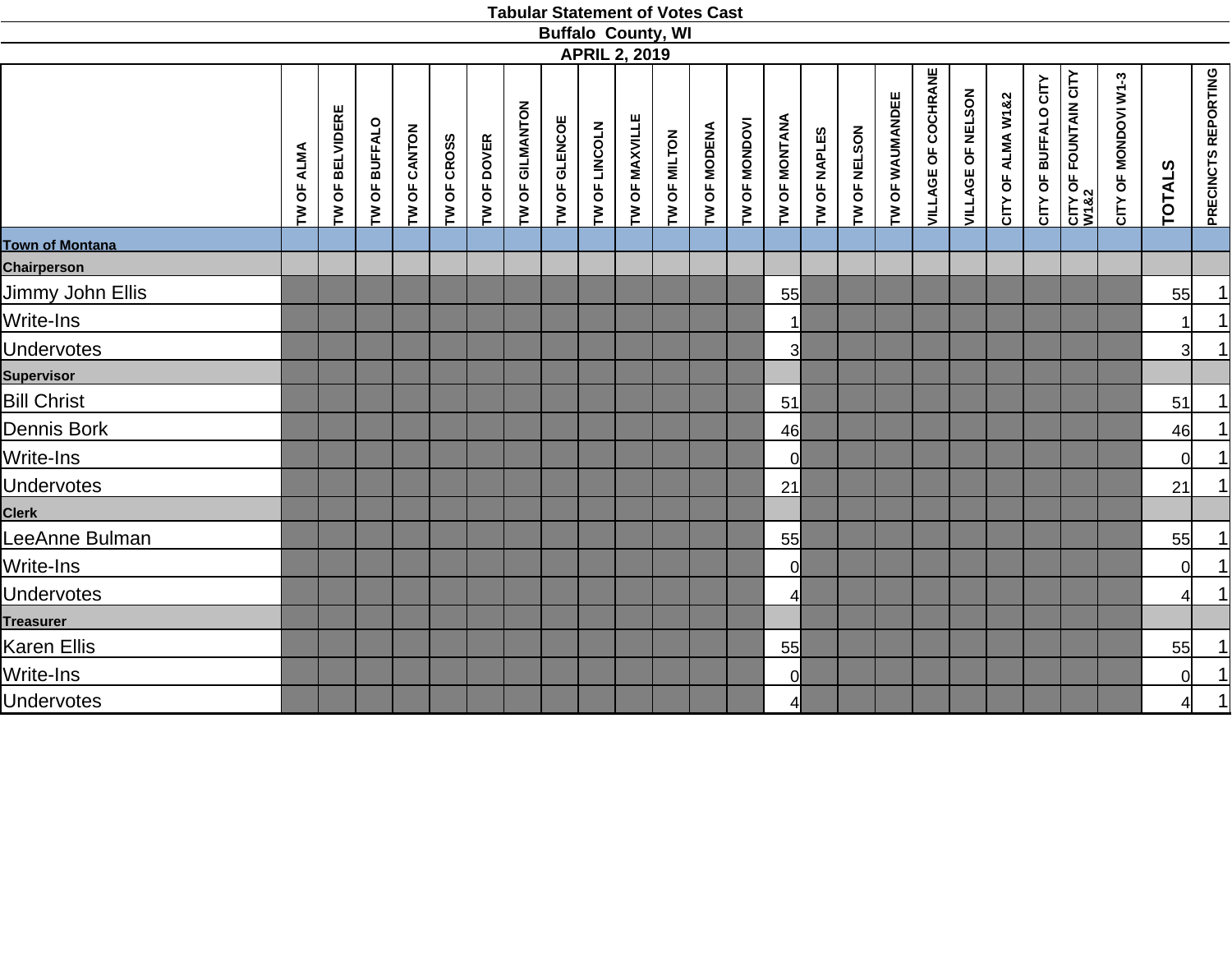|                       |            |                 |               |              |             |             |                 | <b>Buffalo County, WI</b> |               |                      |              |              |               |               |                |              |                 |                            |                   |                   |                      |                               |                      |                |                            |
|-----------------------|------------|-----------------|---------------|--------------|-------------|-------------|-----------------|---------------------------|---------------|----------------------|--------------|--------------|---------------|---------------|----------------|--------------|-----------------|----------------------------|-------------------|-------------------|----------------------|-------------------------------|----------------------|----------------|----------------------------|
|                       |            |                 |               |              |             |             |                 |                           |               | <b>APRIL 2, 2019</b> |              |              |               |               |                |              |                 |                            |                   |                   |                      |                               |                      |                |                            |
|                       | TW OF ALMA | TW OF BELVIDERE | TW OF BUFFALO | TW OF CANTON | TW OF CROSS | TW OF DOVER | TW OF GILMANTON | TW OF GLENCOE             | TW OF LINCOLN | TW OF MAXVILLE       | TW OF MILTON | TW OF MODENA | TW OF MONDOVI | TW OF MONTANA | TW OF NAPLES   | TW OF NELSON | TW OF WAUMANDEE | <b>VILLAGE OF COCHRANE</b> | VILLAGE OF NELSON | CITY OF ALMA W1&2 | CITY OF BUFFALO CITY | CITY OF FOUNTAIN CITY<br>W1&2 | CITY OF MONDOVI W1-3 | <b>TOTALS</b>  | <b>PRECINCTS REPORTING</b> |
| <b>Town of Naples</b> |            |                 |               |              |             |             |                 |                           |               |                      |              |              |               |               |                |              |                 |                            |                   |                   |                      |                               |                      |                |                            |
| <b>Chairperson</b>    |            |                 |               |              |             |             |                 |                           |               |                      |              |              |               |               |                |              |                 |                            |                   |                   |                      |                               |                      |                |                            |
| Dennis M. Olson       |            |                 |               |              |             |             |                 |                           |               |                      |              |              |               |               | 98             |              |                 |                            |                   |                   |                      |                               |                      | 98             | 1                          |
| Write-Ins             |            |                 |               |              |             |             |                 |                           |               |                      |              |              |               |               | $\mathbf{1}$   |              |                 |                            |                   |                   |                      |                               |                      |                | $\overline{1}$             |
| <b>Undervotes</b>     |            |                 |               |              |             |             |                 |                           |               |                      |              |              |               |               | 25             |              |                 |                            |                   |                   |                      |                               |                      | 25             | 1                          |
| <b>Supervisor 1</b>   |            |                 |               |              |             |             |                 |                           |               |                      |              |              |               |               |                |              |                 |                            |                   |                   |                      |                               |                      |                |                            |
| Paul I. Accola        |            |                 |               |              |             |             |                 |                           |               |                      |              |              |               |               | 106            |              |                 |                            |                   |                   |                      |                               |                      | 106            | 1                          |
| Write-Ins             |            |                 |               |              |             |             |                 |                           |               |                      |              |              |               |               | $\overline{0}$ |              |                 |                            |                   |                   |                      |                               |                      | $\Omega$       | <u>1</u>                   |
| <b>Undervotes</b>     |            |                 |               |              |             |             |                 |                           |               |                      |              |              |               |               | 18             |              |                 |                            |                   |                   |                      |                               |                      | 18             | $\overline{1}$             |
| <b>Supervisor 2</b>   |            |                 |               |              |             |             |                 |                           |               |                      |              |              |               |               |                |              |                 |                            |                   |                   |                      |                               |                      |                |                            |
| <b>Brett Cole</b>     |            |                 |               |              |             |             |                 |                           |               |                      |              |              |               |               | 108            |              |                 |                            |                   |                   |                      |                               |                      | 108            | 1                          |
| Write-Ins             |            |                 |               |              |             |             |                 |                           |               |                      |              |              |               |               | $\mathbf{1}$   |              |                 |                            |                   |                   |                      |                               |                      | $\mathbf{1}$   | $\overline{1}$             |
| <b>Undervotes</b>     |            |                 |               |              |             |             |                 |                           |               |                      |              |              |               |               | 15             |              |                 |                            |                   |                   |                      |                               |                      | 15             | $\overline{1}$             |
| <b>Clerk</b>          |            |                 |               |              |             |             |                 |                           |               |                      |              |              |               |               |                |              |                 |                            |                   |                   |                      |                               |                      |                |                            |
| Nicole D. Goodland    |            |                 |               |              |             |             |                 |                           |               |                      |              |              |               |               | 110            |              |                 |                            |                   |                   |                      |                               |                      | 110            | 1                          |
| Write-Ins             |            |                 |               |              |             |             |                 |                           |               |                      |              |              |               |               | 0              |              |                 |                            |                   |                   |                      |                               |                      | $\Omega$       | 1                          |
| <b>Undervotes</b>     |            |                 |               |              |             |             |                 |                           |               |                      |              |              |               |               | 14             |              |                 |                            |                   |                   |                      |                               |                      | 14             | 1                          |
| <b>Treasurer</b>      |            |                 |               |              |             |             |                 |                           |               |                      |              |              |               |               |                |              |                 |                            |                   |                   |                      |                               |                      |                |                            |
| <b>Andrew Goss</b>    |            |                 |               |              |             |             |                 |                           |               |                      |              |              |               |               | 117            |              |                 |                            |                   |                   |                      |                               |                      | 117            |                            |
| Write-Ins             |            |                 |               |              |             |             |                 |                           |               |                      |              |              |               |               | $\mathbf{0}$   |              |                 |                            |                   |                   |                      |                               |                      | $\overline{0}$ | $\frac{1}{1}$              |
| <b>Undervotes</b>     |            |                 |               |              |             |             |                 |                           |               |                      |              |              |               |               | $\overline{7}$ |              |                 |                            |                   |                   |                      |                               |                      | 7              |                            |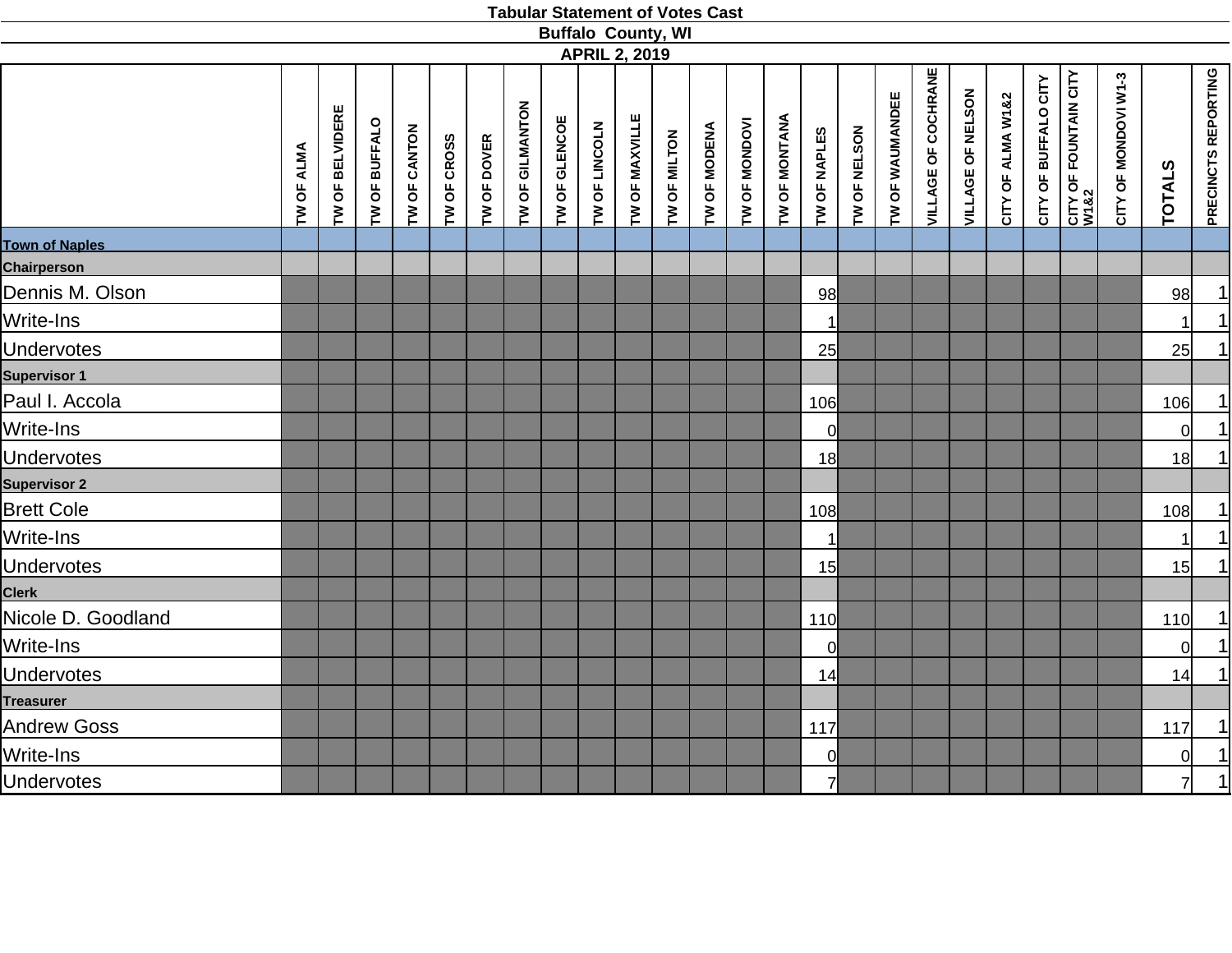|                       |            |                 |               |                     |             |             |                 | <b>Buffalo County, WI</b> |               |                      |              |              |               |               |              |                 |                 |                            |                   |                   |                      |                               |                      |                 |                            |
|-----------------------|------------|-----------------|---------------|---------------------|-------------|-------------|-----------------|---------------------------|---------------|----------------------|--------------|--------------|---------------|---------------|--------------|-----------------|-----------------|----------------------------|-------------------|-------------------|----------------------|-------------------------------|----------------------|-----------------|----------------------------|
|                       |            |                 |               |                     |             |             |                 |                           |               | <b>APRIL 2, 2019</b> |              |              |               |               |              |                 |                 |                            |                   |                   |                      |                               |                      |                 |                            |
|                       | TW OF ALMA | TW OF BELVIDERE | TW OF BUFFALO | <b>TW OF CANTON</b> | TW OF CROSS | TW OF DOVER | TW OF GILMANTON | TW OF GLENCOE             | TW OF LINCOLN | TW OF MAXVILLE       | TW OF MILTON | TW OF MODENA | TW OF MONDOVI | TW OF MONTANA | TW OF NAPLES | TW OF NELSON    | TW OF WAUMANDEE | <b>VILLAGE OF COCHRANE</b> | VILLAGE OF NELSON | CITY OF ALMA W1&2 | CITY OF BUFFALO CITY | CITY OF FOUNTAIN CITY<br>W1&2 | CITY OF MONDOVI W1-3 | <b>TOTALS</b>   | <b>PRECINCTS REPORTING</b> |
| <b>Town of Nelson</b> |            |                 |               |                     |             |             |                 |                           |               |                      |              |              |               |               |              |                 |                 |                            |                   |                   |                      |                               |                      |                 |                            |
| <b>Chairperson</b>    |            |                 |               |                     |             |             |                 |                           |               |                      |              |              |               |               |              |                 |                 |                            |                   |                   |                      |                               |                      |                 |                            |
| <b>Brad Mikelson</b>  |            |                 |               |                     |             |             |                 |                           |               |                      |              |              |               |               |              | 118             |                 |                            |                   |                   |                      |                               |                      | 118             | 1                          |
| Write-Ins             |            |                 |               |                     |             |             |                 |                           |               |                      |              |              |               |               |              | 0               |                 |                            |                   |                   |                      |                               |                      | $\Omega$        | $\overline{1}$             |
| <b>Undervotes</b>     |            |                 |               |                     |             |             |                 |                           |               |                      |              |              |               |               |              | 8               |                 |                            |                   |                   |                      |                               |                      | 8               | $\overline{1}$             |
| <b>Supervisor 1</b>   |            |                 |               |                     |             |             |                 |                           |               |                      |              |              |               |               |              |                 |                 |                            |                   |                   |                      |                               |                      |                 |                            |
| <b>Robert Traun</b>   |            |                 |               |                     |             |             |                 |                           |               |                      |              |              |               |               |              | 117             |                 |                            |                   |                   |                      |                               |                      | $117$           | $\overline{1}$             |
| Write-Ins             |            |                 |               |                     |             |             |                 |                           |               |                      |              |              |               |               |              | $\overline{0}$  |                 |                            |                   |                   |                      |                               |                      | $\Omega$        | $\frac{1}{1}$              |
| <b>Undervotes</b>     |            |                 |               |                     |             |             |                 |                           |               |                      |              |              |               |               |              | 9               |                 |                            |                   |                   |                      |                               |                      | $\overline{9}$  |                            |
| <b>Supervisor 2</b>   |            |                 |               |                     |             |             |                 |                           |               |                      |              |              |               |               |              |                 |                 |                            |                   |                   |                      |                               |                      |                 |                            |
| <b>Albert Glass</b>   |            |                 |               |                     |             |             |                 |                           |               |                      |              |              |               |               |              | 115             |                 |                            |                   |                   |                      |                               |                      | 115             | 1                          |
| Write-Ins             |            |                 |               |                     |             |             |                 |                           |               |                      |              |              |               |               |              | $\mathbf 1$     |                 |                            |                   |                   |                      |                               |                      | $\mathbf{1}$    | $\overline{1}$             |
| <b>Undervotes</b>     |            |                 |               |                     |             |             |                 |                           |               |                      |              |              |               |               |              | 10 <sup>1</sup> |                 |                            |                   |                   |                      |                               |                      | 10 <sub>l</sub> | $\overline{1}$             |
| <b>Clerk</b>          |            |                 |               |                     |             |             |                 |                           |               |                      |              |              |               |               |              |                 |                 |                            |                   |                   |                      |                               |                      |                 |                            |
| Myrna Johnson         |            |                 |               |                     |             |             |                 |                           |               |                      |              |              |               |               |              | 122             |                 |                            |                   |                   |                      |                               |                      | 122             | <u>1 </u>                  |
| Write-Ins             |            |                 |               |                     |             |             |                 |                           |               |                      |              |              |               |               |              | <sup>ol</sup>   |                 |                            |                   |                   |                      |                               |                      | $\Omega$        | $\overline{1}$             |
| <b>Undervotes</b>     |            |                 |               |                     |             |             |                 |                           |               |                      |              |              |               |               |              | $\overline{4}$  |                 |                            |                   |                   |                      |                               |                      | $\overline{4}$  | 1                          |
| <b>Treasurer</b>      |            |                 |               |                     |             |             |                 |                           |               |                      |              |              |               |               |              |                 |                 |                            |                   |                   |                      |                               |                      |                 |                            |
| <b>Arlene Glass</b>   |            |                 |               |                     |             |             |                 |                           |               |                      |              |              |               |               |              | 120             |                 |                            |                   |                   |                      |                               |                      | 120             |                            |
| Write-Ins             |            |                 |               |                     |             |             |                 |                           |               |                      |              |              |               |               |              | $\overline{0}$  |                 |                            |                   |                   |                      |                               |                      | $\overline{0}$  | $\frac{1}{1}$              |
| <b>Undervotes</b>     |            |                 |               |                     |             |             |                 |                           |               |                      |              |              |               |               |              | 6               |                 |                            |                   |                   |                      |                               |                      | $6 \mid$        |                            |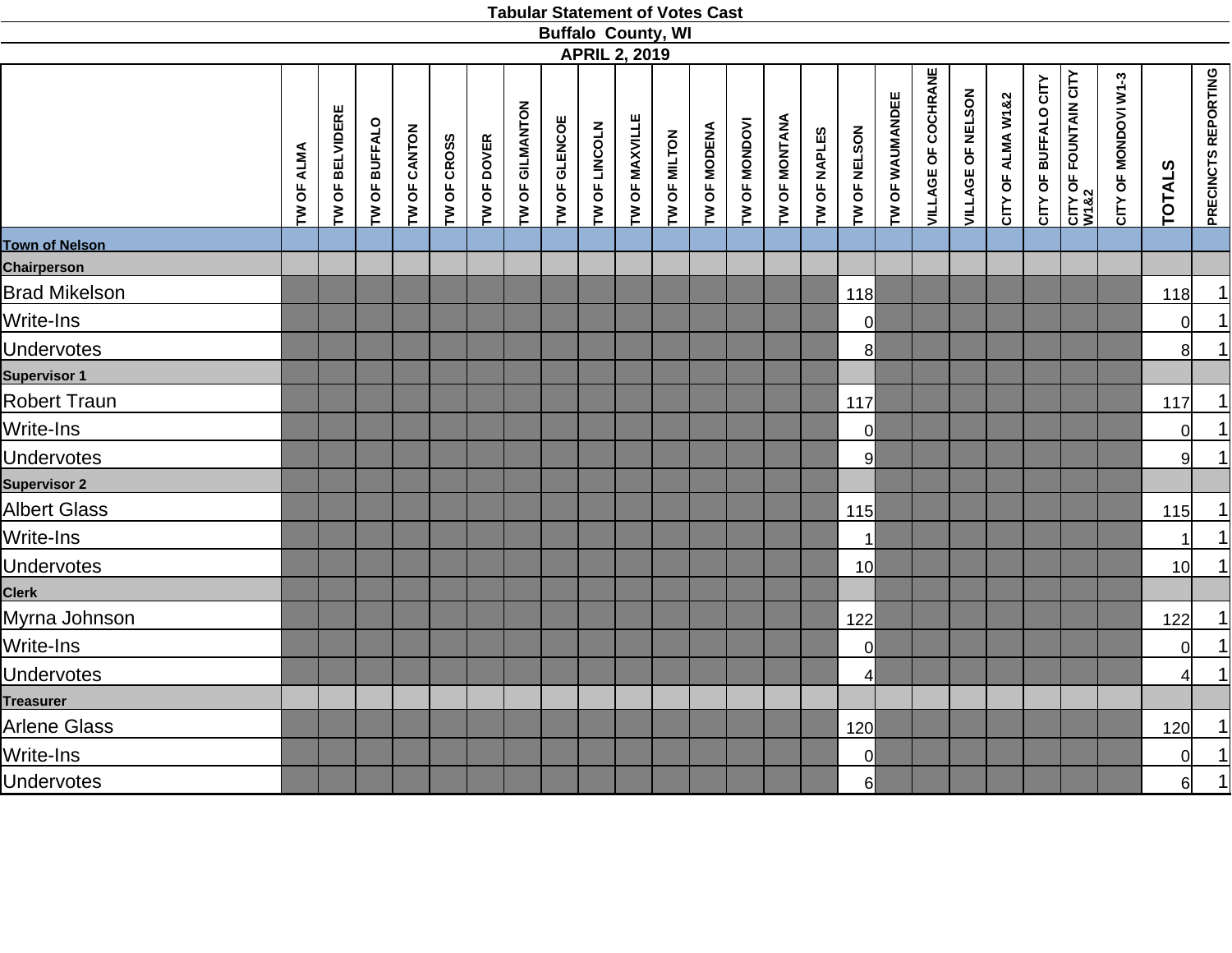|                              |            |                 |               |              |             |                    |                 |               | <b>APRIL 2, 2019</b> |                | <b>Buffalo County, WI</b> |              |               |               |              |              |                 |                            |                   |                   |                      |                                           |                      |                |                                          |
|------------------------------|------------|-----------------|---------------|--------------|-------------|--------------------|-----------------|---------------|----------------------|----------------|---------------------------|--------------|---------------|---------------|--------------|--------------|-----------------|----------------------------|-------------------|-------------------|----------------------|-------------------------------------------|----------------------|----------------|------------------------------------------|
|                              | TW OF ALMA | TW OF BELVIDERE | TW OF BUFFALO | TW OF CANTON | TW OF CROSS | <b>TW OF DOVER</b> | TW OF GILMANTON | TW OF GLENCOE | TW OF LINCOLN        | TW OF MAXVILLE | TW OF MILTON              | TW OF MODENA | TW OF MONDOVI | TW OF MONTANA | TW OF NAPLES | TW OF NELSON | TW OF WAUMANDEE | <b>VILLAGE OF COCHRANE</b> | VILLAGE OF NELSON | CITY OF ALMA W1&2 | CITY OF BUFFALO CITY | <b>CITY OF FOUNTAIN CITY<br/>W1&amp;2</b> | CITY OF MONDOVI W1-3 | <b>TOTALS</b>  | <b>PRECINCTS REPORTING</b>               |
| <b>Town of Waumandee</b>     |            |                 |               |              |             |                    |                 |               |                      |                |                           |              |               |               |              |              |                 |                            |                   |                   |                      |                                           |                      |                |                                          |
| <b>Chairperson</b>           |            |                 |               |              |             |                    |                 |               |                      |                |                           |              |               |               |              |              |                 |                            |                   |                   |                      |                                           |                      |                |                                          |
| <b>Rick Reuter</b>           |            |                 |               |              |             |                    |                 |               |                      |                |                           |              |               |               |              |              | 127             |                            |                   |                   |                      |                                           |                      | 127            | <u>1 </u>                                |
| Write-Ins                    |            |                 |               |              |             |                    |                 |               |                      |                |                           |              |               |               |              |              | $\vert$ 1       |                            |                   |                   |                      |                                           |                      |                | 1                                        |
| <b>Undervotes</b>            |            |                 |               |              |             |                    |                 |               |                      |                |                           |              |               |               |              |              | 12              |                            |                   |                   |                      |                                           |                      | 12             | 1                                        |
| <b>Supervisor</b>            |            |                 |               |              |             |                    |                 |               |                      |                |                           |              |               |               |              |              |                 |                            |                   |                   |                      |                                           |                      |                |                                          |
| Tom George                   |            |                 |               |              |             |                    |                 |               |                      |                |                           |              |               |               |              |              | 124             |                            |                   |                   |                      |                                           |                      | 124            | 1                                        |
| Del D. Twidt                 |            |                 |               |              |             |                    |                 |               |                      |                |                           |              |               |               |              |              | 111             |                            |                   |                   |                      |                                           |                      | 111            | $\overline{1}$                           |
| Write-Ins                    |            |                 |               |              |             |                    |                 |               |                      |                |                           |              |               |               |              |              | 1               |                            |                   |                   |                      |                                           |                      | 11             | $\begin{array}{c} \boxed{1} \end{array}$ |
| <b>Undervotes</b>            |            |                 |               |              |             |                    |                 |               |                      |                |                           |              |               |               |              |              | 44              |                            |                   |                   |                      |                                           |                      | 44             | $\overline{1}$                           |
| <b>Clerk</b>                 |            |                 |               |              |             |                    |                 |               |                      |                |                           |              |               |               |              |              |                 |                            |                   |                   |                      |                                           |                      |                |                                          |
| Kim Pronschinske             |            |                 |               |              |             |                    |                 |               |                      |                |                           |              |               |               |              |              | 131             |                            |                   |                   |                      |                                           |                      | 131            | $\overline{1}$                           |
| Write-Ins                    |            |                 |               |              |             |                    |                 |               |                      |                |                           |              |               |               |              |              | 0l              |                            |                   |                   |                      |                                           |                      | 0l             | $\overline{1}$                           |
| <b>Undervotes</b>            |            |                 |               |              |             |                    |                 |               |                      |                |                           |              |               |               |              |              | 9               |                            |                   |                   |                      |                                           |                      | 9 <sup>1</sup> | 1                                        |
| <b>Treasurer</b>             |            |                 |               |              |             |                    |                 |               |                      |                |                           |              |               |               |              |              |                 |                            |                   |                   |                      |                                           |                      |                |                                          |
| Todd Pronschinske            |            |                 |               |              |             |                    |                 |               |                      |                |                           |              |               |               |              |              | 112             |                            |                   |                   |                      |                                           |                      | 112            |                                          |
| Kari Rice                    |            |                 |               |              |             |                    |                 |               |                      |                |                           |              |               |               |              |              | 25              |                            |                   |                   |                      |                                           |                      | 25             | $\frac{1}{1}$                            |
| Write-Ins                    |            |                 |               |              |             |                    |                 |               |                      |                |                           |              |               |               |              |              | 0l              |                            |                   |                   |                      |                                           |                      | <sup>0</sup>   |                                          |
| <b>Undervotes</b>            |            |                 |               |              |             |                    |                 |               |                      |                |                           |              |               |               |              |              | 3               |                            |                   |                   |                      |                                           |                      | 31             | $\overline{1}$                           |
| <b>Sanitary Commissioner</b> |            |                 |               |              |             |                    |                 |               |                      |                |                           |              |               |               |              |              |                 |                            |                   |                   |                      |                                           |                      |                |                                          |
| <b>Greg Mueller</b>          |            |                 |               |              |             |                    |                 |               |                      |                |                           |              |               |               |              |              | 18              |                            |                   |                   |                      |                                           |                      | 18             | 1                                        |
| Write-in                     |            |                 |               |              |             |                    |                 |               |                      |                |                           |              |               |               |              |              | 0               |                            |                   |                   |                      |                                           |                      | $\Omega$       | 1                                        |
| <b>Undervotes</b>            |            |                 |               |              |             |                    |                 |               |                      |                |                           |              |               |               |              |              | $\overline{0}$  |                            |                   |                   |                      |                                           |                      | <sub>0</sub>   | 1                                        |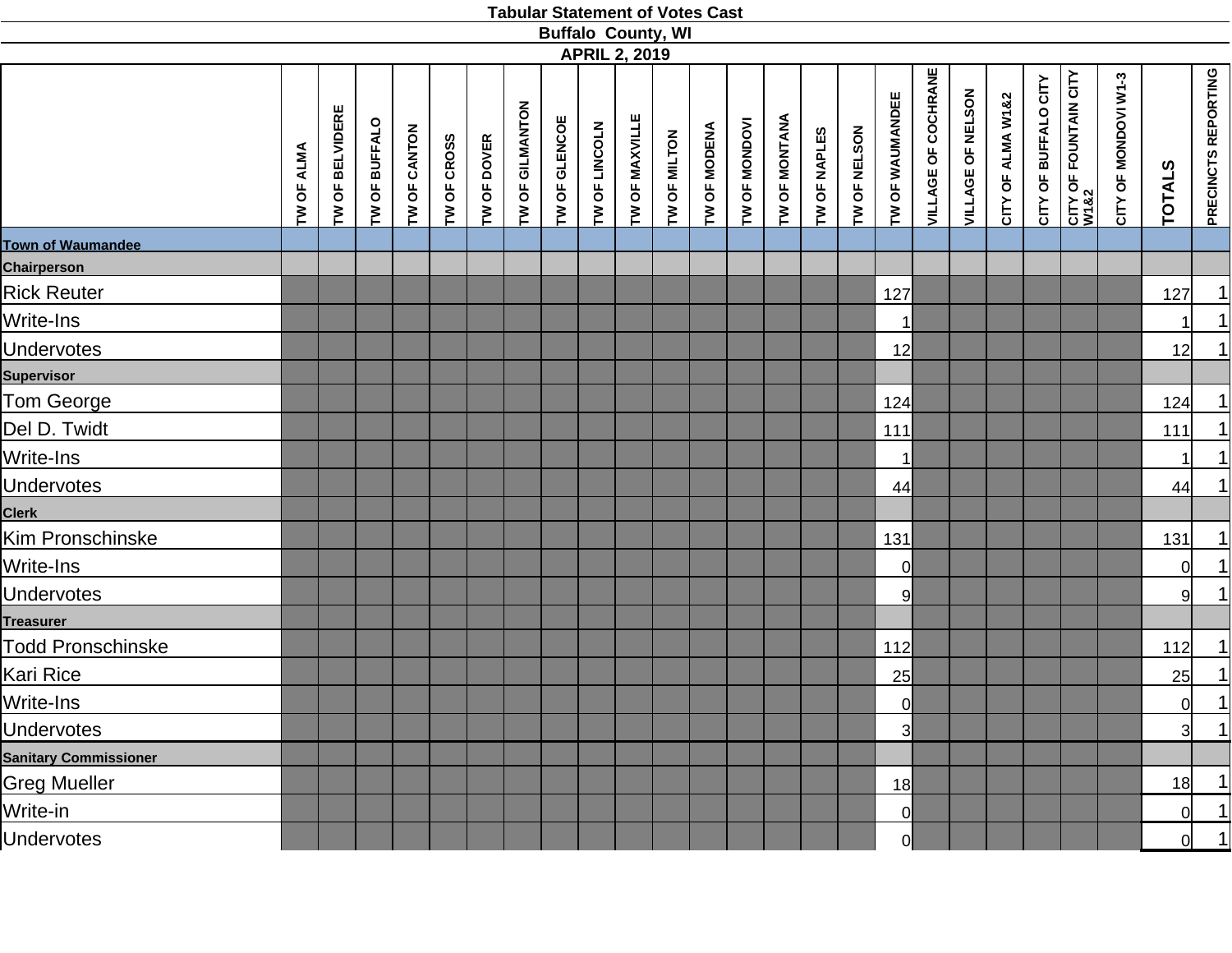|                                        |                   |                 |               |              |             |                    |                 | <b>Buffalo County, WI</b> |               | <b>APRIL 2, 2019</b> |              |              |               |               |              |              |                 |                            |                   |                   |                      |                               |                      |                |                            |
|----------------------------------------|-------------------|-----------------|---------------|--------------|-------------|--------------------|-----------------|---------------------------|---------------|----------------------|--------------|--------------|---------------|---------------|--------------|--------------|-----------------|----------------------------|-------------------|-------------------|----------------------|-------------------------------|----------------------|----------------|----------------------------|
|                                        | <b>TW OF ALMA</b> | TW OF BELVIDERE | TW OF BUFFALO | TW OF CANTON | TW OF CROSS | <b>TW OF DOVER</b> | TW OF GILMANTON | TW OF GLENCOE             | TW OF LINCOLN | TW OF MAXVILLE       | TW OF MILTON | TW OF MODENA | TW OF MONDOVI | TW OF MONTANA | TW OF NAPLES | TW OF NELSON | TW OF WAUMANDEE | <b>VILLAGE OF COCHRANE</b> | VILLAGE OF NELSON | CITY OF ALMA W1&2 | CITY OF BUFFALO CITY | CITY OF FOUNTAIN CITY<br>W1&2 | CITY OF MONDOVI W1-3 | <b>TOTALS</b>  | <b>PRECINCTS REPORTING</b> |
| <b>Village of Cochrane</b>             |                   |                 |               |              |             |                    |                 |                           |               |                      |              |              |               |               |              |              |                 |                            |                   |                   |                      |                               |                      |                |                            |
| <b>Village President</b><br>Dave Busch |                   |                 |               |              |             |                    |                 |                           |               |                      |              |              |               |               |              |              |                 |                            |                   |                   |                      |                               |                      | 73             | 1                          |
|                                        |                   |                 |               |              |             |                    |                 |                           |               |                      |              |              |               |               |              |              |                 | 73                         |                   |                   |                      |                               |                      |                |                            |
| Write-Ins                              |                   |                 |               |              |             |                    |                 |                           |               |                      |              |              |               |               |              |              |                 | $\overline{0}$             |                   |                   |                      |                               |                      | $\overline{0}$ | $\frac{1}{1}$              |
| <b>Undervotes</b>                      |                   |                 |               |              |             |                    |                 |                           |               |                      |              |              |               |               |              |              |                 | 8                          |                   |                   |                      |                               |                      | 8              |                            |
| <b>Village Trustee</b>                 |                   |                 |               |              |             |                    |                 |                           |               |                      |              |              |               |               |              |              |                 |                            |                   |                   |                      |                               |                      |                |                            |
| <b>Greg Hofer</b>                      |                   |                 |               |              |             |                    |                 |                           |               |                      |              |              |               |               |              |              |                 | 62                         |                   |                   |                      |                               |                      | 62             | 1                          |
| <b>Heather Treague</b>                 |                   |                 |               |              |             |                    |                 |                           |               |                      |              |              |               |               |              |              |                 | 41                         |                   |                   |                      |                               |                      | 41             | $\frac{1}{1}$              |
| <b>Stan Meier</b>                      |                   |                 |               |              |             |                    |                 |                           |               |                      |              |              |               |               |              |              |                 | 51                         |                   |                   |                      |                               |                      | 51             |                            |
| Tim Bossert                            |                   |                 |               |              |             |                    |                 |                           |               |                      |              |              |               |               |              |              |                 | 68                         |                   |                   |                      |                               |                      | 68             | $\frac{1}{\vert 1 \vert}$  |
| Write-Ins                              |                   |                 |               |              |             |                    |                 |                           |               |                      |              |              |               |               |              |              |                 | $\overline{4}$             |                   |                   |                      |                               |                      | $\overline{4}$ |                            |
| <b>Undervotes</b>                      |                   |                 |               |              |             |                    |                 |                           |               |                      |              |              |               |               |              |              |                 | 17                         |                   |                   |                      |                               |                      | 17             |                            |
| <b>Village of Nelson</b>               |                   |                 |               |              |             |                    |                 |                           |               |                      |              |              |               |               |              |              |                 |                            |                   |                   |                      |                               |                      |                |                            |
| <b>Village Trustee</b>                 |                   |                 |               |              |             |                    |                 |                           |               |                      |              |              |               |               |              |              |                 |                            |                   |                   |                      |                               |                      |                |                            |
| <b>Randy Hanson</b>                    |                   |                 |               |              |             |                    |                 |                           |               |                      |              |              |               |               |              |              |                 |                            | 46                |                   |                      |                               |                      | 46             | 1                          |
| Rebecca Fuller                         |                   |                 |               |              |             |                    |                 |                           |               |                      |              |              |               |               |              |              |                 |                            | 40                |                   |                      |                               |                      | 40             | $\overline{1}$             |
| Write-Ins                              |                   |                 |               |              |             |                    |                 |                           |               |                      |              |              |               |               |              |              |                 |                            | $\overline{2}$    |                   |                      |                               |                      | 2              | $\overline{\mathbf{1}}$    |
| <b>Undervotes</b>                      |                   |                 |               |              |             |                    |                 |                           |               |                      |              |              |               |               |              |              |                 |                            | 14                |                   |                      |                               |                      | 14             | $\overline{1}$             |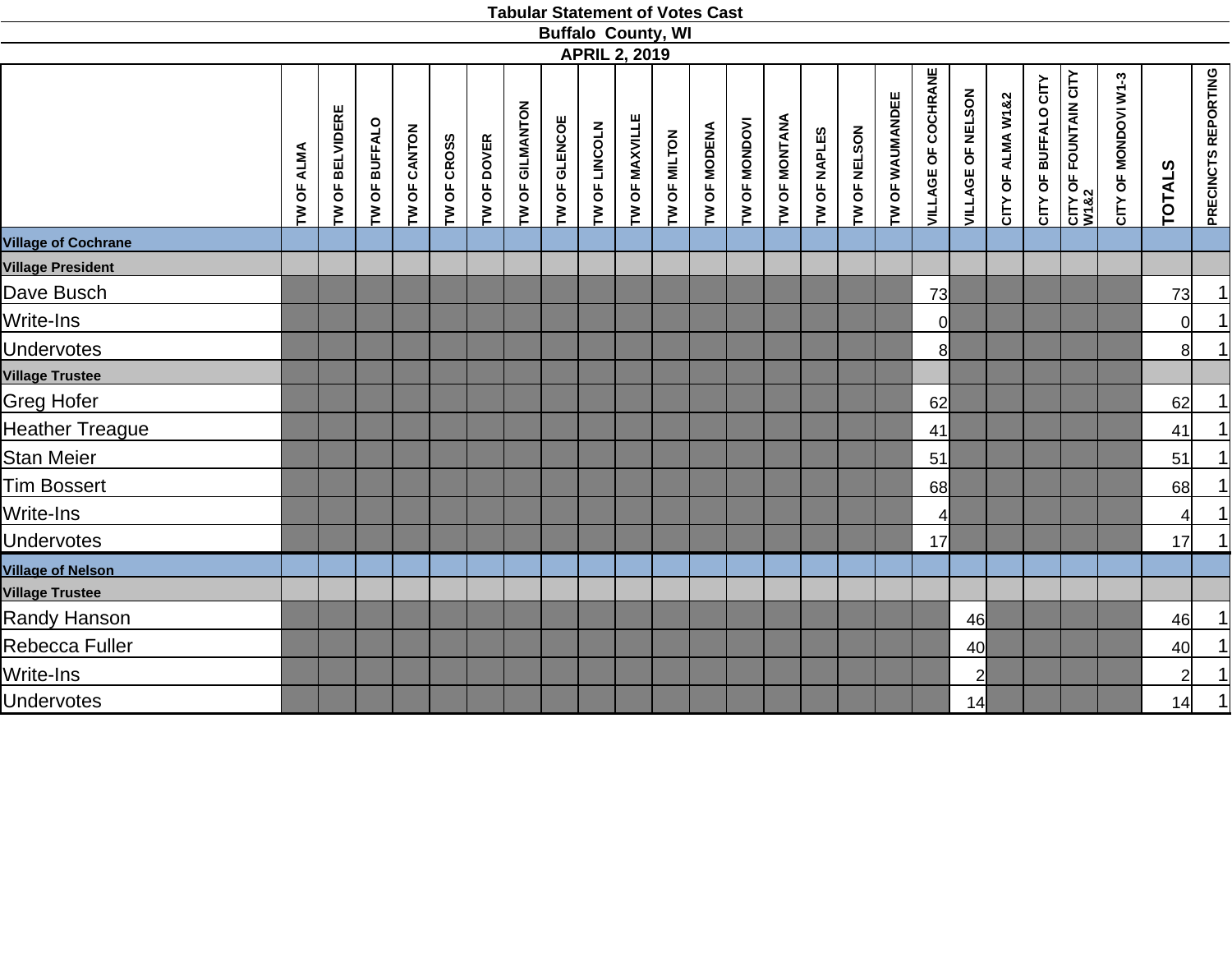|                                  |            |                 |               |              |             |             |                 | <b>Buffalo County, WI</b> | <b>APRIL 2, 2019</b> |                |              |              |               |               |              |              |                        |                            |                   |                   |                      |                               |                      |                |                     |
|----------------------------------|------------|-----------------|---------------|--------------|-------------|-------------|-----------------|---------------------------|----------------------|----------------|--------------|--------------|---------------|---------------|--------------|--------------|------------------------|----------------------------|-------------------|-------------------|----------------------|-------------------------------|----------------------|----------------|---------------------|
|                                  | TW OF ALMA | TW OF BELVIDERE | TW OF BUFFALO | TW OF CANTON | TW OF CROSS | TW OF DOVER | TW OF GILMANTON | TW OF GLENCOE             | TW OF LINCOLN        | TW OF MAXVILLE | TW OF MILTON | TW OF MODENA | TW OF MONDOVI | TW OF MONTANA | TW OF NAPLES | TW OF NELSON | <b>TW OF WAUMANDEE</b> | <b>VILLAGE OF COCHRANE</b> | VILLAGE OF NELSON | CITY OF ALMA W1&2 | CITY OF BUFFALO CITY | CITY OF FOUNTAIN CITY<br>W1&2 | CITY OF MONDOVI W1-3 | <b>TOTALS</b>  | PRECINCTS REPORTING |
| <b>City of Alma</b>              |            |                 |               |              |             |             |                 |                           |                      |                |              |              |               |               |              |              |                        |                            |                   |                   |                      |                               |                      |                |                     |
| Alderperson at Large             |            |                 |               |              |             |             |                 |                           |                      |                |              |              |               |               |              |              |                        |                            |                   |                   |                      |                               |                      |                |                     |
| <b>Gary Ruff</b>                 |            |                 |               |              |             |             |                 |                           |                      |                |              |              |               |               |              |              |                        |                            |                   | 134               |                      |                               |                      | 134            | 1                   |
| Write-Ins                        |            |                 |               |              |             |             |                 |                           |                      |                |              |              |               |               |              |              |                        |                            |                   | 5 <sub>l</sub>    |                      |                               |                      | 5              | 1                   |
| <b>Undervotes</b>                |            |                 |               |              |             |             |                 |                           |                      |                |              |              |               |               |              |              |                        |                            |                   | 32                |                      |                               |                      | 32             | 1                   |
| <b>Alderperson Ward 1</b>        |            |                 |               |              |             |             |                 |                           |                      |                |              |              |               |               |              |              |                        |                            |                   |                   |                      |                               |                      |                |                     |
| Monica Moham                     |            |                 |               |              |             |             |                 |                           |                      |                |              |              |               |               |              |              |                        |                            |                   | 72                |                      |                               |                      | 72             | 1                   |
| Write-Ins                        |            |                 |               |              |             |             |                 |                           |                      |                |              |              |               |               |              |              |                        |                            |                   | $\overline{0}$    |                      |                               |                      | $\overline{0}$ | 1                   |
| <b>Undervotes</b>                |            |                 |               |              |             |             |                 |                           |                      |                |              |              |               |               |              |              |                        |                            |                   | 15                |                      |                               |                      | 15             | 1                   |
| <b>Alderperson Ward 2</b>        |            |                 |               |              |             |             |                 |                           |                      |                |              |              |               |               |              |              |                        |                            |                   |                   |                      |                               |                      |                |                     |
| Write-Ins                        |            |                 |               |              |             |             |                 |                           |                      |                |              |              |               |               |              |              |                        |                            |                   | 24                |                      |                               |                      | 24             | 1                   |
| <b>Undervotes</b>                |            |                 |               |              |             |             |                 |                           |                      |                |              |              |               |               |              |              |                        |                            |                   | 60                |                      |                               |                      | 60             | 1                   |
| <b>City of Buffalo City</b>      |            |                 |               |              |             |             |                 |                           |                      |                |              |              |               |               |              |              |                        |                            |                   |                   |                      |                               |                      |                |                     |
| <b>Alderperson</b>               |            |                 |               |              |             |             |                 |                           |                      |                |              |              |               |               |              |              |                        |                            |                   |                   |                      |                               |                      |                |                     |
| Larry Johansen                   |            |                 |               |              |             |             |                 |                           |                      |                |              |              |               |               |              |              |                        |                            |                   |                   | 147                  |                               |                      | 147            | 1                   |
| <b>Kevin Mack</b>                |            |                 |               |              |             |             |                 |                           |                      |                |              |              |               |               |              |              |                        |                            |                   |                   | 145                  |                               |                      | 145            | 1                   |
| Write-Ins                        |            |                 |               |              |             |             |                 |                           |                      |                |              |              |               |               |              |              |                        |                            |                   |                   | 6l                   |                               |                      | 6              | 1                   |
| <b>Undervotes</b>                |            |                 |               |              |             |             |                 |                           |                      |                |              |              |               |               |              |              |                        |                            |                   |                   | 70                   |                               |                      | 70             | 1                   |
| <b>City of Fountain City</b>     |            |                 |               |              |             |             |                 |                           |                      |                |              |              |               |               |              |              |                        |                            |                   |                   |                      |                               |                      |                |                     |
| <b>Alderperson Ward 1</b>        |            |                 |               |              |             |             |                 |                           |                      |                |              |              |               |               |              |              |                        |                            |                   |                   |                      |                               |                      |                |                     |
| Solomon Simon                    |            |                 |               |              |             |             |                 |                           |                      |                |              |              |               |               |              |              |                        |                            |                   |                   |                      | 102                           |                      | 102            | 1                   |
| Write-ins                        |            |                 |               |              |             |             |                 |                           |                      |                |              |              |               |               |              |              |                        |                            |                   |                   |                      | 3                             |                      | $\overline{3}$ | 1                   |
| <b>Undervotes</b>                |            |                 |               |              |             |             |                 |                           |                      |                |              |              |               |               |              |              |                        |                            |                   |                   |                      | 8                             |                      | 8              | 1                   |
| Alderperson Ward 2 - 3 year term |            |                 |               |              |             |             |                 |                           |                      |                |              |              |               |               |              |              |                        |                            |                   |                   |                      |                               |                      |                |                     |
| <b>Barb Schmidtknecht</b>        |            |                 |               |              |             |             |                 |                           |                      |                |              |              |               |               |              |              |                        |                            |                   |                   |                      | 46                            |                      | 46             | 11                  |
| Write-Ins                        |            |                 |               |              |             |             |                 |                           |                      |                |              |              |               |               |              |              |                        |                            |                   |                   |                      | 01                            |                      | $\overline{0}$ | 1                   |
| <b>Undervotes</b>                |            |                 |               |              |             |             |                 |                           |                      |                |              |              |               |               |              |              |                        |                            |                   |                   |                      | $\mathbf{z}$                  |                      | $\overline{2}$ | 1                   |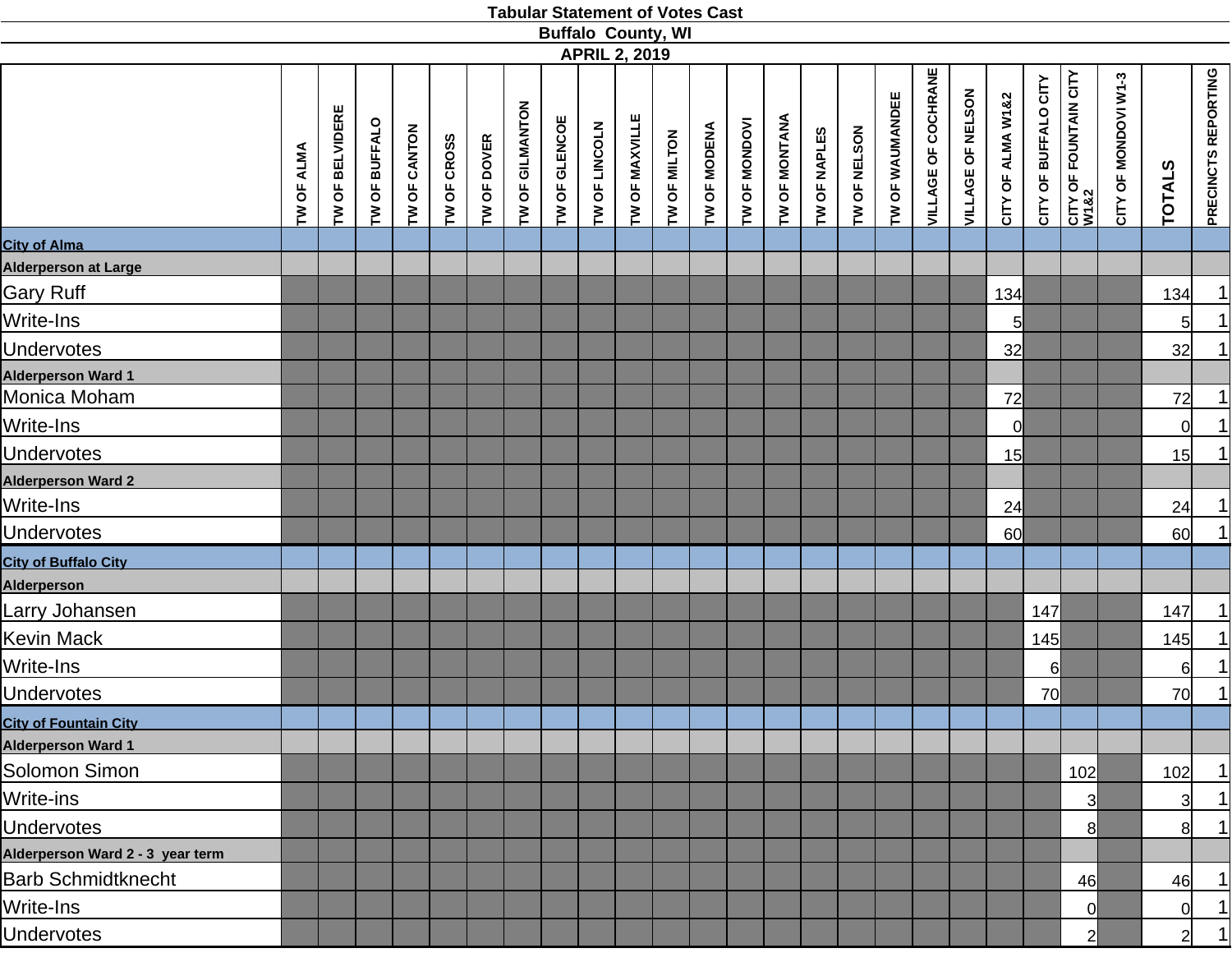|                                  |            |                                   |               |              |             |             |                 |               |               |                      | <b>Buffalo County, WI</b> |              |               |               |              |              |                 |                            |                   |                   |                      |                               |                      |                |                     |
|----------------------------------|------------|-----------------------------------|---------------|--------------|-------------|-------------|-----------------|---------------|---------------|----------------------|---------------------------|--------------|---------------|---------------|--------------|--------------|-----------------|----------------------------|-------------------|-------------------|----------------------|-------------------------------|----------------------|----------------|---------------------|
|                                  |            |                                   |               |              |             |             |                 |               |               | <b>APRIL 2, 2019</b> |                           |              |               |               |              |              |                 |                            |                   |                   |                      |                               |                      |                |                     |
|                                  | TW OF ALMA | OF BELVIDERE<br>$\mathsf{\Sigma}$ | TW OF BUFFALO | TW OF CANTON | TW OF CROSS | TW OF DOVER | TW OF GILMANTON | TW OF GLENCOE | TW OF LINCOLN | TW OF MAXVILLE       | TW OF MILTON              | TW OF MODENA | TW OF MONDOVI | TW OF MONTANA | TW OF NAPLES | TW OF NELSON | TW OF WAUMANDEE | <b>VILLAGE OF COCHRANE</b> | VILLAGE OF NELSON | CITY OF ALMA W1&2 | CITY OF BUFFALO CITY | CITY OF FOUNTAIN CITY<br>W1&2 | CITY OF MONDOVI W1-3 | <b>TOTALS</b>  | PRECINCTS REPORTING |
| Alderperson Ward 2 - 2 year term |            |                                   |               |              |             |             |                 |               |               |                      |                           |              |               |               |              |              |                 |                            |                   |                   |                      |                               |                      |                |                     |
| Write-Ins                        |            |                                   |               |              |             |             |                 |               |               |                      |                           |              |               |               |              |              |                 |                            |                   |                   |                      | 16                            |                      | 16             | $\vert$             |
| <b>Undervotes</b>                |            |                                   |               |              |             |             |                 |               |               |                      |                           |              |               |               |              |              |                 |                            |                   |                   |                      | 32                            |                      | 32             | $\vert$             |
| <b>City of Mondovi</b>           |            |                                   |               |              |             |             |                 |               |               |                      |                           |              |               |               |              |              |                 |                            |                   |                   |                      |                               |                      |                |                     |
| Alderperson at Large             |            |                                   |               |              |             |             |                 |               |               |                      |                           |              |               |               |              |              |                 |                            |                   |                   |                      |                               |                      |                |                     |
| Virginia R. Gunderson            |            |                                   |               |              |             |             |                 |               |               |                      |                           |              |               |               |              |              |                 |                            |                   |                   |                      |                               | 303                  | 303            | $\vert$             |
| Write-Ins                        |            |                                   |               |              |             |             |                 |               |               |                      |                           |              |               |               |              |              |                 |                            |                   |                   |                      |                               | 21                   | 21             | $\vert$             |
| <b>Undervotes</b>                |            |                                   |               |              |             |             |                 |               |               |                      |                           |              |               |               |              |              |                 |                            |                   |                   |                      |                               | 65                   | 65             | $\vert$             |
| <b>Alderperson Ward 1</b>        |            |                                   |               |              |             |             |                 |               |               |                      |                           |              |               |               |              |              |                 |                            |                   |                   |                      |                               |                      |                |                     |
| Write-Ins                        |            |                                   |               |              |             |             |                 |               |               |                      |                           |              |               |               |              |              |                 |                            |                   |                   |                      |                               | $\overline{3}$       | 3 <sup>1</sup> | $\vert$             |
| Jeffrey Grochowski (write-in)    |            |                                   |               |              |             |             |                 |               |               |                      |                           |              |               |               |              |              |                 |                            |                   |                   |                      |                               | 21                   | 21             | $\vert$             |
| Gary Stanton (write-in)          |            |                                   |               |              |             |             |                 |               |               |                      |                           |              |               |               |              |              |                 |                            |                   |                   |                      |                               | 54                   | 54             | $\vert$ 1           |
| <b>Undervotes</b>                |            |                                   |               |              |             |             |                 |               |               |                      |                           |              |               |               |              |              |                 |                            |                   |                   |                      |                               | 71                   | 71             | $\vert$             |
| <b>Alderperson Ward 2</b>        |            |                                   |               |              |             |             |                 |               |               |                      |                           |              |               |               |              |              |                 |                            |                   |                   |                      |                               |                      |                |                     |
| Duey Bauer                       |            |                                   |               |              |             |             |                 |               |               |                      |                           |              |               |               |              |              |                 |                            |                   |                   |                      |                               | 74                   | 74             | $\vert$             |
| Write-Ins                        |            |                                   |               |              |             |             |                 |               |               |                      |                           |              |               |               |              |              |                 |                            |                   |                   |                      |                               | $\Omega$             | <sub>0</sub>   | $\vert$             |
| <b>Undervotes</b>                |            |                                   |               |              |             |             |                 |               |               |                      |                           |              |               |               |              |              |                 |                            |                   |                   |                      |                               | 13                   | 13             | $\vert$             |
| Alderperson Ward 3               |            |                                   |               |              |             |             |                 |               |               |                      |                           |              |               |               |              |              |                 |                            |                   |                   |                      |                               |                      |                |                     |
| Nathan L. Nelson                 |            |                                   |               |              |             |             |                 |               |               |                      |                           |              |               |               |              |              |                 |                            |                   |                   |                      |                               | 116                  | 116            | $\vert$ 1           |
| Write-Ins                        |            |                                   |               |              |             |             |                 |               |               |                      |                           |              |               |               |              |              |                 |                            |                   |                   |                      |                               |                      | 1              | 1                   |
| <b>Undervotes</b>                |            |                                   |               |              |             |             |                 |               |               |                      |                           |              |               |               |              |              |                 |                            |                   |                   |                      |                               | 36                   | 36             | $\vert$             |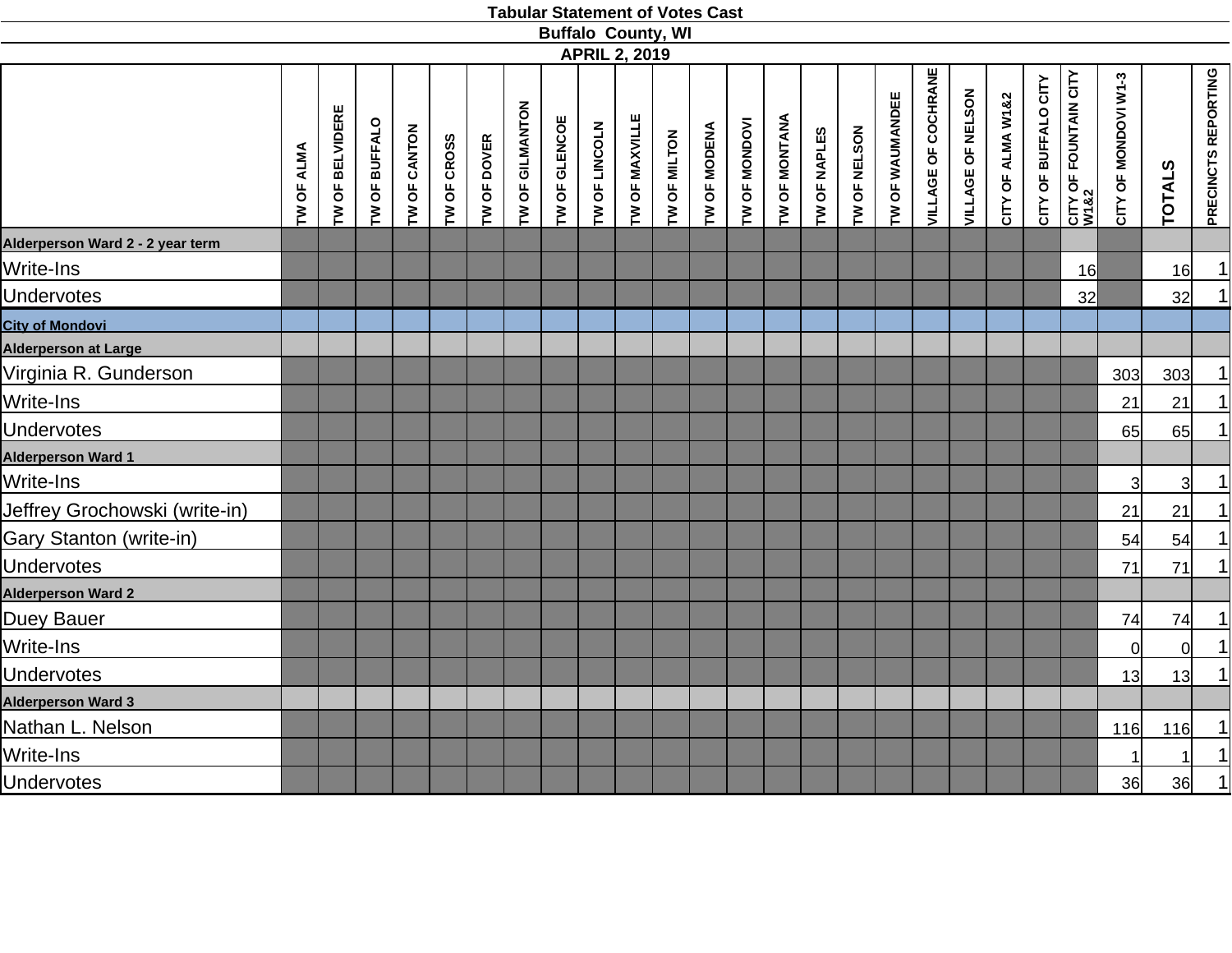|                                            |                |                   |                 |                |                |             |                 |               |                      |                | <b>Buffalo County, WI</b> |              |               |                |              |              |                        |                            |                   |                   |                      |                                           |                      |                |                     |
|--------------------------------------------|----------------|-------------------|-----------------|----------------|----------------|-------------|-----------------|---------------|----------------------|----------------|---------------------------|--------------|---------------|----------------|--------------|--------------|------------------------|----------------------------|-------------------|-------------------|----------------------|-------------------------------------------|----------------------|----------------|---------------------|
|                                            |                |                   |                 |                |                |             |                 |               | <b>APRIL 2, 2019</b> |                |                           |              |               |                |              |              |                        |                            |                   |                   |                      |                                           |                      |                |                     |
|                                            | TW OF ALMA     | OF BELVIDERE<br>ξ | OF BUFFALO<br>ξ | OF CANTON<br>ξ | TW OF CROSS    | TW OF DOVER | TW OF GILMANTON | TW OF GLENCOE | TW OF LINCOLN        | TW OF MAXVILLE | OF MILTON<br>ξ            | TW OF MODENA | TW OF MONDOVI | TW OF MONTANA  | TW OF NAPLES | TW OF NELSON | OF WAUMANDEE<br>$\geq$ | <b>VILLAGE OF COCHRANE</b> | VILLAGE OF NELSON | CITY OF ALMA W1&2 | CITY OF BUFFALO CITY | <b>CITY OF FOUNTAIN CITY<br/>W1&amp;2</b> | CITY OF MONDOVI W1-3 | <b>TOTALS</b>  | PRECINCTS REPORTING |
| <b>SCHOOL</b>                              |                |                   |                 |                |                |             |                 |               |                      |                |                           |              |               |                |              |              |                        |                            |                   |                   |                      |                                           |                      |                |                     |
| Alma School Board                          |                |                   |                 |                |                |             |                 |               |                      |                |                           |              |               |                |              |              |                        |                            |                   |                   |                      |                                           |                      |                |                     |
| <b>Sarah Danzinger</b>                     | 45             | 23                |                 |                |                |             |                 |               | 25                   |                |                           | $6 \mid$     |               | <sub>0</sub>   |              | 40           | 11                     |                            |                   | 24 100            |                      |                                           |                      | 264            | 9                   |
| Larry Grisen                               | 22             | 8 <sup>l</sup>    |                 |                |                |             |                 |               | 16                   |                |                           | 1            |               | $\mathsf{Q}$   |              | 26           | 11                     |                            | 13                | 57                |                      |                                           |                      | 144            | $\overline{a}$      |
| Write-in                                   | $\overline{0}$ | $\overline{0}$    |                 |                |                |             |                 |               | 0                    |                |                           | 0            |               | $\mathbf{0}$   |              | 1            | 0l                     |                            | $\Omega$          | $\overline{2}$    |                      |                                           |                      | $\overline{3}$ | 9                   |
| <b>Undervotes</b>                          | $\mathbf 0$    | $\overline{0}$    |                 |                |                |             |                 |               | 3 <sup>l</sup>       |                |                           | $\vert$      |               | $\mathsf{O}$   |              | 3            | Οl                     |                            |                   | 11                |                      |                                           |                      | 19             | 9                   |
| <b>Arcadia School Board</b>                |                |                   |                 |                |                |             |                 |               |                      |                |                           |              |               |                |              |              |                        |                            |                   |                   |                      |                                           |                      |                |                     |
| Paul Servais                               |                |                   |                 |                | $\overline{2}$ |             |                 | 93            |                      |                |                           |              |               | 30             |              |              | 52                     |                            |                   |                   |                      |                                           |                      | 177            | 4                   |
| Brayden Frahm                              |                |                   |                 |                | $\Omega$       |             |                 | 19            |                      |                |                           |              |               | $\overline{7}$ |              |              | 13                     |                            |                   |                   |                      |                                           |                      | 39             | 4                   |
| <b>Rodney Walters</b>                      |                |                   |                 |                | $\overline{2}$ |             |                 | 93            |                      |                |                           |              |               | 27             |              |              | 44                     |                            |                   |                   |                      |                                           |                      | 166            | 4                   |
| <b>Rob Hurlburt</b>                        |                |                   |                 |                | $\overline{2}$ |             |                 | 73            |                      |                |                           |              |               | 23             |              |              | 38                     |                            |                   |                   |                      |                                           |                      | 136            | 4                   |
| David J. Frahm                             |                |                   |                 |                | $\Omega$       |             |                 | 29            |                      |                |                           |              |               | 8              |              |              | 20                     |                            |                   |                   |                      |                                           |                      | 57             | 4                   |
| Diana Tempski                              |                |                   |                 |                | $\overline{2}$ |             |                 | 85            |                      |                |                           |              |               | 24             |              |              | 46                     |                            |                   |                   |                      |                                           |                      | 157            | 4                   |
| Write-in                                   |                |                   |                 |                | $\Omega$       |             |                 | $\mathbf 1$   |                      |                |                           |              |               | 0              |              |              | <sup>0</sup>           |                            |                   |                   |                      |                                           |                      |                | 4                   |
| <b>Undervotes</b>                          |                |                   |                 |                | $\Omega$       |             |                 | 13            |                      |                |                           |              |               | 41             |              |              | 55                     |                            |                   |                   |                      |                                           |                      | 109            | 4                   |
| <b>Cochrane-Fountain City School Board</b> |                |                   |                 |                |                |             |                 |               |                      |                |                           |              |               |                |              |              |                        |                            |                   |                   |                      |                                           |                      |                |                     |
| Lynn Doelle                                |                | 45                | 84              |                | 63             |             |                 |               | $\overline{0}$       |                | 114                       |              |               | 6              |              |              | 51                     | 45                         |                   | <sub>0</sub>      |                      | 106 100                                   |                      | 614            | 11                  |
| <b>Rita Greshik</b>                        |                | 55                | 74              |                | 28             |             |                 |               | 0l                   |                | 87                        |              |               | 3              |              |              | 40                     | 56                         |                   |                   | 122                  | 82                                        |                      | 548            | 11                  |
| Karen Knospe                               |                | 53                | 78              |                | 47             |             |                 |               | ΩL                   |                | 100                       |              |               | 5              |              |              | 52                     | 55                         |                   |                   |                      | 0 126 101                                 |                      |                | $617$ 11            |
| Don Baloun                                 |                |                   | 56 58           |                | 33             |             |                 |               | 0l                   |                | 90                        |              |               | 4              |              |              | 42                     | 63                         |                   | $\Omega$          | 92                   | <b>62</b>                                 |                      |                | 500 11              |
| Areny Bork (Write-in)                      |                |                   | $5$ ?           |                | 29             |             |                 |               | OI                   |                | 37                        |              |               | $\mathbf{0}$   |              |              |                        | $5 \mid$                   |                   | 0                 | 18                   | 26                                        |                      |                | 124 11              |
| Write-in                                   |                |                   | $2$ 14          |                | $\mathbf 1$    |             |                 |               | 0l                   |                | 0                         |              |               | $\mathbf{0}$   |              |              | <sup>Ol</sup>          | <sup>o</sup>               |                   | $\overline{0}$    | $\overline{2}$       | 71                                        |                      |                | $26$ 11             |
| <b>Undervotes</b>                          |                | 27                | - 73            |                | 36             |             |                 |               | 0l                   |                | 100                       |              |               | $6 \mid$       |              |              | 24                     | 19                         |                   | $\overline{c}$    |                      | 86 105                                    |                      |                | 478 11              |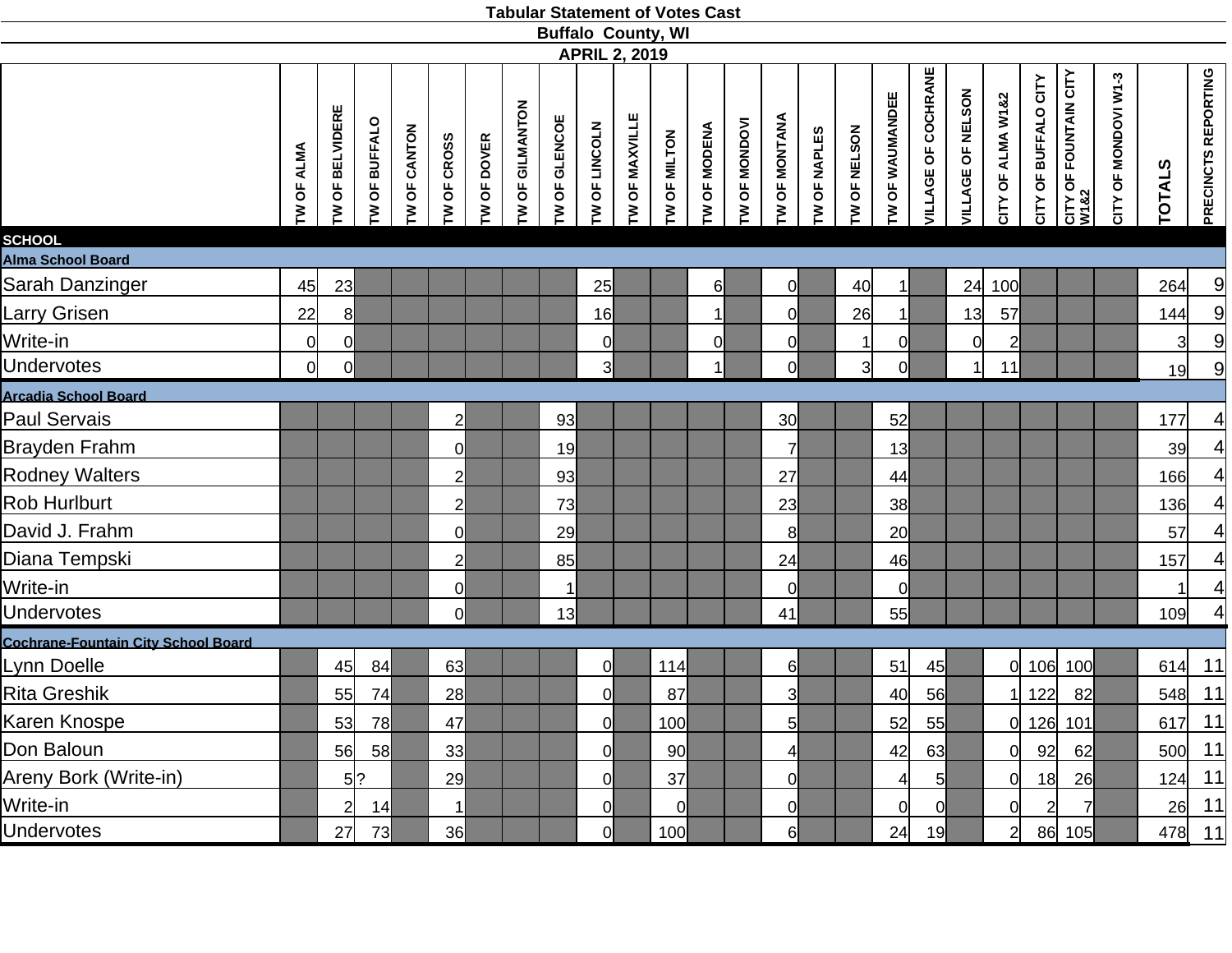|                                      |                   |                         |                 |                     |                    |                     |                 | <b>Buffalo County, WI</b> | <b>APRIL 2, 2019</b> |                |                |                     |                      |                |                |                 |                 |                            |                   |                   |                      |                                      |                      |                 |                            |
|--------------------------------------|-------------------|-------------------------|-----------------|---------------------|--------------------|---------------------|-----------------|---------------------------|----------------------|----------------|----------------|---------------------|----------------------|----------------|----------------|-----------------|-----------------|----------------------------|-------------------|-------------------|----------------------|--------------------------------------|----------------------|-----------------|----------------------------|
|                                      | <b>TW OF ALMA</b> | <b>I'W OF BELVIDERE</b> | OF BUFFALO<br>ξ | <b>TW OF CANTON</b> | <b>TW OF CROSS</b> | <b>I'W OF DOVER</b> | TW OF GILMANTON | <b>TW OF GLENCOE</b>      | TW OF LINCOLN        | TW OF MAXVILLE | TW OF MILTON   | <b>TW OF MODENA</b> | <b>TW OF MONDOVI</b> | TW OF MONTANA  | TW OF NAPLES   | TW OF NELSON    | TW OF WAUMANDEE | <b>VILLAGE OF COCHRANE</b> | VILLAGE OF NELSON | CITY OF ALMA W1&2 | CITY OF BUFFALO CITY | <b>CITY OF FOUNTAIN CITY</b><br>W1&2 | CITY OF MONDOVI W1-3 | <b>TOTALS</b>   | <b>PRECINCTS REPORTING</b> |
| Durand-Arkansaw School Board Dist. 1 |                   |                         |                 |                     |                    |                     |                 |                           |                      |                |                |                     |                      |                |                |                 |                 |                            |                   |                   |                      |                                      |                      |                 |                            |
| Lori Myers                           |                   |                         |                 | 3                   |                    |                     |                 |                           |                      | 27             |                | $\overline{4}$      |                      |                |                | 30 <sup>l</sup> |                 |                            | 9                 |                   |                      |                                      |                      | 73              | $\overline{5}$             |
| <b>Brooke A Weissinger</b>           |                   |                         |                 | $\overline{7}$      |                    |                     |                 |                           |                      | 41             |                | 11                  |                      |                |                | 18              |                 |                            | 3                 |                   |                      |                                      |                      | 80 <sup>°</sup> | $\overline{5}$             |
| Write-in                             |                   |                         |                 | 0l                  |                    |                     |                 |                           |                      | Οl             |                | 0                   |                      |                |                | $\mathbf 0$     |                 |                            | 0                 |                   |                      |                                      |                      | $\Omega$        | $\overline{5}$             |
| <b>Undervotes</b>                    |                   |                         |                 | 1                   |                    |                     |                 |                           |                      | 31             |                | $\mathbf{2}$        |                      |                |                | 8 <sup>1</sup>  |                 |                            | $\overline{2}$    |                   |                      |                                      |                      | 16              | 5                          |
| Durand-Arkansaw School Board Dist. 4 |                   |                         |                 |                     |                    |                     |                 |                           |                      |                |                |                     |                      |                |                |                 |                 |                            |                   |                   |                      |                                      |                      |                 |                            |
| Jason W Weisenbeck                   |                   |                         |                 | 11                  |                    |                     |                 |                           |                      | 59             |                | 12                  |                      |                |                | 48              |                 |                            | 13                |                   |                      |                                      |                      | 143             | $\overline{5}$             |
| Write-in                             |                   |                         |                 | $\overline{0}$      |                    |                     |                 |                           |                      | 0              |                | $\overline{0}$      |                      |                |                | 0               |                 |                            | 0                 |                   |                      |                                      |                      | $\Omega$        | $\overline{5}$             |
| <b>Undervotes</b>                    |                   |                         |                 | <sub>0</sub>        |                    |                     |                 |                           |                      | 12             |                | $5\overline{)}$     |                      |                |                | 8               |                 |                            | 11                |                   |                      |                                      |                      | 26              | 5                          |
| <b>Gilmanton School Board</b>        |                   |                         |                 |                     |                    |                     |                 |                           |                      |                |                |                     |                      |                |                |                 |                 |                            |                   |                   |                      |                                      |                      |                 |                            |
| Jackson Serum                        | 6                 |                         |                 |                     |                    | 74                  | 41              |                           | 5 <sup>1</sup>       |                |                | 0                   | 0l                   | $\overline{2}$ | 5              |                 |                 |                            |                   |                   |                      |                                      |                      | 133             | 8                          |
| Daren Bauer                          | 6                 |                         |                 |                     |                    | 64                  | 43              |                           | $\overline{2}$       |                |                | $\overline{2}$      | 0                    | $\overline{2}$ | $6 \mid$       |                 |                 |                            |                   |                   |                      |                                      |                      | 125             | 8                          |
| Write-in                             | $\overline{0}$    |                         |                 |                     |                    | 0l                  | 1               |                           | $\Omega$             |                |                | 0                   | 0                    | 0              | <sup>o</sup>   |                 |                 |                            |                   |                   |                      |                                      |                      |                 | 8                          |
| <b>Undervotes</b>                    | $\overline{2}$    |                         |                 |                     |                    | 34                  | 15              |                           | 71                   |                |                | $\overline{2}$      | 0l                   | <sub>0</sub>   | 3              |                 |                 |                            |                   |                   |                      |                                      |                      | 63              | 8                          |
| Independence School Board            |                   |                         |                 |                     |                    |                     |                 |                           |                      |                |                |                     |                      |                |                |                 |                 |                            |                   |                   |                      |                                      |                      |                 |                            |
| Leah Matchey                         |                   |                         |                 |                     |                    |                     |                 |                           |                      |                |                |                     |                      | 6              |                |                 |                 |                            |                   |                   |                      |                                      |                      | $6 \mid$        | 1                          |
| Joe Bragger                          |                   |                         |                 |                     |                    |                     |                 |                           |                      |                |                |                     |                      | 9              |                |                 |                 |                            |                   |                   |                      |                                      |                      | 9               | 1                          |
| Write-in                             |                   |                         |                 |                     |                    |                     |                 |                           |                      |                |                |                     |                      | 이              |                |                 |                 |                            |                   |                   |                      |                                      |                      | <sub>0</sub>    | 1                          |
| <b>Undervotes</b>                    |                   |                         |                 |                     |                    |                     |                 |                           |                      |                |                |                     |                      | ત્રી           |                |                 |                 |                            |                   |                   |                      |                                      |                      | 3               | 1                          |
| <b>Mondovi School Board</b>          |                   |                         |                 |                     |                    |                     |                 |                           |                      |                |                |                     |                      |                |                |                 |                 |                            |                   |                   |                      |                                      |                      |                 |                            |
| <b>Chris Rud</b>                     |                   |                         |                 | 34                  |                    |                     |                 |                           |                      |                |                | 40                  | 57                   |                | 83             |                 |                 |                            |                   |                   |                      |                                      | 235                  | 449             | 4                          |
| <b>Brandon Bee</b>                   |                   |                         |                 | 23                  |                    |                     |                 |                           |                      |                |                | 22                  | 39                   |                | 57             |                 |                 |                            |                   |                   |                      |                                      | 213                  | 354             | 4                          |
| <b>Barrett J Brenner</b>             |                   |                         |                 | 32                  |                    |                     |                 |                           |                      |                |                | 35                  | 53                   |                | 52             |                 |                 |                            |                   |                   |                      |                                      | 204                  | 376             | $\vert 4 \vert$            |
| Write-in                             |                   |                         |                 | $\vert$ 1           |                    |                     |                 |                           |                      |                |                | $\overline{2}$      | 0                    |                | <sup>o</sup>   |                 |                 |                            |                   |                   |                      |                                      | 9                    | 12              | $\overline{4}$             |
| <b>Undervotes</b>                    |                   |                         |                 | 12                  |                    |                     |                 |                           |                      |                |                | 14                  | 21                   |                | 42             |                 |                 |                            |                   |                   |                      |                                      | 117                  | 206             | $\left 4\right $           |
| <b>Provisional Ballots</b>           | $\overline{0}$    | $\overline{0}$          | $\Omega$        | $\overline{0}$      | 0                  | <sup>o</sup>        | 0               | $\overline{0}$            | 0                    | $\overline{0}$ | $\overline{0}$ | $\overline{0}$      | $\overline{0}$       | 01             | $\overline{0}$ | 0l              | 0               | $\overline{0}$             | 0l                | $\overline{0}$    |                      | 0l                                   | $\Omega$             | $\Omega$        | 23                         |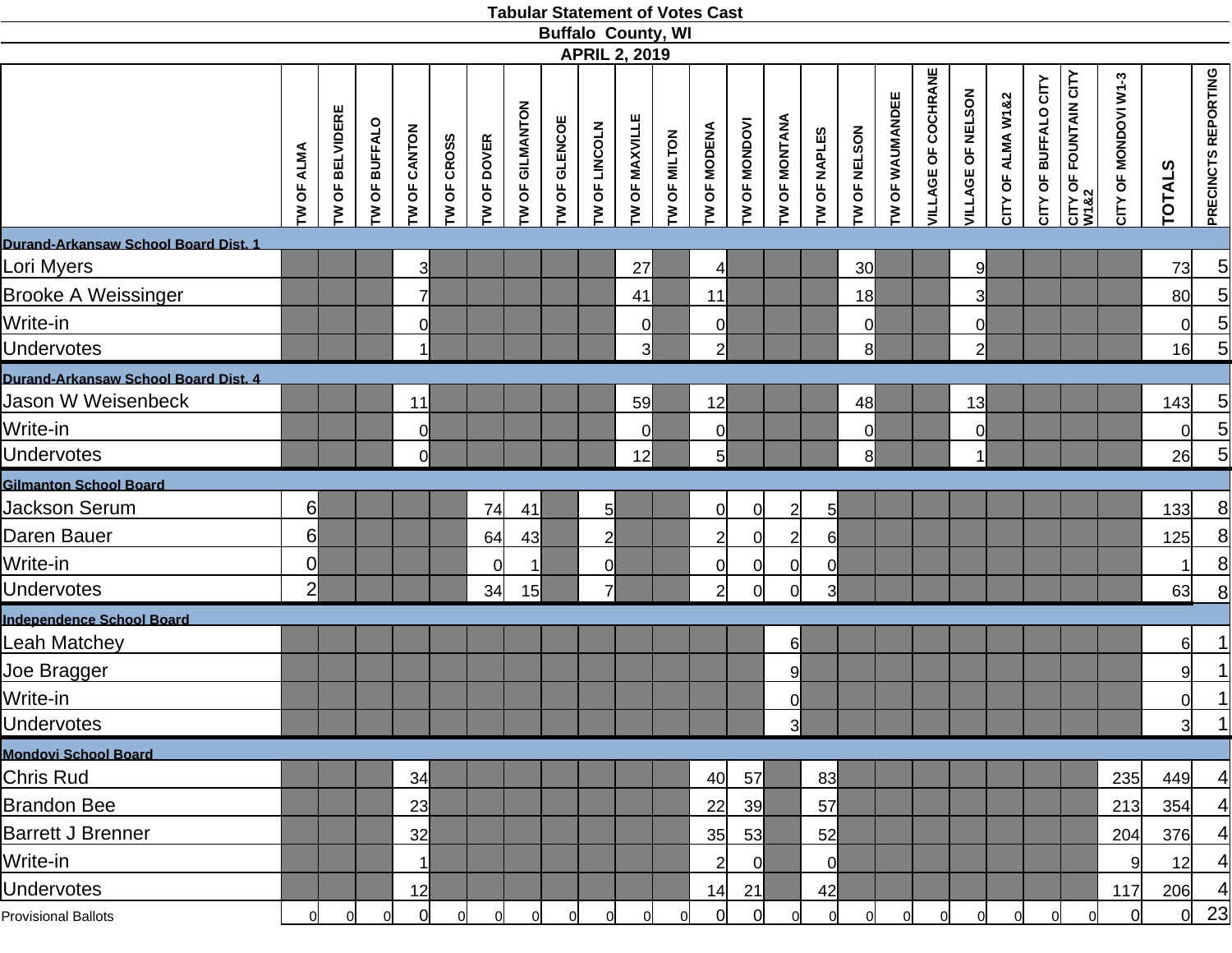| <b>Town of Alma</b>                 |                |                           |                |  |
|-------------------------------------|----------------|---------------------------|----------------|--|
|                                     | # VOTES        |                           | # VOTES        |  |
| <b>CANDIDATE NAME</b>               | <b>CAST</b>    | <b>CANDIDATE NAME</b>     | <b>CAST</b>    |  |
| <b>Judicial</b>                     |                | Town of Alma Board Cont'd |                |  |
| <b>Justice of the Supreme Court</b> |                | <b>Clerk</b>              |                |  |
| <b>Brian Hagedorn</b>               | 32             | Mary Lisowski             | 71             |  |
| Lisa Neubauer                       | 40             | Write-in                  | 0              |  |
| Write-in                            | 0              | <b>Undervotes</b>         | 3              |  |
| <b>Undervotes</b>                   | $\overline{2}$ | TOTAL                     | 74             |  |
| <b>TOTAL</b>                        | 74             |                           |                |  |
|                                     |                |                           |                |  |
| Court of Appeals Judge, Dist. 3     |                | Treasurer                 |                |  |
| Lisa K. Stark                       | 53             | <b>Christine Ruff</b>     | 69             |  |
| Write-in                            | 0              | Write-in                  | 0              |  |
| <b>Undervotes</b>                   | 21             | <b>Undervotes</b>         | 5              |  |
| <b>TOTAL</b>                        | 74             | <b>TOTAL</b>              | 74             |  |
|                                     |                |                           |                |  |
| <b>Town of Alma Board</b>           |                | <b>SCHOOLS</b>            |                |  |
| Chair                               |                | Alma Schools              |                |  |
| Thomas Huber                        | 68             | Sarah Danzinger           | 45             |  |
| Write-in                            | 0              | Larry Grisen              | 22             |  |
| <b>Undervotes</b>                   | 6              | Write-ins                 | 0              |  |
| <b>TOTAL</b>                        | 74             | <b>Undervotes</b>         | $\overline{0}$ |  |
|                                     |                | <b>TOTAL</b>              | 67             |  |
|                                     |                |                           |                |  |
| <b>Supervisor 1</b>                 |                | <b>Gilmanton Schools</b>  |                |  |
| <b>Alan Steinke</b>                 | 69             | <b>Jackson Serum</b>      | 6              |  |
| Write-in                            | 0              | Daren Bauer               | 6              |  |
| <b>Undervotes</b>                   | 5              | Write-in                  | $\overline{0}$ |  |
| <b>TOTAL</b>                        | 74             | <b>Undervotes</b>         | $\overline{2}$ |  |
|                                     |                | <b>TOTAL</b>              | 14             |  |
|                                     |                |                           |                |  |
| <b>Supervisor 2</b>                 |                |                           |                |  |
| <b>Randall Rotering</b>             | 70             |                           |                |  |
| Write-in                            | $\mathbf 0$    |                           |                |  |
| <b>Undervotes</b>                   | 4              |                           |                |  |
| <b>TOTAL</b>                        | 74             |                           |                |  |
|                                     |                |                           |                |  |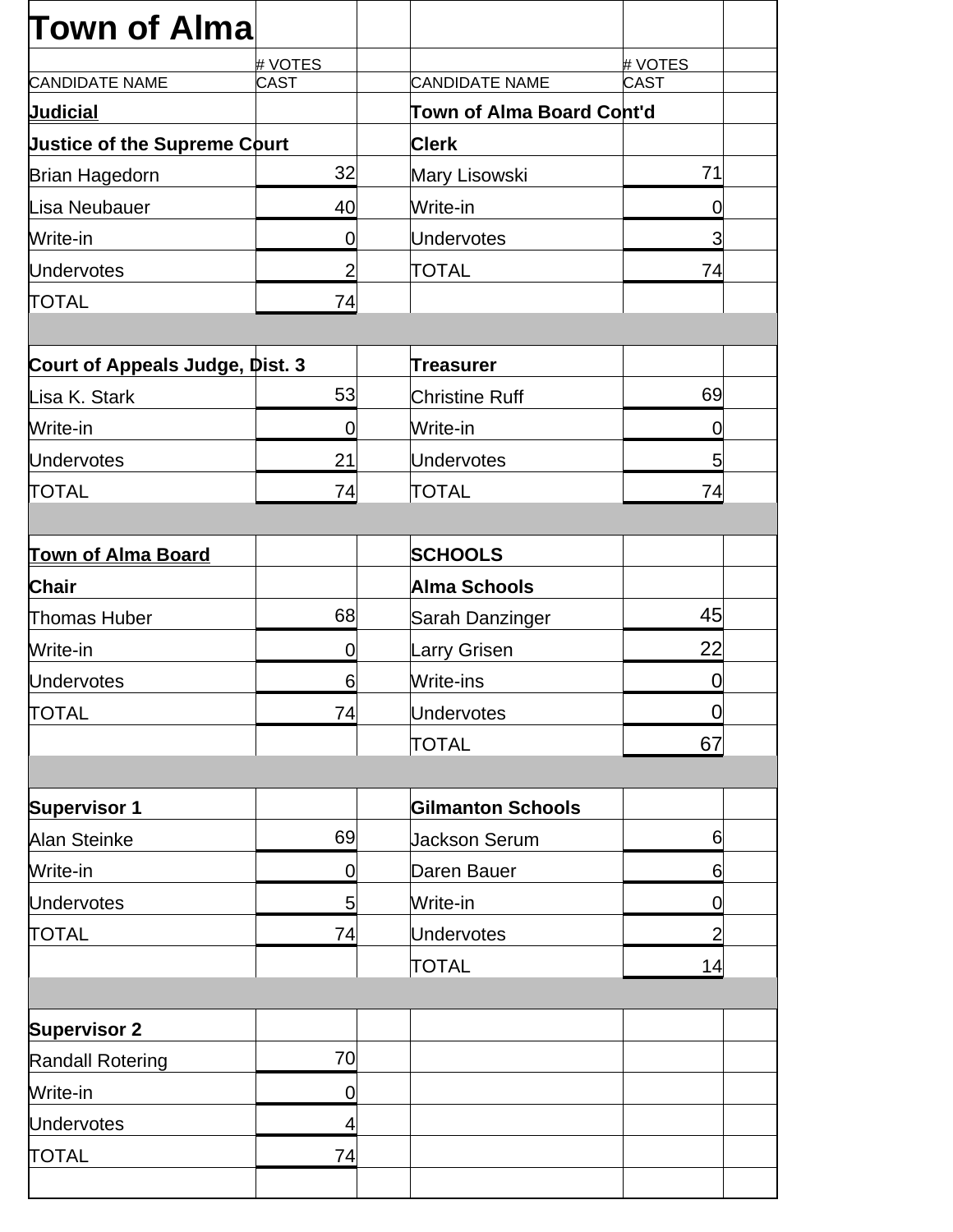| <b>Town of Belvidere</b>            |                |                       |                |
|-------------------------------------|----------------|-----------------------|----------------|
|                                     | # VOTES        |                       | # VOTES        |
| <b>CANDIDATE NAME</b>               | <b>CAST</b>    | <b>CANDIDATE NAME</b> | CAST           |
| <b>Judicial</b>                     |                | <b>SCHOOLS</b>        |                |
| <b>Justice of the Supreme Court</b> |                | Alma Schools          |                |
| Brian Hagedorn                      | 63             | Sarah Danzinger       | 23             |
| Lisa Neubauer                       | 48             | Larry Grisen          | 8              |
| Write-in                            | $\mathbf 0$    | Write-ins             | $\overline{0}$ |
| <b>Undervotes</b>                   | 1              | <b>Undervotes</b>     | $\overline{0}$ |
| <b>TOTAL</b>                        | 112            | <b>TOTAL</b>          | 31             |
| <b>Court of Appeals Dist. 3</b>     |                | <b>CFC Schools</b>    |                |
| Lisa K. Stark                       | 89             | Lynn Doelle           | 45             |
| Write-in                            | $\overline{0}$ | Rita Greshik          | 55             |
| <b>Undervotes</b>                   | 23             | Karen Knospe          | 53             |
| <b>TOTAL</b>                        | 112            | Don Baloun            | 56             |
|                                     |                | Areny Bork (Write-in) | 5              |
| <b>Town of Belvidere Board</b>      |                | Write-in              | $\overline{2}$ |
| <b>Chair</b>                        |                | <b>Undervotes</b>     | 27             |
| Ron Speltz                          | 103            | <b>TOTAL</b>          | 238            |
| Write-in                            | 1              |                       |                |
| <b>Undervotes</b>                   | 8              |                       |                |
| <b>TOTAL</b>                        | 112            |                       |                |
|                                     |                |                       |                |
| <b>Supervisors</b>                  |                |                       |                |
| Lee Engfer                          | 88             |                       |                |
| Ronald Kazmierczak                  | 77             |                       |                |
| Write-in                            | 1              |                       |                |
| <b>Undervotes</b>                   | 58             |                       |                |
| <b>TOTAL</b>                        | 224            |                       |                |
|                                     |                |                       |                |
| <b>Clerk</b>                        |                |                       |                |
| Deborah M Ruff                      | 103            |                       |                |
| Write-in                            | 0              |                       |                |
| <b>Undervotes</b>                   | 9              |                       |                |
| <b>TOTAL</b>                        | 112            |                       |                |
|                                     |                |                       |                |
| <b>Treasurer</b>                    |                |                       |                |
| Barbara Brommer                     | 106            |                       |                |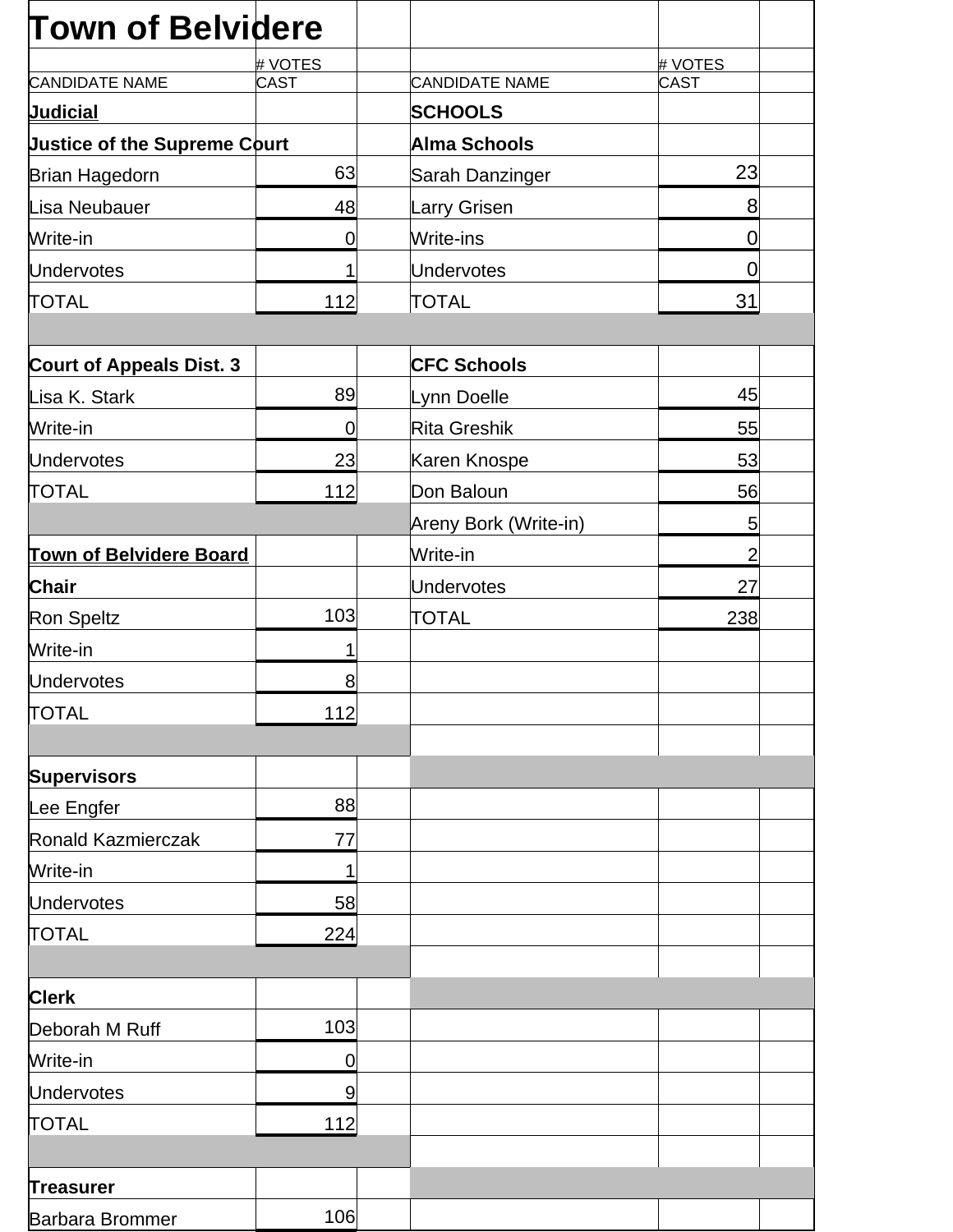| Write-in          |    |  |  |
|-------------------|----|--|--|
| <b>Undervotes</b> |    |  |  |
| <b>TOTAL</b>      | ィク |  |  |
|                   |    |  |  |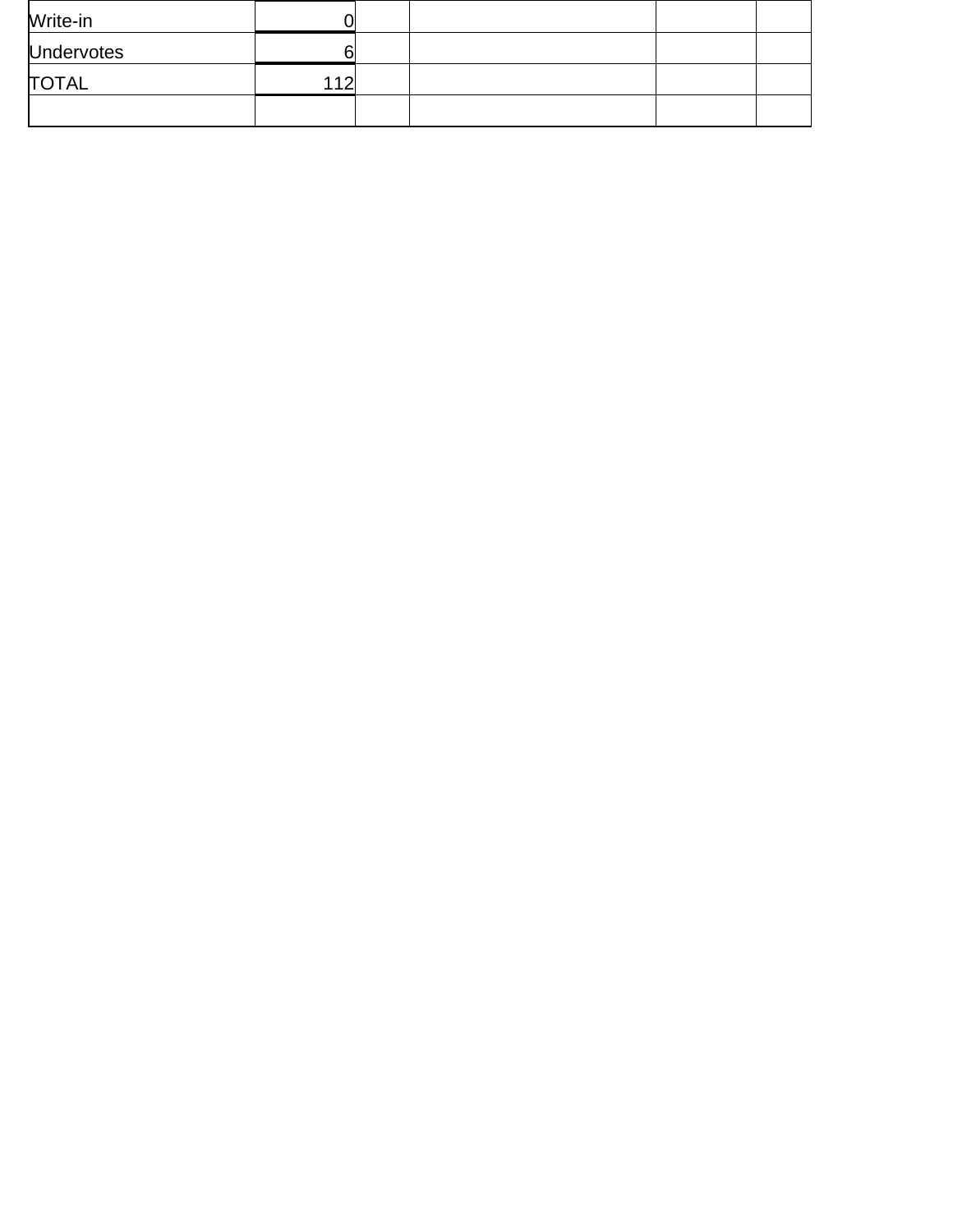| <b>Town of Buffalo</b>              |                 |                       |         |  |
|-------------------------------------|-----------------|-----------------------|---------|--|
|                                     | # VOTES         |                       | # VOTES |  |
| <b>CANDIDATE NAME</b>               | <b>CAST</b>     | <b>CANDIDATE NAME</b> | CAST    |  |
| <b>Judicial</b>                     |                 | <b>CFC Schools</b>    |         |  |
| <b>Justice of the Supreme Court</b> |                 | Lynn Doelle           | 84      |  |
| Brian Hagedorn                      | 72              | <b>Rita Greshik</b>   | 74      |  |
| Lisa Neubauer                       | 54              | Karen Knospe          | 78      |  |
| Write-in                            | 0               | Don Baloun            | 58      |  |
| <b>Undervotes</b>                   | 1               | Areny Bork (write-in) | ?       |  |
| <b>TOTAL</b>                        | 127             | Write-in              | 14      |  |
|                                     |                 | <b>Undervotes</b>     | 73      |  |
| <b>Court of Appeals Dist. 3</b>     |                 | <b>TOTAL</b>          | 381     |  |
| Lisa K. Stark                       | 97              |                       |         |  |
| Write-in                            | $\overline{0}$  |                       |         |  |
| <b>Undervotes</b>                   | 30 <sup>°</sup> |                       |         |  |
| <b>TOTAL</b>                        | 127             |                       |         |  |
|                                     |                 |                       |         |  |
| <b>Town of Buffalo Board</b>        |                 |                       |         |  |
| <b>Chair</b>                        |                 |                       |         |  |
| Steve B. James                      | 114             |                       |         |  |
| Write-in                            | $\overline{0}$  |                       |         |  |
| <b>Undervotes</b>                   | 13              |                       |         |  |
| <b>TOTAL</b>                        | 127             |                       |         |  |
|                                     |                 |                       |         |  |
| <b>Supervisor 1</b>                 |                 |                       |         |  |
| Clair L. Waters                     | 104             |                       |         |  |
| Write-in                            | $\mathbf 0$     |                       |         |  |
| <b>Undervotes</b>                   | 23              |                       |         |  |
| <b>TOTAL</b>                        | 127             |                       |         |  |
|                                     |                 |                       |         |  |
| <b>Supervisor 2</b>                 |                 |                       |         |  |
| Dennis M. Semling                   | 96              |                       |         |  |
| Write-in                            | 8               |                       |         |  |
| <b>Undervotes</b>                   | 23              |                       |         |  |
| <b>TOTAL</b>                        | 127             |                       |         |  |
|                                     |                 |                       |         |  |
| <b>Constable</b>                    |                 |                       |         |  |
| Donald Bittner                      | 103             |                       |         |  |
| Write-in                            | 1               |                       |         |  |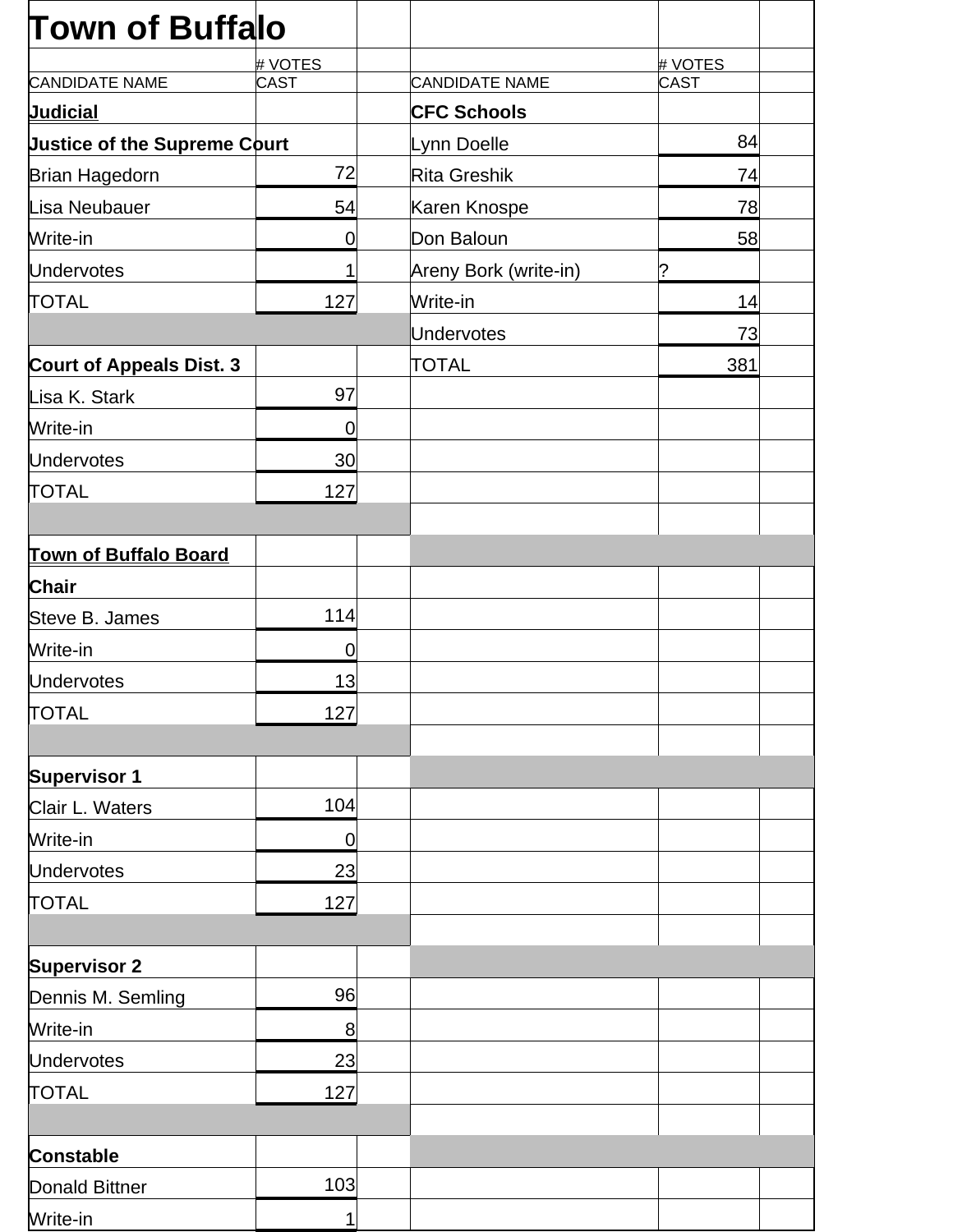| <b>Undervotes</b> | າາ<br>∠∪             |  |  |
|-------------------|----------------------|--|--|
| <b>TOTAL</b>      | $\sim$<br><u>_ 1</u> |  |  |
|                   |                      |  |  |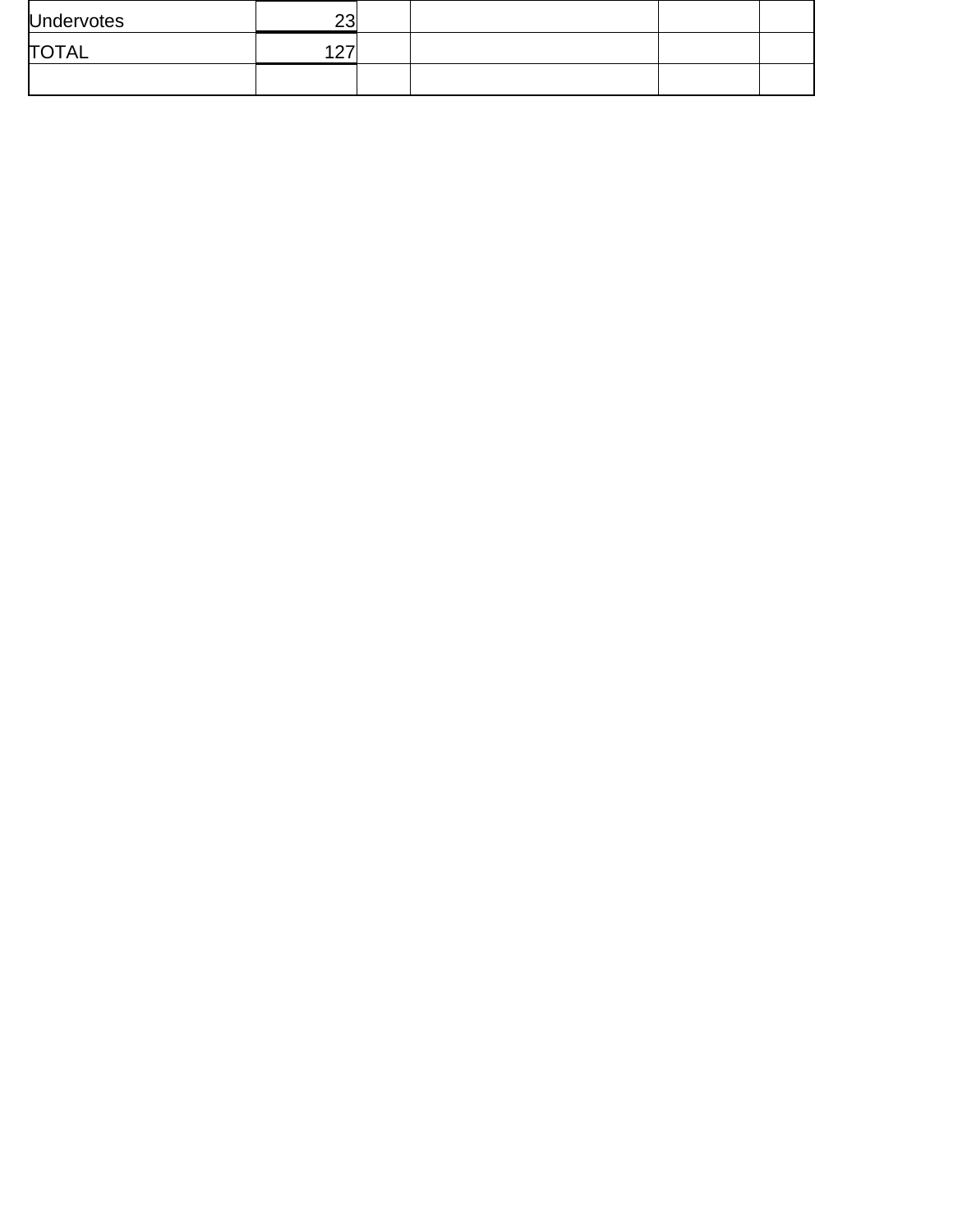| <b>Town of Canton</b>               |                |                            |                |
|-------------------------------------|----------------|----------------------------|----------------|
|                                     | # VOTES        |                            | # VOTES        |
| <b>CANDIDATE NAME</b>               | CAST           | <b>CANDIDATE NAME</b>      | <b>CAST</b>    |
| <b>Judicial</b>                     |                | <b>Durand Schools</b>      |                |
| <b>Justice of the Supreme Court</b> |                | Dist. 1                    |                |
| Brian Hagedorn                      | 31             | Lori Myers                 | 3              |
| Lisa Neubauer                       | 31             | <b>Brooke A Weissinger</b> |                |
| Write-in                            | 0              | Write-in                   | $\overline{0}$ |
| <b>Undervotes</b>                   | $\mathbf 0$    | Undervotes                 |                |
| <b>TOTAL</b>                        | 62             | <b>TOTAL</b>               | 11             |
| <b>Court of Appeals Dist. 3</b>     |                | Dist. 4                    |                |
| Lisa K. Stark                       | 50             | <b>Jason W Weisenbeck</b>  | 11             |
| Write-in                            | 1              | Write-in                   | $\overline{0}$ |
| <b>Undervotes</b>                   | 11             | Undervotes                 | 0              |
| <b>TOTAL</b>                        | 62             | <b>TOTAL</b>               | 11             |
|                                     |                |                            |                |
| <b>Town of Canton Board</b>         |                |                            |                |
| <b>Chair</b>                        |                | <b>Mondovi Schools</b>     |                |
| Sam Danzinger                       | 51             | Chris Rud                  | 34             |
| Write-in                            | $\overline{0}$ | <b>Brandon Bee</b>         | 23             |
| <b>Undervotes</b>                   | 11             | <b>Barrett J Brenner</b>   | 32             |
| <b>TOTAL</b>                        | 62             | Write-in                   | 1              |
|                                     |                | <b>Undervotes</b>          | 12             |
| <b>Supervisor 1</b>                 |                | <b>TOTAL</b>               | 102            |
| Tony Poeschel                       | 48             |                            |                |
| Write-in                            | 1              |                            |                |
| <b>Undervotes</b>                   | 13             |                            |                |
| <b>TOTAL</b>                        | 62             |                            |                |
|                                     |                |                            |                |
| <b>Supervisor 2</b>                 |                |                            |                |
| Raymond Schlosser                   | 58             |                            |                |
| Write-in                            | 0              |                            |                |
| <b>Undervotes</b>                   | 4              |                            |                |
| <b>TOTAL</b>                        | 62             |                            |                |
|                                     |                |                            |                |
| <b>Clerk</b>                        |                |                            |                |
| Write-in                            | 30             | Mindy Fichtenbauer         | 28             |
| <b>Undervotes</b>                   | 32             | Misc.                      | $\overline{2}$ |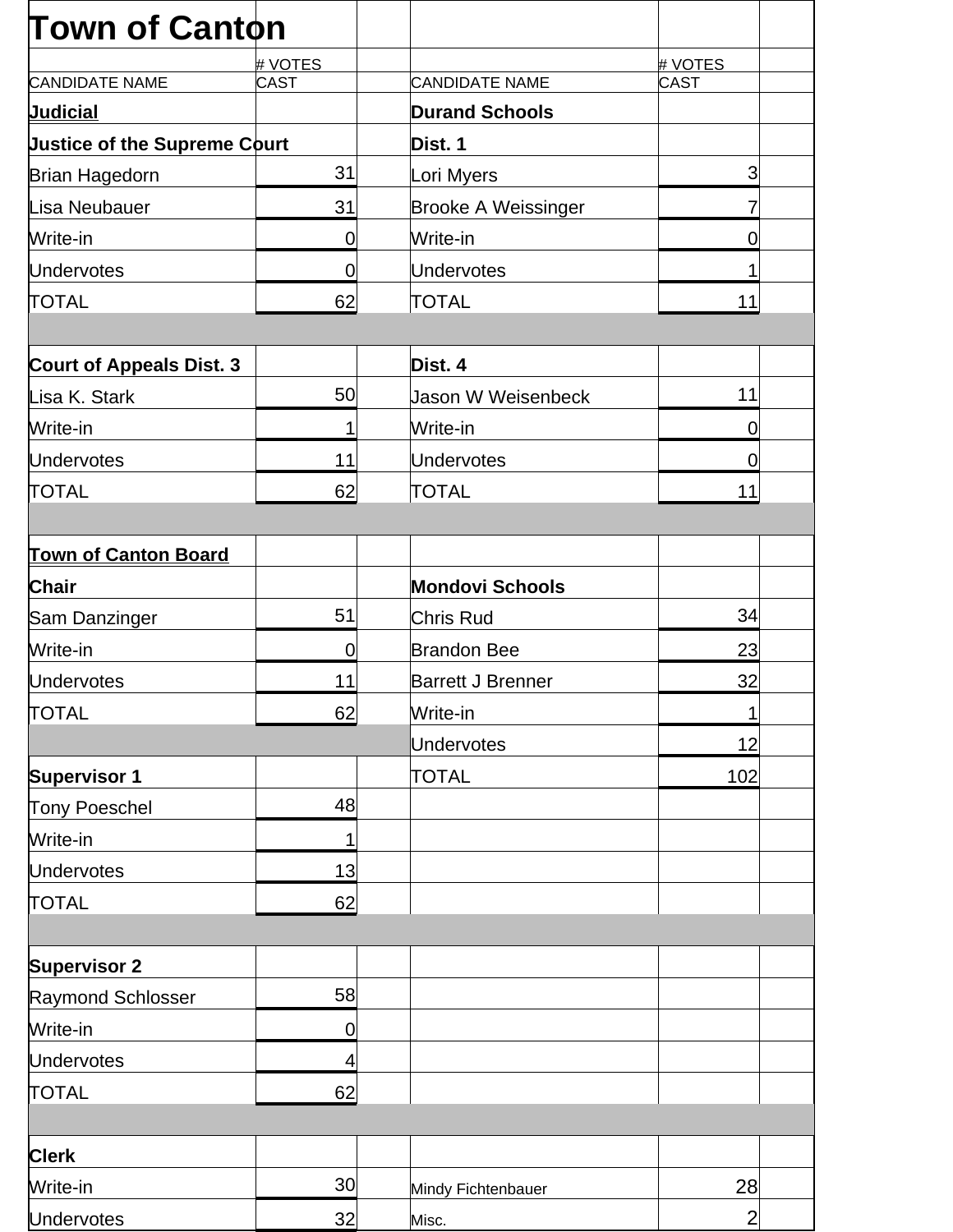| <b>TOTAL</b>      | 62 |  |  |
|-------------------|----|--|--|
|                   |    |  |  |
| <b>Treasurer</b>  |    |  |  |
| Margo Traun       | 56 |  |  |
| Write-in          |    |  |  |
| <b>Undervotes</b> | 5  |  |  |
| <b>TOTAL</b>      | 62 |  |  |
|                   |    |  |  |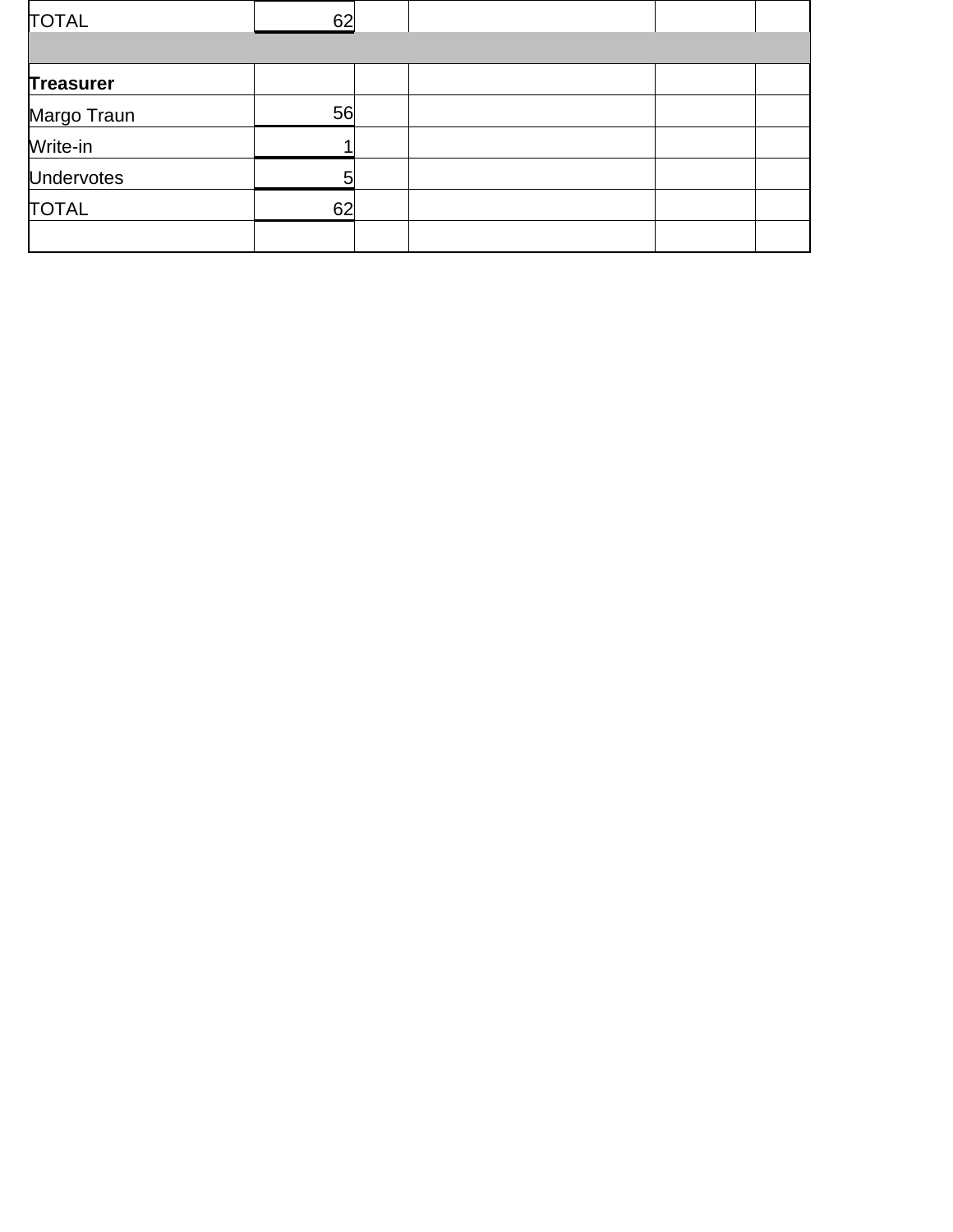| <b>Town of Cross</b>                |             |                        |                |  |
|-------------------------------------|-------------|------------------------|----------------|--|
|                                     | # VOTES     |                        | # VOTES        |  |
| <b>CANDIDATE NAME</b>               | <b>CAST</b> | <b>CANDIDATE NAME</b>  | CAST           |  |
| <b>Judicial</b>                     |             |                        |                |  |
| <b>Justice of the Supreme Court</b> |             | <b>Arcadia Schools</b> |                |  |
| Brian Hagedorn                      | 40          | Paul Servais           | $\overline{2}$ |  |
| Lisa Neubauer                       | 38          | Brayden Frahm          | $\mathbf 0$    |  |
| Write-in                            | $\mathbf 0$ | <b>Rodney Walters</b>  | $\overline{2}$ |  |
| <b>Undervotes</b>                   | 3           | <b>Rob Hurlburt</b>    | $\overline{2}$ |  |
| <b>TOTAL</b>                        | 81          | David J. Frahm         | $\mathbf 0$    |  |
|                                     |             | Diana Tempski          | $\overline{2}$ |  |
| <b>Court of Appeals Dist. 3</b>     |             | Write-in               | 0              |  |
| Lisa K. Stark                       | 59          | Undervotes             | 0              |  |
| Write-in                            | $\mathbf 0$ | <b>TOTAL</b>           | 8              |  |
| <b>Undervotes</b>                   | 22          |                        |                |  |
| <b>TOTAL</b>                        | 81          | <b>CFC Schools</b>     |                |  |
|                                     |             | Lynn Doelle            | 63             |  |
| <b>Town of Cross Board</b>          |             | Rita Greshik           | 28             |  |
| <b>Chair</b>                        |             | Karen Knospe           | 47             |  |
| <b>Leonard Litscher</b>             | 63          | Don Baloun             | 33             |  |
| Write-in                            | 5           | Areny Bork (write-in)  | 29             |  |
| <b>Undervotes</b>                   | 13          | Write-in               |                |  |
| <b>TOTAL</b>                        | 81          | <b>Undervotes</b>      | 36             |  |
|                                     |             | <b>TOTAL</b>           | 237            |  |
| <b>Supervisors</b>                  |             |                        |                |  |
| Adam Litscher                       | 71          |                        |                |  |
| John Jack Wicka                     | 59          |                        |                |  |
| Write-in                            | $\mathbf 0$ |                        |                |  |
| <b>Undervotes</b>                   | 32          |                        |                |  |
| <b>TOTAL</b>                        | 162         |                        |                |  |
|                                     |             |                        |                |  |
|                                     |             |                        |                |  |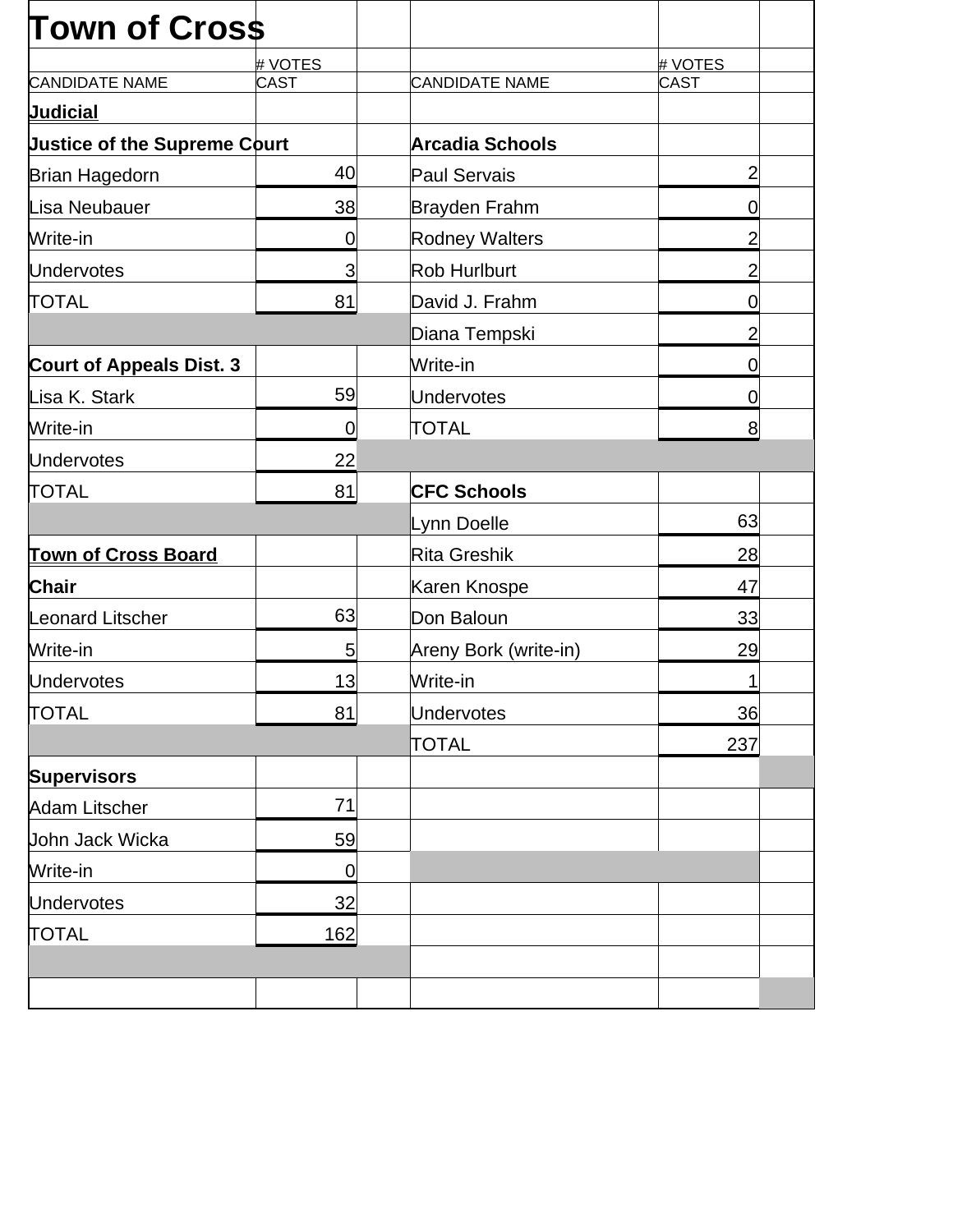| <b>Town of Dover</b>                |                |                          |                |  |
|-------------------------------------|----------------|--------------------------|----------------|--|
| <b>CANDIDATE NAME</b>               | # VOTES CAST   | <b>CANDIDATE NAME</b>    | # VOTES CAST   |  |
| <b>Judicial</b>                     |                |                          |                |  |
| <b>Justice of the Supreme Court</b> |                | <b>Gilmanton Schools</b> |                |  |
| <b>Brian Hagedorn</b>               | 37             | <b>Jackson Serum</b>     | 74             |  |
| Lisa Neubauer                       | 43             | Daren Bauer              | 64             |  |
| Write-in                            | 0              | Write-in                 | $\overline{0}$ |  |
| <b>Undervotes</b>                   | 6              | <b>Undervotes</b>        | 34             |  |
| <b>TOTAL</b>                        | 86             | <b>TOTAL</b>             | 172            |  |
|                                     |                |                          |                |  |
| <b>Court of Appeals Dist. 3</b>     |                |                          |                |  |
| Lisa K. Stark                       | 77             |                          |                |  |
| Write-in                            | 0              |                          |                |  |
| Undervotes                          | 9              |                          |                |  |
| <b>TOTAL</b>                        | 86             |                          |                |  |
|                                     |                |                          |                |  |
| <b>Town of Dover Board</b>          |                |                          |                |  |
| <b>Chair</b>                        |                |                          |                |  |
| Dean Hestekin                       | 77             |                          |                |  |
| Write-in                            | 0              |                          |                |  |
| <b>Undervotes</b>                   | 9              |                          |                |  |
| <b>TOTAL</b>                        | 86             |                          |                |  |
|                                     |                |                          |                |  |
| <b>Supervisor 1</b>                 |                |                          |                |  |
| Gene Laehn                          | 75             |                          |                |  |
| Write-in                            | 0              |                          |                |  |
| <b>Undervotes</b>                   | 11             |                          |                |  |
| <b>TOTAL</b>                        | 86             |                          |                |  |
|                                     |                |                          |                |  |
| <b>Supervisor 2</b>                 |                |                          |                |  |
| Stephen M. Nelson                   | 76             |                          |                |  |
| Write-in                            | $\overline{0}$ |                          |                |  |
| <b>Undervotes</b>                   | 10             |                          |                |  |
| <b>TOTAL</b>                        | 86             |                          |                |  |
|                                     |                |                          |                |  |
| <b>Clerk</b>                        |                |                          |                |  |
| <b>Jennifer Severson</b>            | 79             |                          |                |  |
| Write-in                            | 0              |                          |                |  |
| <b>Undervotes</b>                   |                |                          |                |  |
| <b>TOTAL</b>                        | 86             |                          |                |  |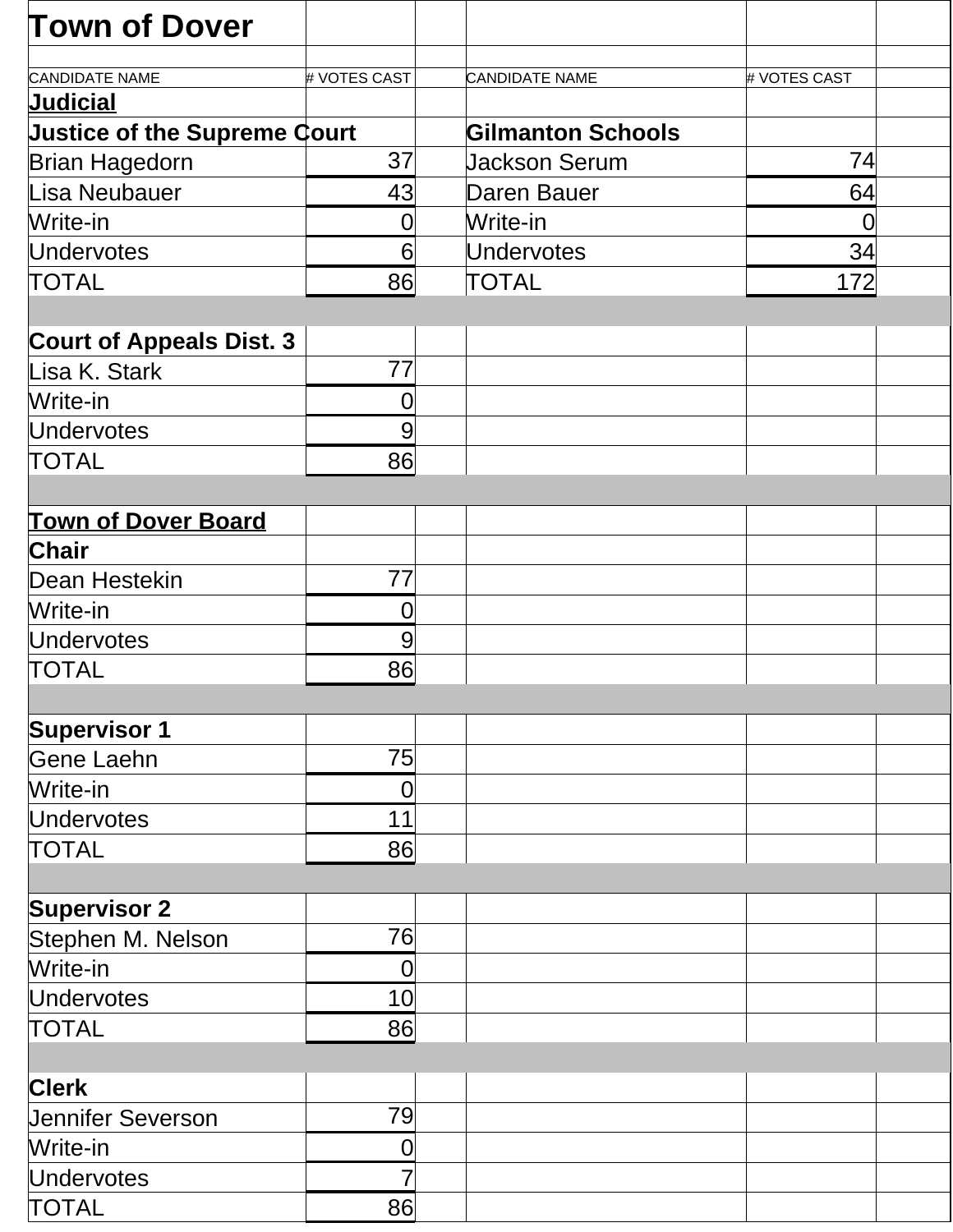| <b>Treasurer</b>              |    |  |
|-------------------------------|----|--|
| Andrea Wolfe                  | 63 |  |
| Rosemary O'Connell (write-in) | າາ |  |
| Write-in                      |    |  |
| <b>Undervotes</b>             |    |  |
| <b>TOTAL</b>                  | 86 |  |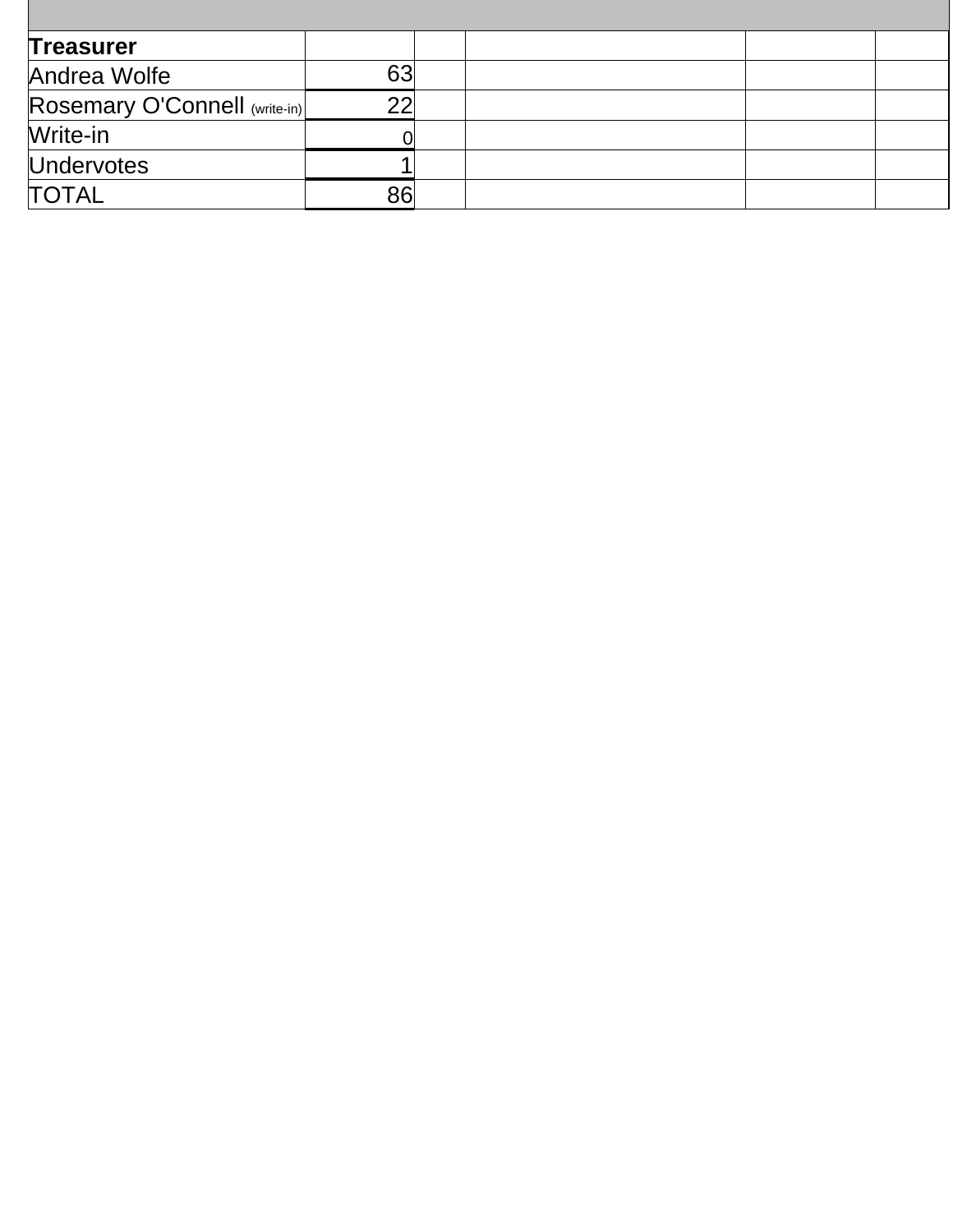| <b>Town of Gilmanton</b>            |                |                          |         |  |
|-------------------------------------|----------------|--------------------------|---------|--|
|                                     | # VOTES        |                          | # VOTES |  |
| <b>CANDIDATE NAME</b>               | <b>CAST</b>    | CANDIDATE NAME           | CAST    |  |
| <b>Judicial</b>                     |                |                          |         |  |
| <b>Justice of the Supreme Court</b> |                | <b>Gilmanton Schools</b> |         |  |
| <b>Brian Hagedorn</b>               | 30             | <b>Jackson Serum</b>     | 41      |  |
| Lisa Neubauer                       | 20             | Daren Bauer              | 43      |  |
| Write-in                            | $\mathbf 0$    | Write-in                 | 1       |  |
| <b>Undervotes</b>                   | 0              | <b>Undervotes</b>        | 15      |  |
| <b>TOTAL</b>                        | 50             | TOTAL                    | 100     |  |
| <b>Court of Appeals Dist. 3</b>     |                |                          |         |  |
| Lisa K. Stark                       | 43             |                          |         |  |
| Write-in                            | 0              |                          |         |  |
| <b>Undervotes</b>                   | 7              |                          |         |  |
| <b>TOTAL</b>                        | 50             |                          |         |  |
| <b>Town of Gilmanton Board</b>      |                |                          |         |  |
| <b>Chair</b>                        |                |                          |         |  |
| <b>Marvin Meier</b>                 | 48             |                          |         |  |
| Write-in                            | 0              |                          |         |  |
| <b>Undervotes</b>                   | $\overline{2}$ |                          |         |  |
| <b>TOTAL</b>                        | 50             |                          |         |  |
|                                     |                |                          |         |  |
| <b>Supervisor 1</b>                 |                |                          |         |  |
| Jamey E. Davis                      | 49             |                          |         |  |
| Write-in                            | 0              |                          |         |  |
| <b>Undervotes</b>                   | 1              |                          |         |  |
| <b>TOTAL</b>                        | 50             |                          |         |  |
| <b>Supervisor 2</b>                 |                |                          |         |  |
| James N. Miller                     | 48             |                          |         |  |
| Write-in                            | $\mathbf 0$    |                          |         |  |
| <b>Undervotes</b>                   | $\overline{c}$ |                          |         |  |
| <b>TOTAL</b>                        | 50             |                          |         |  |
|                                     |                |                          |         |  |
| <b>Clerk</b>                        |                |                          |         |  |
| Jessica Lisowski                    | 48             |                          |         |  |
| Write-in                            | 1              |                          |         |  |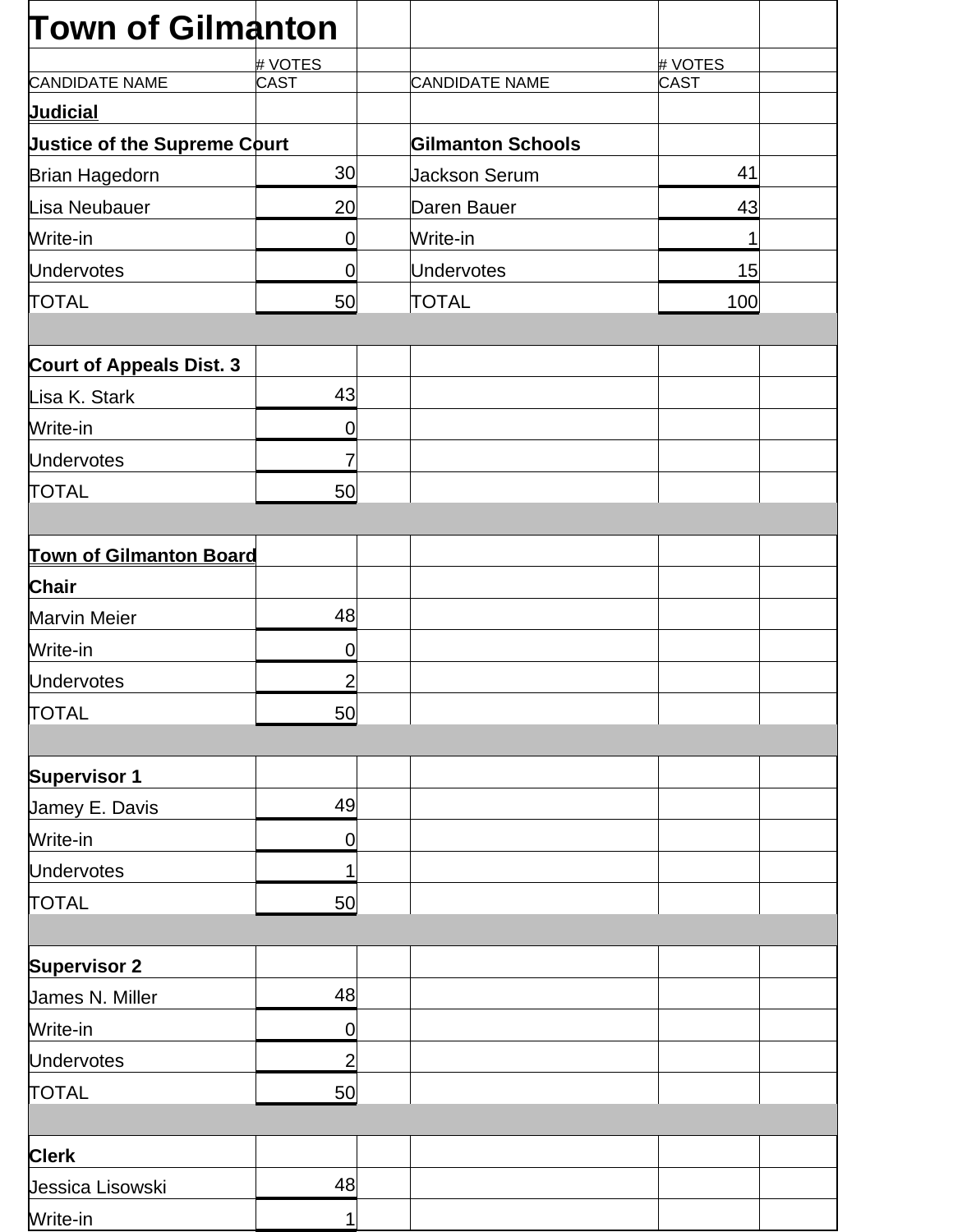| <b>Undervotes</b> |    |  |  |
|-------------------|----|--|--|
| <b>TOTAL</b>      | 50 |  |  |
|                   |    |  |  |
| <b>Treasurer</b>  |    |  |  |
| Connie S. Loesel  | 47 |  |  |
| Write-in          |    |  |  |
| <b>Undervotes</b> | ⌒  |  |  |
| <b>TOTAL</b>      | 50 |  |  |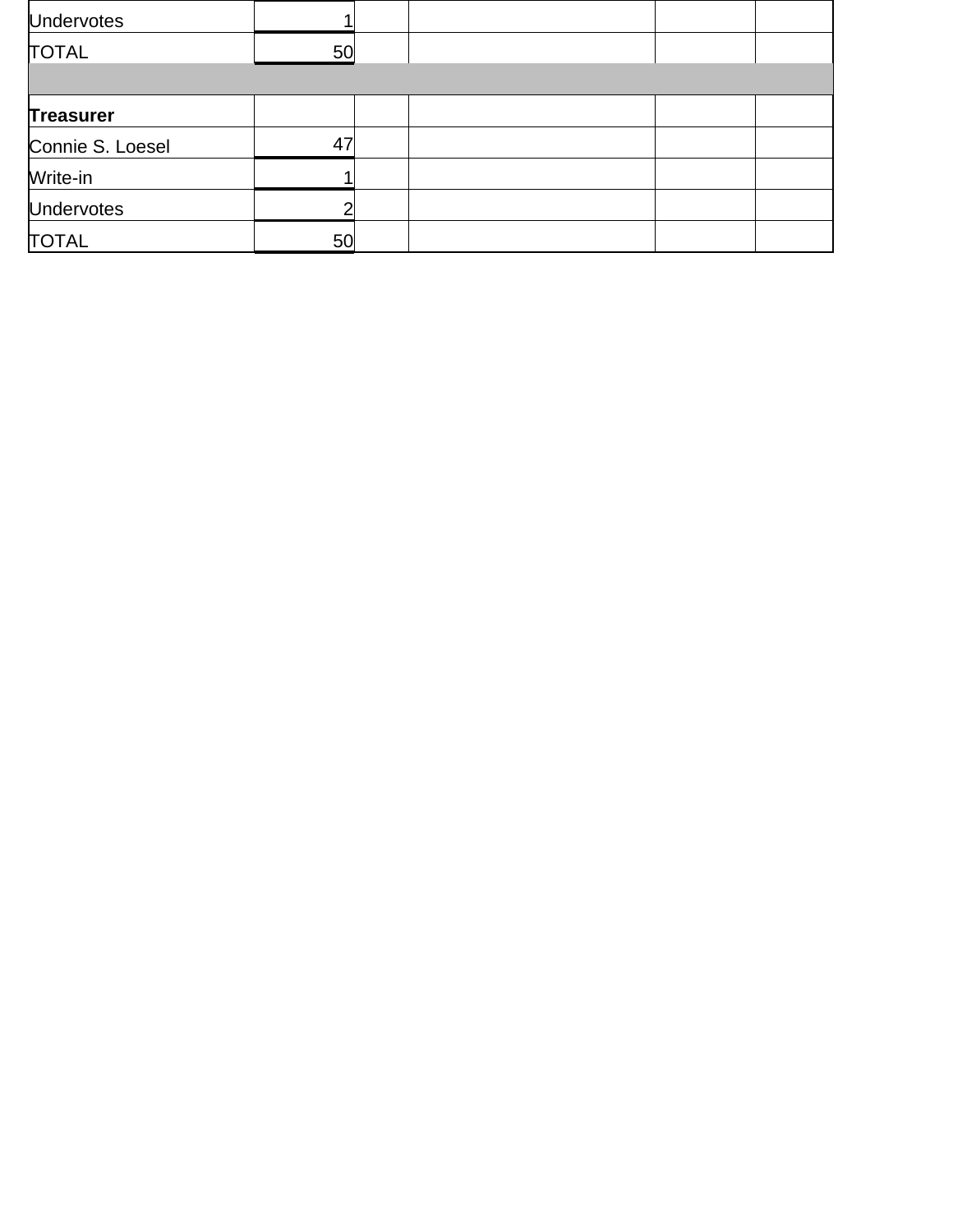| <b>Town of Glencoe</b>              |                |                        |         |
|-------------------------------------|----------------|------------------------|---------|
|                                     | # VOTES        |                        | # VOTES |
| <b>CANDIDATE NAME</b>               | <b>CAST</b>    | <b>CANDIDATE NAME</b>  | CAST    |
| <u>Judicial</u>                     |                |                        |         |
| <b>Justice of the Supreme Court</b> |                | <b>Arcadia Schools</b> |         |
| Brian Hagedorn                      | 76             | Paul Servais           | 93      |
| Lisa Neubauer                       | 35             | Brayden Frahm          | 19      |
| Write-in                            | 0              | <b>Rodney Walters</b>  | 93      |
| <b>Undervotes</b>                   | $\overline{2}$ | Rob Hurlburt           | 73      |
| <b>TOTAL</b>                        | 113            | David J. Frahm         | 29      |
|                                     |                | Diana Tempski          | 85      |
| <b>Court of Appeals Dist. 3</b>     |                | Write-in               | 1       |
| Lisa K. Stark                       | 95             | Undervotes             | 13      |
| Write-in                            | 0              | <b>TOTAL</b>           | 406     |
| <b>Undervotes</b>                   | 18             |                        |         |
| <b>TOTAL</b>                        | 113            |                        |         |
|                                     |                |                        |         |
| <b>Town of Glencoe Board</b>        |                |                        |         |
| <b>Chair</b>                        |                |                        |         |
| Cletus N Foegen                     | 103            |                        |         |
| Write-in                            | $\overline{0}$ |                        |         |
| <b>Undervotes</b>                   | 10             |                        |         |
| <b>TOTAL</b>                        | $113$          |                        |         |
|                                     |                |                        |         |
| <b>Supervisor 1</b>                 |                |                        |         |
| Gary A Pronschinske                 | 107            |                        |         |
| Write-in                            | 0              |                        |         |
| <b>Undervotes</b>                   | 6              |                        |         |
| <b>TOTAL</b>                        | 113            |                        |         |
|                                     |                |                        |         |
| <b>Supervisor 2</b>                 |                |                        |         |
| Terry J Sobotta                     | 103            |                        |         |
| Write-in                            | $\mathbf 0$    |                        |         |
| <b>Undervotes</b>                   | 10             |                        |         |
| <b>TOTAL</b>                        | 113            |                        |         |
|                                     |                |                        |         |
| <b>Clerk</b>                        |                |                        |         |
| <b>Anne Cornish</b>                 | 106            |                        |         |
| Write-in                            | $\mathbf 0$    |                        |         |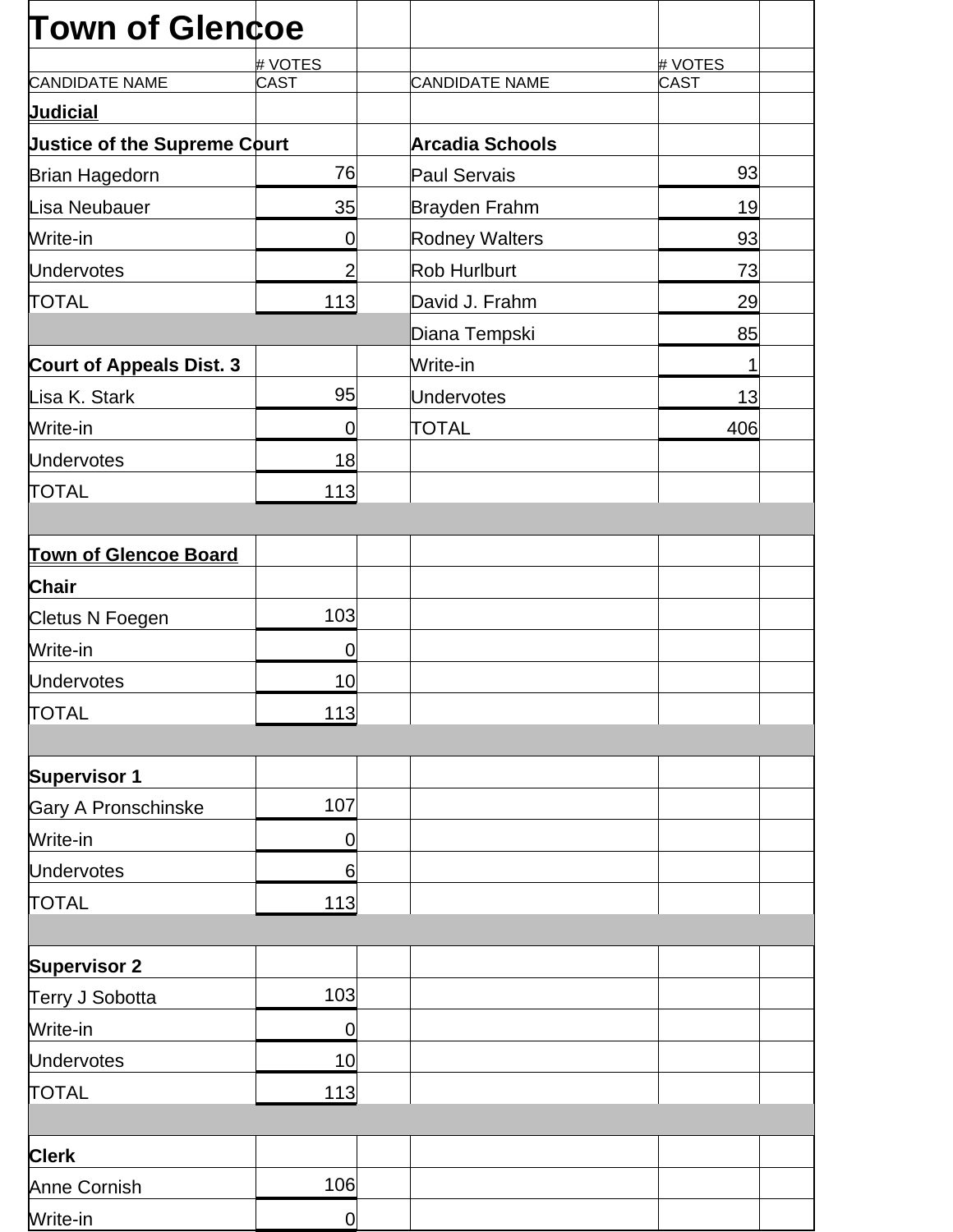| <b>Undervotes</b>   |     |  |  |
|---------------------|-----|--|--|
| <b>TOTAL</b>        | 113 |  |  |
|                     |     |  |  |
| <b>Treasurer</b>    |     |  |  |
| Kathleen A Korrison | 108 |  |  |
| Write-in            |     |  |  |
| <b>Undervotes</b>   | 5   |  |  |
| <b>TOTAL</b>        | 113 |  |  |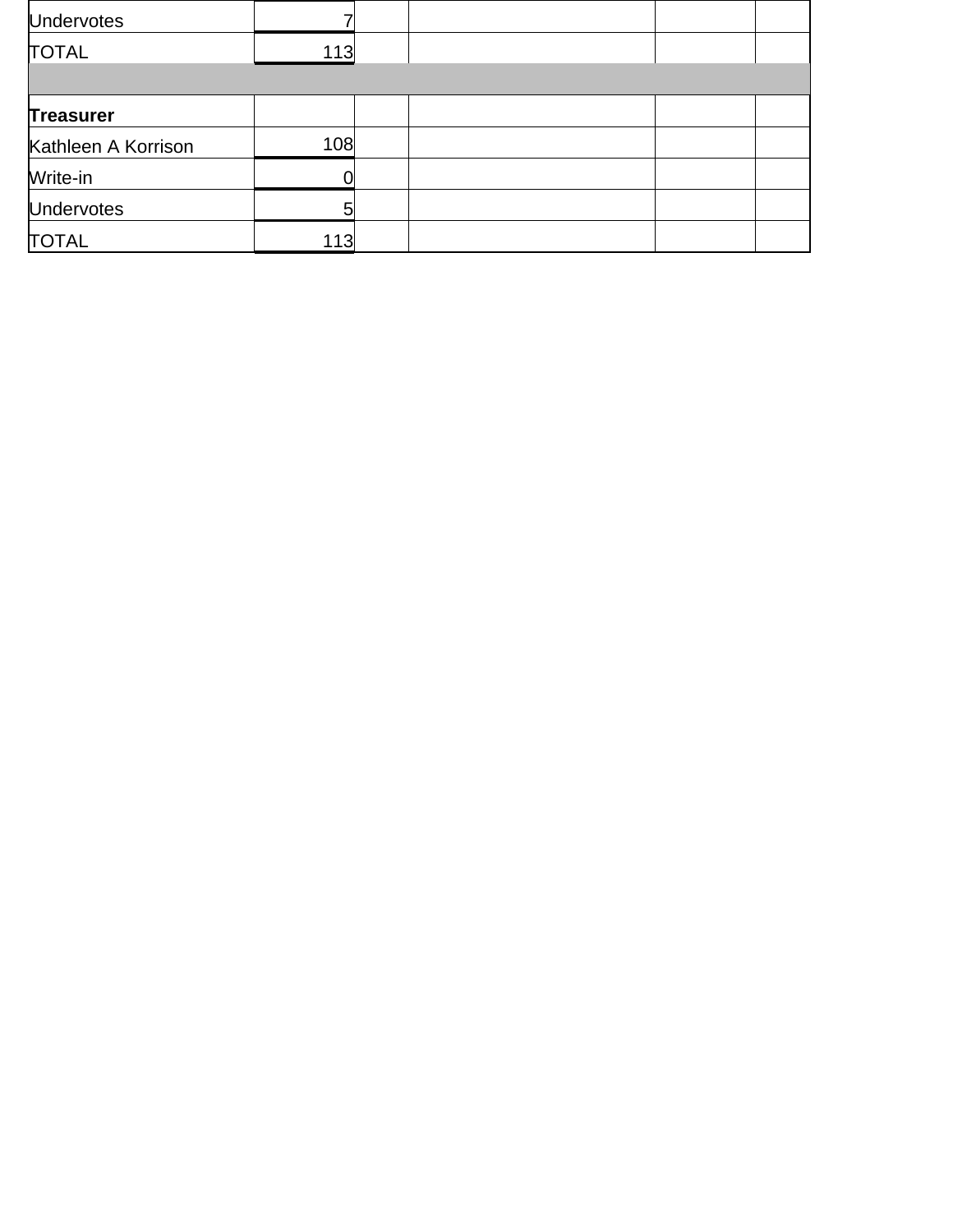| <b>Town of Lincoln</b>              |                |                          |                 |
|-------------------------------------|----------------|--------------------------|-----------------|
| <b>CANDIDATE NAME</b>               | # VOTES CAST   | <b>CANDIDATE NAME</b>    | # VOTES CAST    |
| <b>Judicial</b>                     |                | <b>SCHOOLS</b>           |                 |
| <b>Justice of the Supreme Court</b> |                | <b>Alma Schools</b>      |                 |
| <b>Brian Hagedorn</b>               | 34             | Sarah Danzinger          | 25 <sub>l</sub> |
| Lisa Neubauer                       | 16             | <b>Larry Grisen</b>      | 16              |
| Write-in                            | 0              | Write-ins                | 0               |
| <b>Undervotes</b>                   |                | <b>Undervotes</b>        | $\overline{3}$  |
| <b>TOTAL</b>                        | 51             | <b>TOTAL</b>             | 44              |
|                                     |                |                          |                 |
| <b>Court of Appeals Dist. 3</b>     |                | <b>CFC Schools</b>       |                 |
| Lisa K. Stark                       | 37             | Lynn Doelle              | 0               |
| Write-in                            | 0              | <b>Rita Greshik</b>      | 0               |
| <b>Undervotes</b>                   | 14             | Karen Knospe             | 0               |
| <b>TOTAL</b>                        | 51             | Don Baloun               |                 |
|                                     |                | Areny Bork (write-in)    | 0               |
| <b>Town of Lincoln Board</b>        |                | Write-in                 | 0               |
| <b>Chair</b>                        |                | <b>Undervotes</b>        | 0               |
| <b>Ray Secrist</b>                  | 47             | TOTAL                    | 0               |
| Write-in                            | 0              |                          |                 |
| <b>Undervotes</b>                   |                | <b>Gilmanton Schools</b> |                 |
| <b>TOTAL</b>                        | 51             | <b>Jackson Serum</b>     | 5               |
|                                     |                | Daren Bauer              | $\overline{2}$  |
| <b>Supervisor 1</b>                 |                | Write-in                 | 0               |
| <b>Clint Engstrand</b>              | 47             | <b>Undervotes</b>        |                 |
| Write-in                            | $\overline{0}$ | TOTAL                    | 4               |
| <b>Undervotes</b>                   | 4              |                          |                 |
| <b>TOTAL</b>                        | 51             |                          |                 |
|                                     |                |                          |                 |
| <b>Supervisor 2</b>                 |                |                          |                 |
| <b>Bruce Auseth</b>                 | 47             |                          |                 |
| Write-in                            | $\overline{0}$ |                          |                 |
| <b>Undervotes</b>                   | $\overline{4}$ |                          |                 |
| <b>TOTAL</b>                        | 51             |                          |                 |
| <b>Clerk</b>                        |                |                          |                 |
| Carolyn Thomsen                     | 49             |                          |                 |
| Write-in                            | $\overline{0}$ |                          |                 |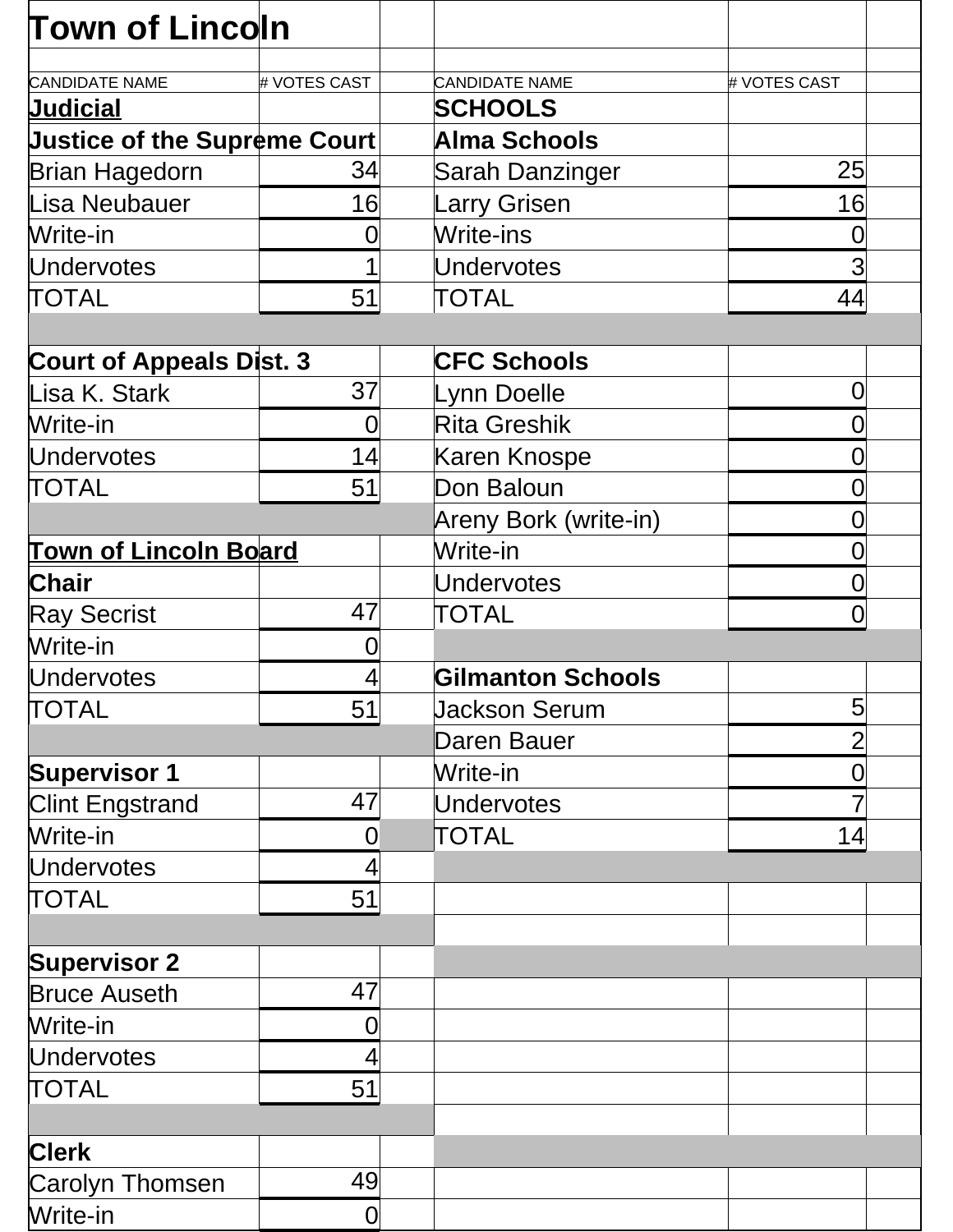| <b>Undervotes</b> |    |  |
|-------------------|----|--|
| <b>TOTAL</b>      | 51 |  |
|                   |    |  |
| <b>Treasurer</b>  |    |  |
| Kathy Schultz     | 49 |  |
| Write-in          |    |  |
| <b>Undervotes</b> |    |  |
| <b>TOTAL</b>      | 51 |  |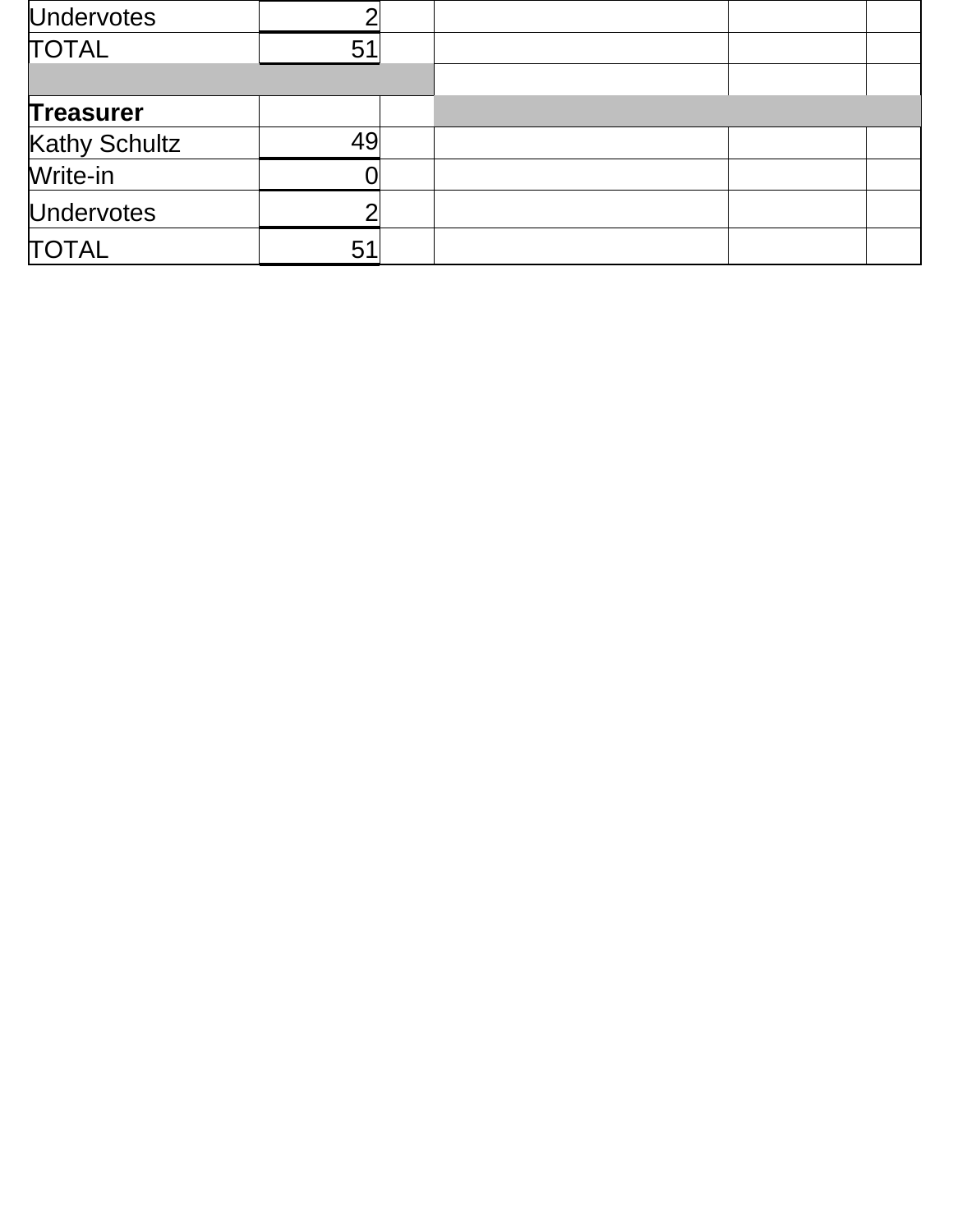| <b>Town of Maxville</b>             |                |                            |              |  |
|-------------------------------------|----------------|----------------------------|--------------|--|
| <b>CANDIDATE NAME</b>               | # VOTES CAST   | <b>CANDIDATE NAME</b>      | # VOTES CAST |  |
| <b>Judicial</b>                     |                | <b>Durand Schools</b>      |              |  |
| <b>Justice of the Supreme Court</b> |                | <b>District 1</b>          |              |  |
| <b>Brian Hagedorn</b>               | 46             | Lori Myers                 | 27           |  |
| <b>Lisa Neubauer</b>                | 23             | <b>Brooke A Weissinger</b> | 41           |  |
| Write-in                            | 0              | Write-in                   | 0            |  |
| <b>Undervotes</b>                   | $\overline{2}$ | <b>Undervotes</b>          | 3            |  |
| TOTAL                               | 71             | TOTAL                      | 71           |  |
|                                     |                |                            |              |  |
| <b>Court of Appeals Dist. 3</b>     |                | <b>District 4</b>          |              |  |
| Lisa K. Stark                       | 56             | <b>Jason W Weisenbeck</b>  | 59           |  |
| Write-in                            | $\Omega$       | Write-in                   | $\Omega$     |  |
| <b>Undervotes</b>                   | 15             | <b>Undervotes</b>          | 12           |  |
| TOTAL                               | 71             | TOTAL                      | 71           |  |
|                                     |                |                            |              |  |
| <b>Town of Maxville Board</b>       |                |                            |              |  |
| <b>Chair</b>                        |                |                            |              |  |
| Dan Weisenbeck                      | 63             |                            |              |  |
| Write-in                            | 1              |                            |              |  |
| Undervotes                          |                |                            |              |  |
| <b>TOTAL</b>                        | 71             |                            |              |  |
|                                     |                |                            |              |  |
| <b>Supervisor 1</b>                 |                |                            |              |  |
| Andy Hayden                         | 31             |                            |              |  |
| <b>Bruce Kees</b>                   | 38             |                            |              |  |
| Write-in                            | $\mathbf 0$    |                            |              |  |
| <b>Undervotes</b>                   | $\overline{2}$ |                            |              |  |
| TOTAL                               | 71             |                            |              |  |
|                                     |                |                            |              |  |
| <b>Supervisor 2</b>                 |                |                            |              |  |
| <b>Allen Carothers</b>              | 65             |                            |              |  |
| Write-in                            | $\overline{2}$ |                            |              |  |
| <b>Undervotes</b>                   | $\overline{4}$ |                            |              |  |
| TOTAL                               | 71             |                            |              |  |
|                                     |                |                            |              |  |
| <b>Clerk</b>                        |                |                            |              |  |
| <b>Barb Traun</b>                   | 69             |                            |              |  |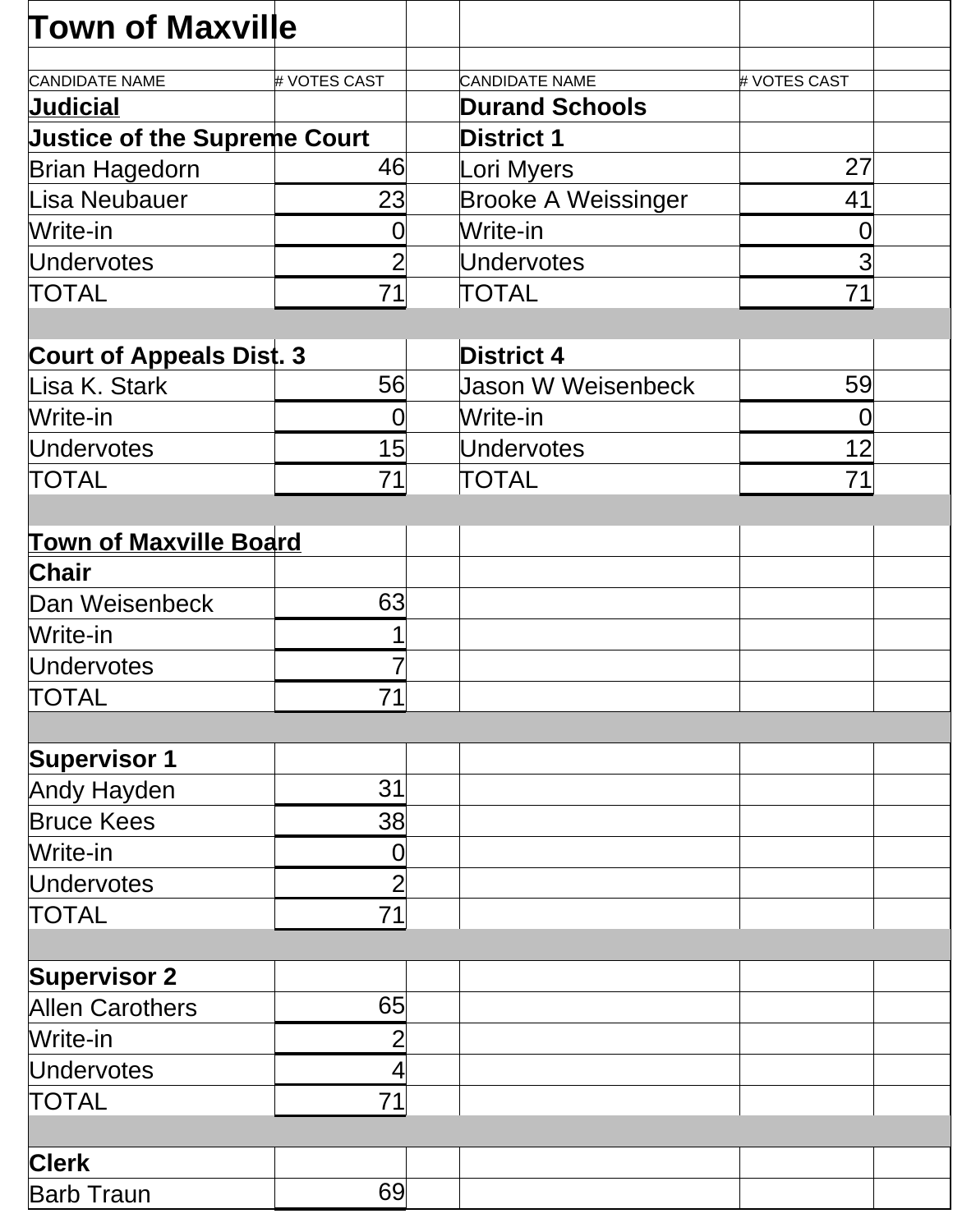| Write-in                |    |  |  |
|-------------------------|----|--|--|
| <b>Undervotes</b>       |    |  |  |
| <b>TOTAL</b>            |    |  |  |
|                         |    |  |  |
| <b>Treasurer</b>        |    |  |  |
| <b>Carrie Lindstrom</b> | 67 |  |  |
| Write-in                |    |  |  |
| <b>Undervotes</b>       |    |  |  |
| <b>TOTAL</b>            |    |  |  |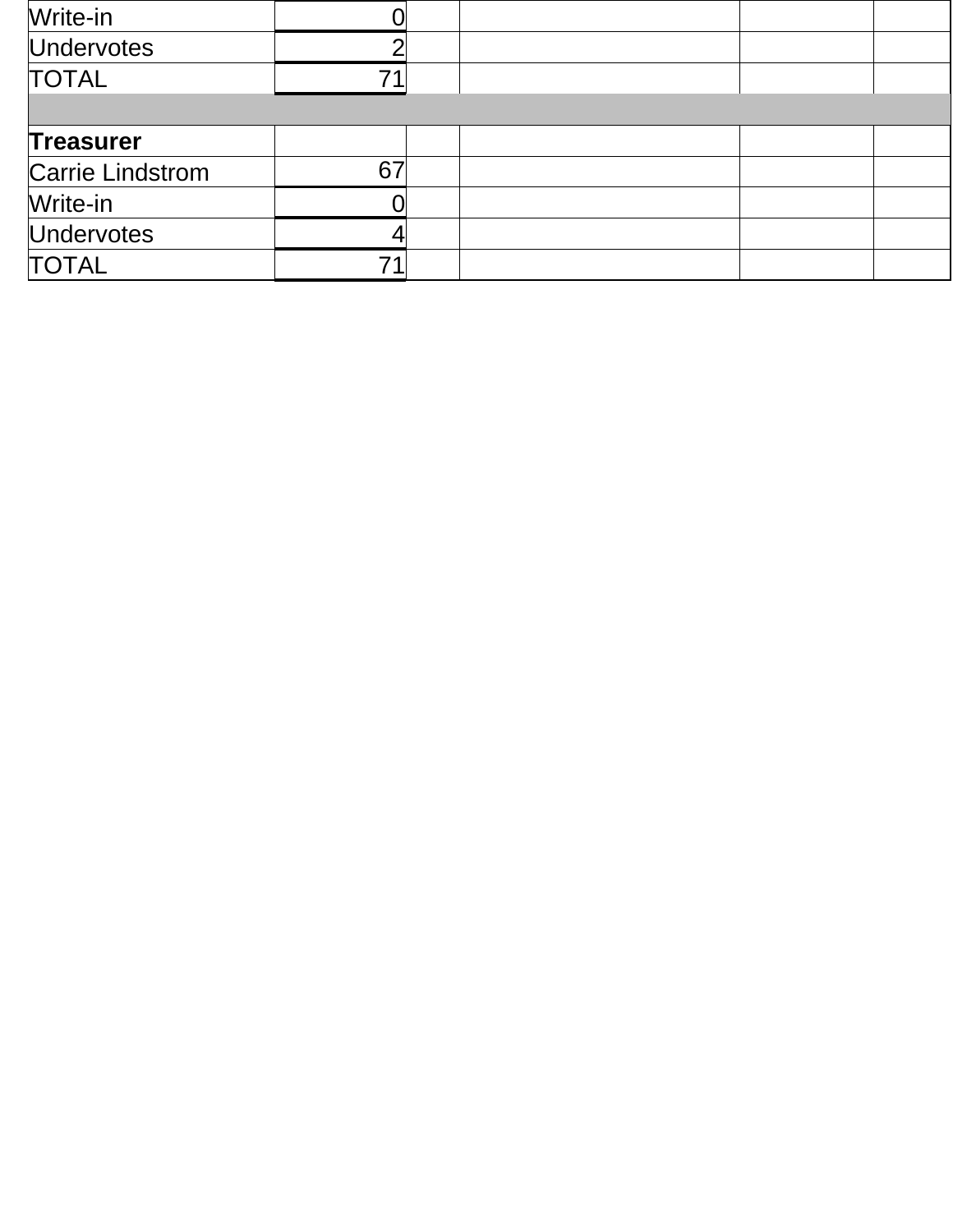| <b>Town of Milton</b>               |                          |                             |                |  |
|-------------------------------------|--------------------------|-----------------------------|----------------|--|
|                                     | # VOTES                  |                             | # VOTES        |  |
| <b>CANDIDATE NAME</b>               | CAST                     | <b>CANDIDATE NAME</b>       | CAST           |  |
| <b>Judicial</b>                     |                          | Town of Milton Board Cont'd |                |  |
| <b>Justice of the Supreme Court</b> |                          | Treasurer                   |                |  |
| <b>Brian Hagedorn</b>               | 94                       | <b>Jane Baures</b>          | 155            |  |
| Lisa Neubauer                       | 76                       | Write-in                    | $\overline{0}$ |  |
| Write-in                            | $\overline{0}$           | <b>Undervotes</b>           | 21             |  |
| <b>Undervotes</b>                   | 6                        | <b>TOTAL</b>                | 176            |  |
| <b>TOTAL</b>                        | 176                      |                             |                |  |
|                                     |                          |                             |                |  |
| <b>Court of Appeals Dist. 3</b>     |                          | <b>CFC Schools</b>          |                |  |
| Lisa K. Stark                       | 149                      | Lynn Doelle                 | 114            |  |
| Write-in                            | $\mathbf 0$              | <b>Rita Greshik</b>         | 87             |  |
| <b>Undervotes</b>                   | 27                       | Karen Knospe                | 100            |  |
| <b>TOTAL</b>                        | 176                      | Don Baloun                  | 90             |  |
|                                     |                          | Areny Bork (write-in)       | 37             |  |
| <b>Town of Milton Board</b>         |                          | Write-in                    | $\overline{0}$ |  |
| <b>Chair</b>                        |                          | <b>Undervotes</b>           | 100            |  |
| <b>Ben Adank</b>                    | 161                      | TOTAL                       | 528            |  |
| Write-in                            | $\mathbf 0$              |                             |                |  |
| <b>Undervotes</b>                   | 15                       |                             |                |  |
| <b>TOTAL</b>                        | 176                      |                             |                |  |
|                                     |                          |                             |                |  |
| <b>Supervisors</b>                  |                          |                             |                |  |
| <b>Bill Duellman</b>                | 72                       |                             |                |  |
| Pam Jensen                          | 79                       |                             |                |  |
| <b>Jeff Jandl</b>                   | 89                       |                             |                |  |
| Vicky Kamrowski                     | 71                       |                             |                |  |
| Write-in                            | $\mathbf 0$              |                             |                |  |
| <b>Undervotes</b>                   | 41                       |                             |                |  |
| <b>TOTAL</b>                        | 352                      |                             |                |  |
|                                     |                          |                             |                |  |
| <b>Clerk</b>                        |                          |                             |                |  |
| Kalene Engel                        | 148                      |                             |                |  |
| Write-in                            | $\overline{\mathcal{A}}$ |                             |                |  |
| <b>Undervotes</b>                   | 24                       |                             |                |  |
| <b>TOTAL</b>                        | 176                      |                             |                |  |
|                                     |                          |                             |                |  |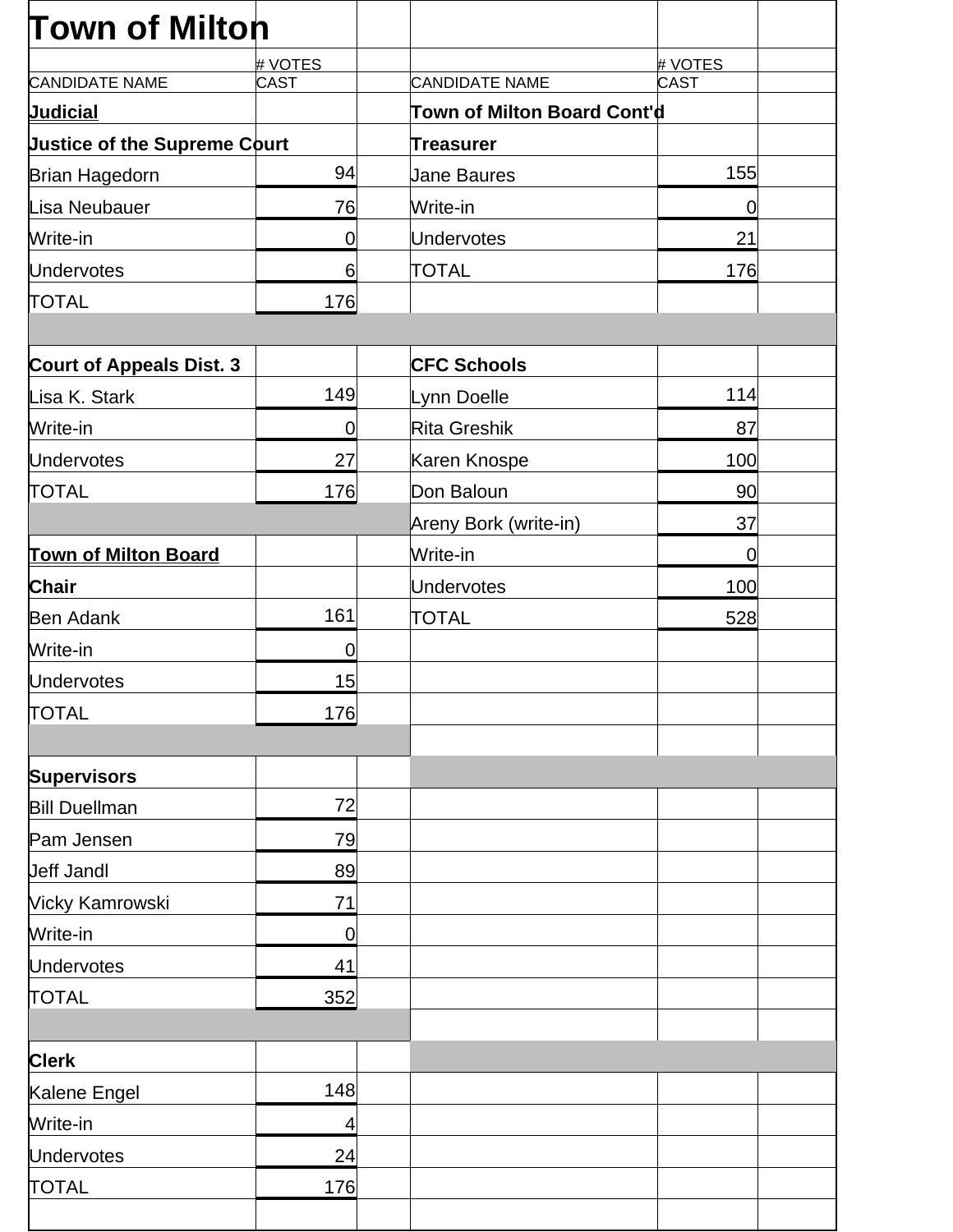| <b>Town of Modena</b>               |                |                            |                |
|-------------------------------------|----------------|----------------------------|----------------|
|                                     | # VOTES        |                            | # VOTES        |
| <b>CANDIDATE NAME</b>               | <b>CAST</b>    | <b>CANDIDATE NAME</b>      | <b>CAST</b>    |
| <b>Judicial</b>                     |                | <b>SCHOOLS</b>             |                |
| <b>Justice of the Supreme Court</b> |                | Alma Schools               |                |
| <b>Brian Hagedorn</b>               | 50             | Sarah Danzinger            | 6              |
| Lisa Neubauer                       | 35             | Larry Grisen               |                |
| Write-in                            | $\overline{0}$ | Write-ins                  | 0              |
| <b>Undervotes</b>                   | 0              | <b>Undervotes</b>          |                |
| <b>TOTAL</b>                        | 85             | <b>TOTAL</b>               | 8              |
|                                     |                | <b>Durand Schools</b>      |                |
| <b>Court of Appeals Dist. 3</b>     |                | Dist. 1                    |                |
| Lisa K. Stark                       | 70             | Lori Myers                 | 4              |
| Write-in                            | 0              | <b>Brooke A Weissinger</b> | 11             |
| <b>Undervotes</b>                   | 15             | Write-in                   | $\overline{0}$ |
| <b>TOTAL</b>                        | 85             | <b>Undervotes</b>          | 2              |
|                                     |                | TOTAL                      | 17             |
|                                     |                |                            |                |
| <b>Town of Modena Board</b>         |                | Dist. 4                    |                |
| <b>Chair</b>                        |                | Jason W Weisenbeck         | 12             |
| Dale D. Klopp                       | 81             | Write-in                   | $\overline{0}$ |
| Write-in                            | 1              | Undervotes                 | $\overline{5}$ |
| <b>Undervotes</b>                   | 3              | TOTAL                      | 17             |
| <b>TOTAL</b>                        | 85             |                            |                |
|                                     |                |                            |                |
| <b>Supervisor 1</b>                 |                | <b>Gilmanton Schools</b>   |                |
| Perry J. Pronschinske               | 78             | Jackson Serum              | $\mathbf 0$    |
| Write-in                            | 1              | Daren Bauer                | $\overline{2}$ |
| <b>Undervotes</b>                   | 6              | Write-in                   | 0              |
| <b>TOTAL</b>                        | 85             | <b>Undervotes</b>          | $\overline{2}$ |
|                                     |                | <b>TOTAL</b>               | 4              |
|                                     |                |                            |                |
| <b>Supervisor 2</b>                 |                | <b>Mondovi Schools</b>     |                |
| David A. Bauer                      | 79             | Chris Rud                  | 40             |
| Write-in                            | $\mathbf 0$    | <b>Brandon Bee</b>         | 22             |
| <b>Undervotes</b>                   | 6              | <b>Barrett J Brenner</b>   | 35             |
| <b>TOTAL</b>                        | 85             | Write-in                   | $\overline{2}$ |
|                                     |                | <b>Undervotes</b>          | 14             |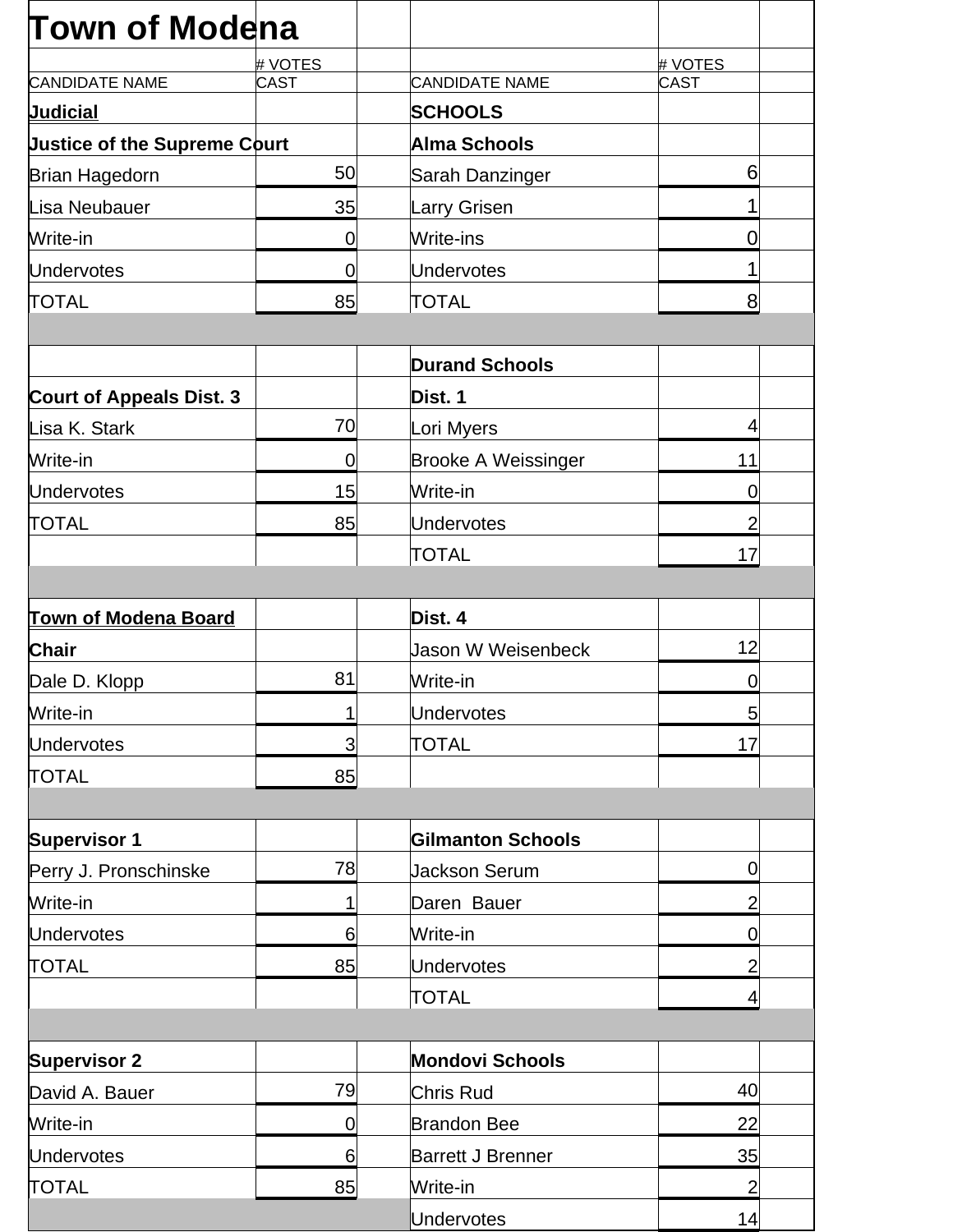| <b>Clerk</b>           |    | <b>TOTAL</b> | 113 |  |
|------------------------|----|--------------|-----|--|
| Karen E. Baader        | 80 |              |     |  |
| Write-in               | O  |              |     |  |
| <b>Undervotes</b>      | 5  |              |     |  |
| <b>TOTAL</b>           | 85 |              |     |  |
|                        |    |              |     |  |
| <b>Treasurer</b>       |    |              |     |  |
| Danielle L. Schalinske | 80 |              |     |  |
| Write-in               | O  |              |     |  |
| <b>Undervotes</b>      | 5  |              |     |  |
| <b>TOTAL</b>           | 85 |              |     |  |
|                        |    |              |     |  |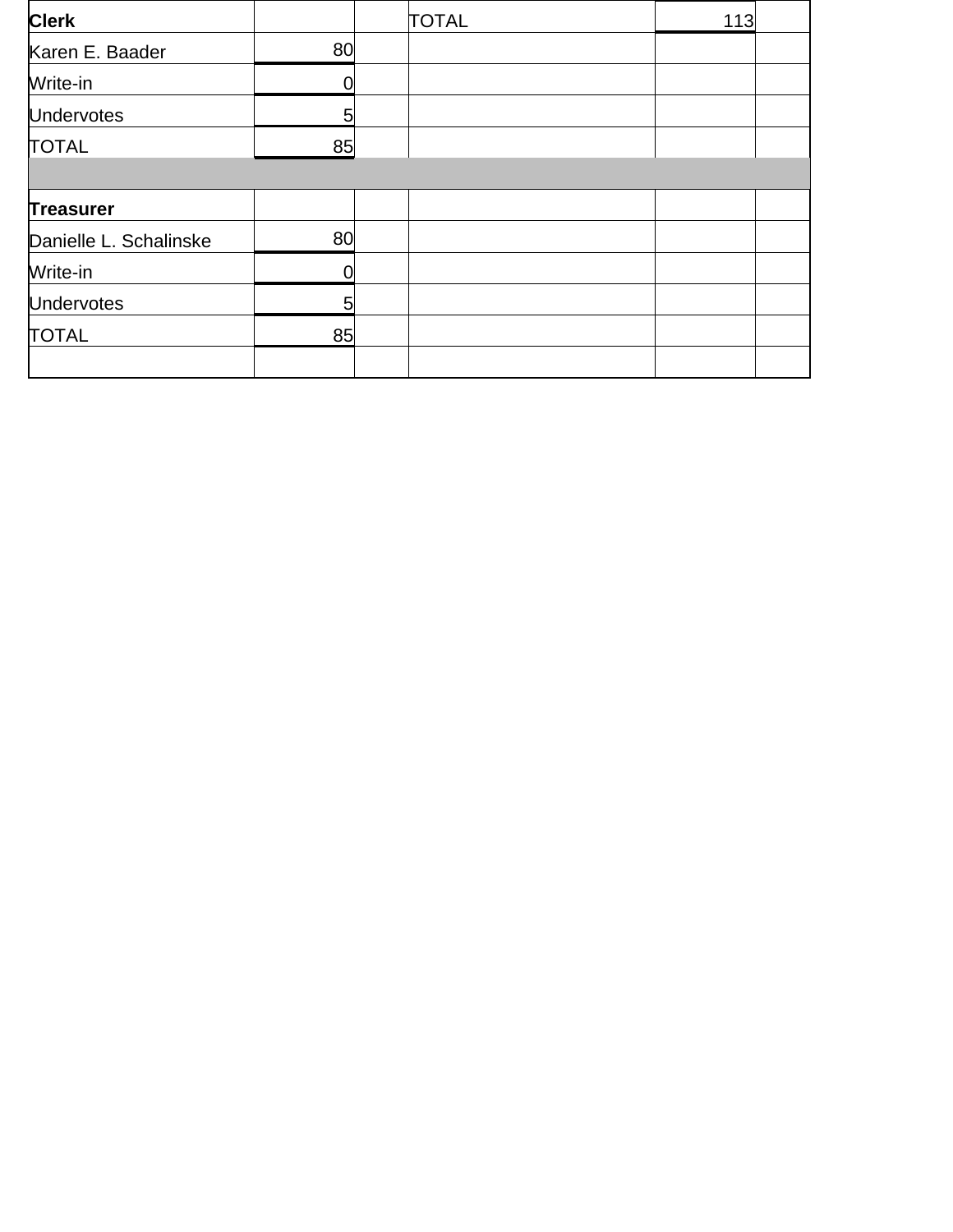| # VOTES<br># VOTES<br>CANDIDATE NAME<br>CAST<br>CAST<br><b>Justice of the Supreme Court</b><br><b>Gilmanton Schools</b><br>48<br>0<br><b>Jackson Serum</b><br>34<br>Daren Bauer<br>0<br>Write-in<br>0<br>0<br>Undervotes<br>3<br>0<br><b>TOTAL</b><br>85<br>0<br><b>Mondovi Schools</b><br>69<br>57<br>Chris Rud<br>39<br><b>Brandon Bee</b><br>$\mathbf 0$<br>16<br><b>Barrett J Brenner</b><br>53<br>85<br>Write-in<br>0<br><b>Undervotes</b><br>21<br><b>TOTAL</b><br>170<br>79<br>0<br>6<br>85<br><b>Supervisor 1</b><br>71<br>0<br><b>Undervotes</b><br>14<br><b>TOTAL</b><br>85<br><b>Supervisor 2</b><br>62<br>Bradley J. Schmidtknecht<br>Jack R. Dieckman<br>19<br>Write-in<br>0<br><b>Undervotes</b><br>4<br><b>TOTAL</b><br>85 | <b>Town of Mondovi</b>          |  |  |
|-------------------------------------------------------------------------------------------------------------------------------------------------------------------------------------------------------------------------------------------------------------------------------------------------------------------------------------------------------------------------------------------------------------------------------------------------------------------------------------------------------------------------------------------------------------------------------------------------------------------------------------------------------------------------------------------------------------------------------------------|---------------------------------|--|--|
|                                                                                                                                                                                                                                                                                                                                                                                                                                                                                                                                                                                                                                                                                                                                           |                                 |  |  |
|                                                                                                                                                                                                                                                                                                                                                                                                                                                                                                                                                                                                                                                                                                                                           | <b>CANDIDATE NAME</b>           |  |  |
|                                                                                                                                                                                                                                                                                                                                                                                                                                                                                                                                                                                                                                                                                                                                           | <b>Judicial</b>                 |  |  |
|                                                                                                                                                                                                                                                                                                                                                                                                                                                                                                                                                                                                                                                                                                                                           |                                 |  |  |
|                                                                                                                                                                                                                                                                                                                                                                                                                                                                                                                                                                                                                                                                                                                                           | <b>Brian Hagedorn</b>           |  |  |
|                                                                                                                                                                                                                                                                                                                                                                                                                                                                                                                                                                                                                                                                                                                                           | Lisa Neubauer                   |  |  |
|                                                                                                                                                                                                                                                                                                                                                                                                                                                                                                                                                                                                                                                                                                                                           | Write-in                        |  |  |
|                                                                                                                                                                                                                                                                                                                                                                                                                                                                                                                                                                                                                                                                                                                                           | <b>Undervotes</b>               |  |  |
|                                                                                                                                                                                                                                                                                                                                                                                                                                                                                                                                                                                                                                                                                                                                           | <b>TOTAL</b>                    |  |  |
|                                                                                                                                                                                                                                                                                                                                                                                                                                                                                                                                                                                                                                                                                                                                           | <b>Court of Appeals Dist. 3</b> |  |  |
|                                                                                                                                                                                                                                                                                                                                                                                                                                                                                                                                                                                                                                                                                                                                           | Lisa K. Stark                   |  |  |
|                                                                                                                                                                                                                                                                                                                                                                                                                                                                                                                                                                                                                                                                                                                                           | Write-in                        |  |  |
|                                                                                                                                                                                                                                                                                                                                                                                                                                                                                                                                                                                                                                                                                                                                           | <b>Undervotes</b>               |  |  |
|                                                                                                                                                                                                                                                                                                                                                                                                                                                                                                                                                                                                                                                                                                                                           | <b>TOTAL</b>                    |  |  |
|                                                                                                                                                                                                                                                                                                                                                                                                                                                                                                                                                                                                                                                                                                                                           |                                 |  |  |
|                                                                                                                                                                                                                                                                                                                                                                                                                                                                                                                                                                                                                                                                                                                                           | <b>Town of Mondovi Board</b>    |  |  |
|                                                                                                                                                                                                                                                                                                                                                                                                                                                                                                                                                                                                                                                                                                                                           | <b>Chair</b>                    |  |  |
|                                                                                                                                                                                                                                                                                                                                                                                                                                                                                                                                                                                                                                                                                                                                           | Alan Norby                      |  |  |
|                                                                                                                                                                                                                                                                                                                                                                                                                                                                                                                                                                                                                                                                                                                                           | Write-in                        |  |  |
|                                                                                                                                                                                                                                                                                                                                                                                                                                                                                                                                                                                                                                                                                                                                           | <b>Undervotes</b>               |  |  |
|                                                                                                                                                                                                                                                                                                                                                                                                                                                                                                                                                                                                                                                                                                                                           | <b>TOTAL</b>                    |  |  |
|                                                                                                                                                                                                                                                                                                                                                                                                                                                                                                                                                                                                                                                                                                                                           |                                 |  |  |
|                                                                                                                                                                                                                                                                                                                                                                                                                                                                                                                                                                                                                                                                                                                                           |                                 |  |  |
|                                                                                                                                                                                                                                                                                                                                                                                                                                                                                                                                                                                                                                                                                                                                           | Mike C. Miller                  |  |  |
|                                                                                                                                                                                                                                                                                                                                                                                                                                                                                                                                                                                                                                                                                                                                           | Write-in                        |  |  |
|                                                                                                                                                                                                                                                                                                                                                                                                                                                                                                                                                                                                                                                                                                                                           |                                 |  |  |
|                                                                                                                                                                                                                                                                                                                                                                                                                                                                                                                                                                                                                                                                                                                                           |                                 |  |  |
|                                                                                                                                                                                                                                                                                                                                                                                                                                                                                                                                                                                                                                                                                                                                           |                                 |  |  |
|                                                                                                                                                                                                                                                                                                                                                                                                                                                                                                                                                                                                                                                                                                                                           |                                 |  |  |
|                                                                                                                                                                                                                                                                                                                                                                                                                                                                                                                                                                                                                                                                                                                                           |                                 |  |  |
|                                                                                                                                                                                                                                                                                                                                                                                                                                                                                                                                                                                                                                                                                                                                           |                                 |  |  |
|                                                                                                                                                                                                                                                                                                                                                                                                                                                                                                                                                                                                                                                                                                                                           |                                 |  |  |
|                                                                                                                                                                                                                                                                                                                                                                                                                                                                                                                                                                                                                                                                                                                                           |                                 |  |  |
|                                                                                                                                                                                                                                                                                                                                                                                                                                                                                                                                                                                                                                                                                                                                           |                                 |  |  |
|                                                                                                                                                                                                                                                                                                                                                                                                                                                                                                                                                                                                                                                                                                                                           |                                 |  |  |
|                                                                                                                                                                                                                                                                                                                                                                                                                                                                                                                                                                                                                                                                                                                                           | <b>Clerk</b>                    |  |  |
| 78                                                                                                                                                                                                                                                                                                                                                                                                                                                                                                                                                                                                                                                                                                                                        | Roxann Halverson                |  |  |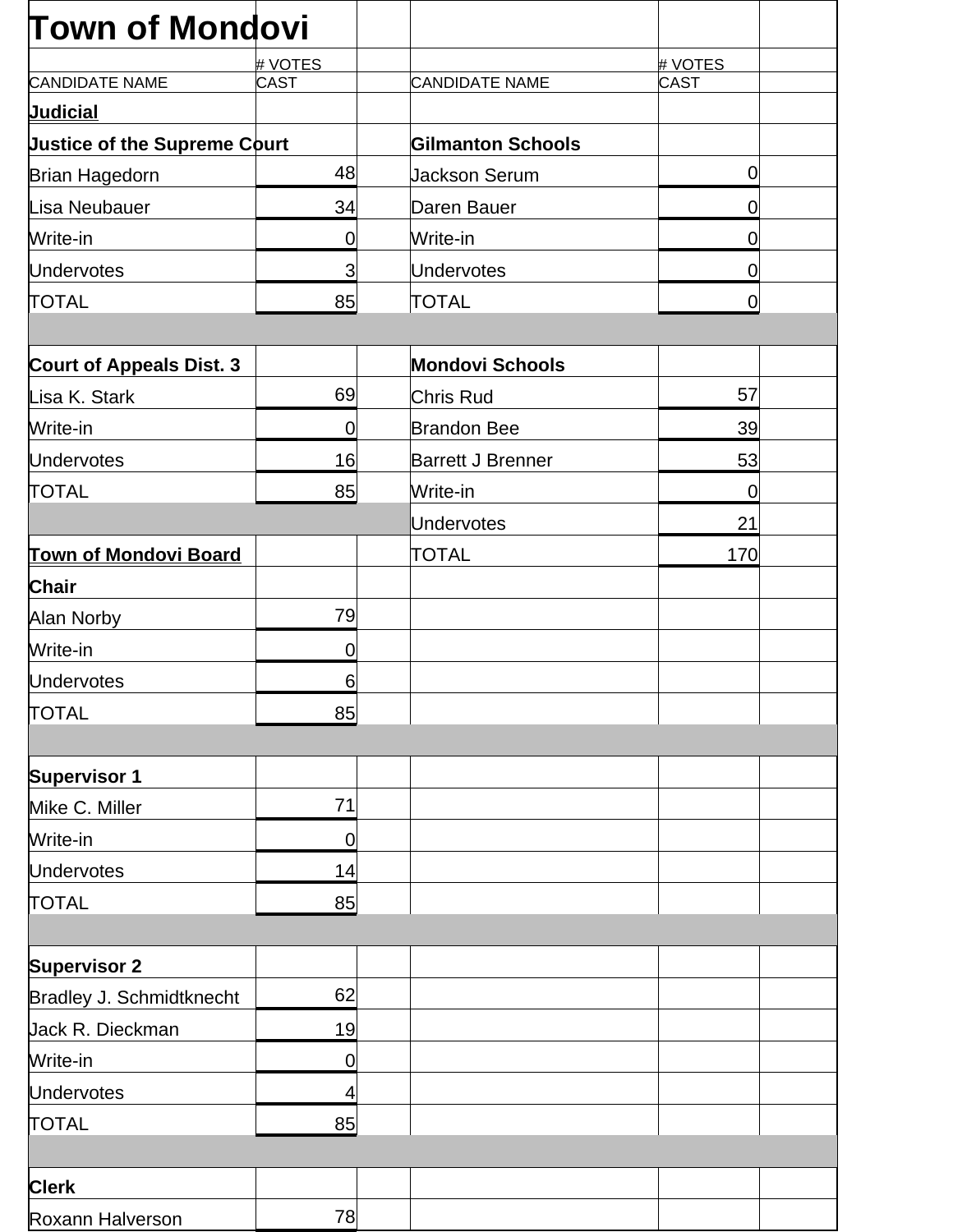| Write-in          |    |  |  |
|-------------------|----|--|--|
| <b>Undervotes</b> |    |  |  |
| <b>TOTAL</b>      | 85 |  |  |
|                   |    |  |  |
| <b>Treasurer</b>  |    |  |  |
| Donna Moy         | 76 |  |  |
| Write-in          |    |  |  |
| <b>Undervotes</b> |    |  |  |
| <b>TOTAL</b>      | 85 |  |  |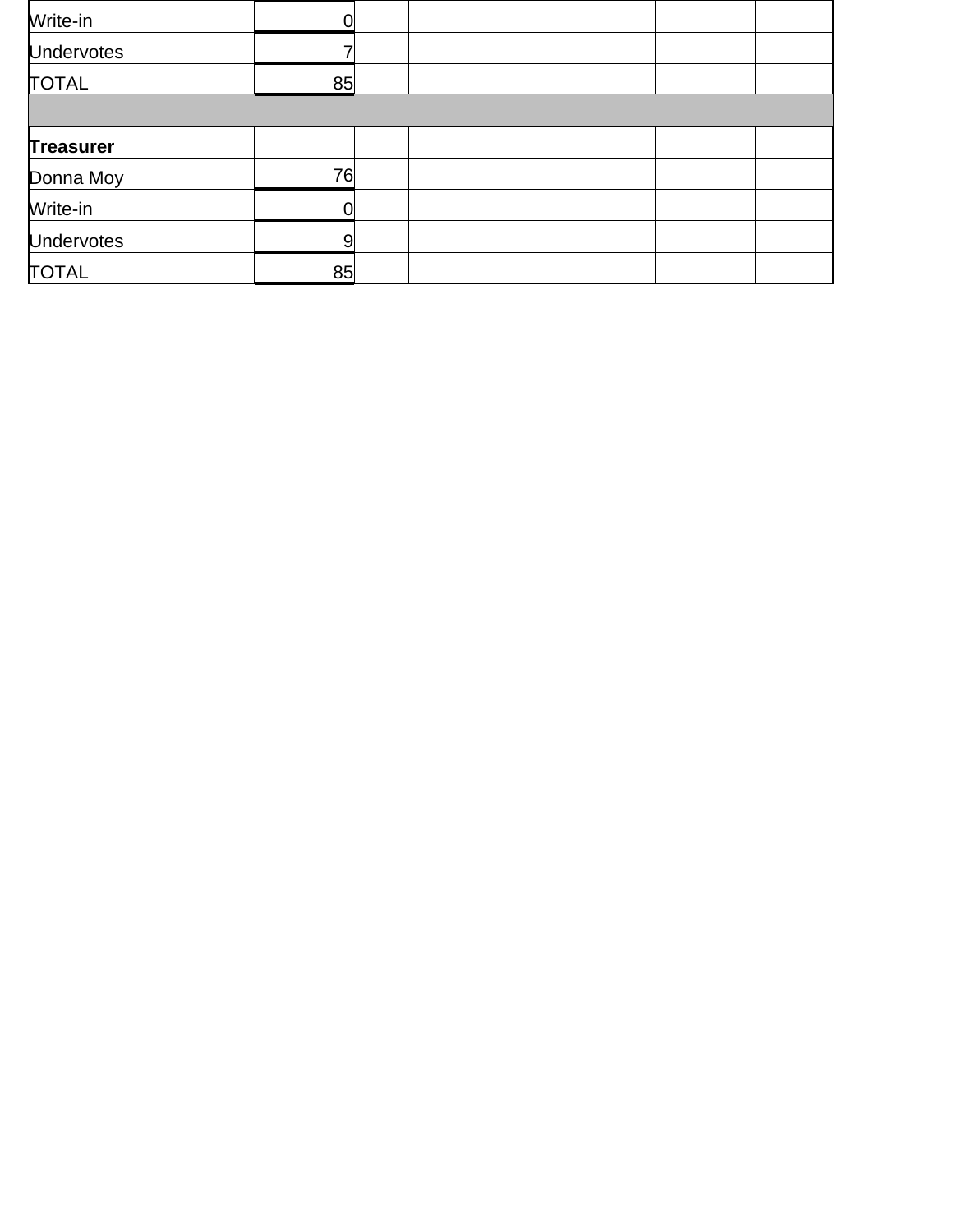| <b>Town of Montana</b>              |             |                          |                  |
|-------------------------------------|-------------|--------------------------|------------------|
|                                     | # VOTES     |                          | # VOTES          |
| <b>CANDIDATE NAME</b>               | <b>CAST</b> | <b>CANDIDATE NAME</b>    | CAST             |
| <b>Judicial</b>                     |             | <b>SCHOOLS</b>           |                  |
| <b>Justice of the Supreme Court</b> |             | <b>Alma Schools</b>      |                  |
| <b>Brian Hagedorn</b>               | 42          | Sarah Danzinger          | 0                |
| Lisa Neubauer                       | 17          | Larry Grisen             | $\boldsymbol{0}$ |
| Write-in                            | $\mathbf 0$ | Write-ins                | 0                |
| <b>Undervotes</b>                   | $\mathbf 0$ | Undervotes               | 0                |
| <b>TOTAL</b>                        | 59          | <b>TOTAL</b>             | $\overline{0}$   |
|                                     |             |                          |                  |
| <b>Court of Appeals Dist. 3</b>     |             | <b>Arcadia Schools</b>   |                  |
| Lisa K. Stark                       | 44          | Paul Servais             | 30               |
| Write-in                            | $\mathbf 0$ | Brayden Frahm            | 7                |
| <b>Undervotes</b>                   | 15          | <b>Rodney Walters</b>    | 27               |
| <b>TOTAL</b>                        | 59          | Rob Hurlburt             | 23               |
|                                     |             | David J. Frahm           | 8                |
| <b>Town of Montant Board</b>        |             | Diana Tempski            | 24               |
| <b>Chair</b>                        |             | Write-in                 | $\mathbf 0$      |
| <b>Jimmy John Ellis</b>             | 55          | Undervotes               | 41               |
| Write-in                            | 1           | <b>TOTAL</b>             | 160              |
| Undervotes                          | 3           |                          |                  |
| <b>TOTAL</b>                        | 59          | <b>CFC Schools</b>       |                  |
|                                     |             | Lynn Doelle              | 6                |
| <b>Supervisors</b>                  |             | Rita Greshik             | $\mathbf{3}$     |
| <b>Bill Christ</b>                  | 51          | Karen Knospe             | 5                |
| <b>Dennis Bork</b>                  | 46          | Don Baloun               | 4                |
| Write-in                            | $\mathbf 0$ | Areny Bork (write-in)    | $\mathbf 0$      |
| <b>Undervotes</b>                   | 21          | Write-in                 | $\mathbf 0$      |
| <b>TOTAL</b>                        | 118         | Undervotes               | 6                |
|                                     |             | TOTAL                    | 24               |
| <b>Clerk</b>                        |             |                          |                  |
| LeeAnne Bulman                      | 55          | <b>Gilmanton Schools</b> |                  |
| Write-in                            | $\mathbf 0$ | <b>Jackson Serum</b>     | $\overline{2}$   |
| <b>Undervotes</b>                   | 4           | Daren Bauer              | $\overline{2}$   |
| <b>TOTAL</b>                        | 59          | Write-in                 | 0                |
|                                     |             | Undervotes               | $\overline{0}$   |
| <b>Treasurer</b>                    |             | <b>TOTAL</b>             | 4                |
| <b>Karen Ellis</b>                  | 55          |                          |                  |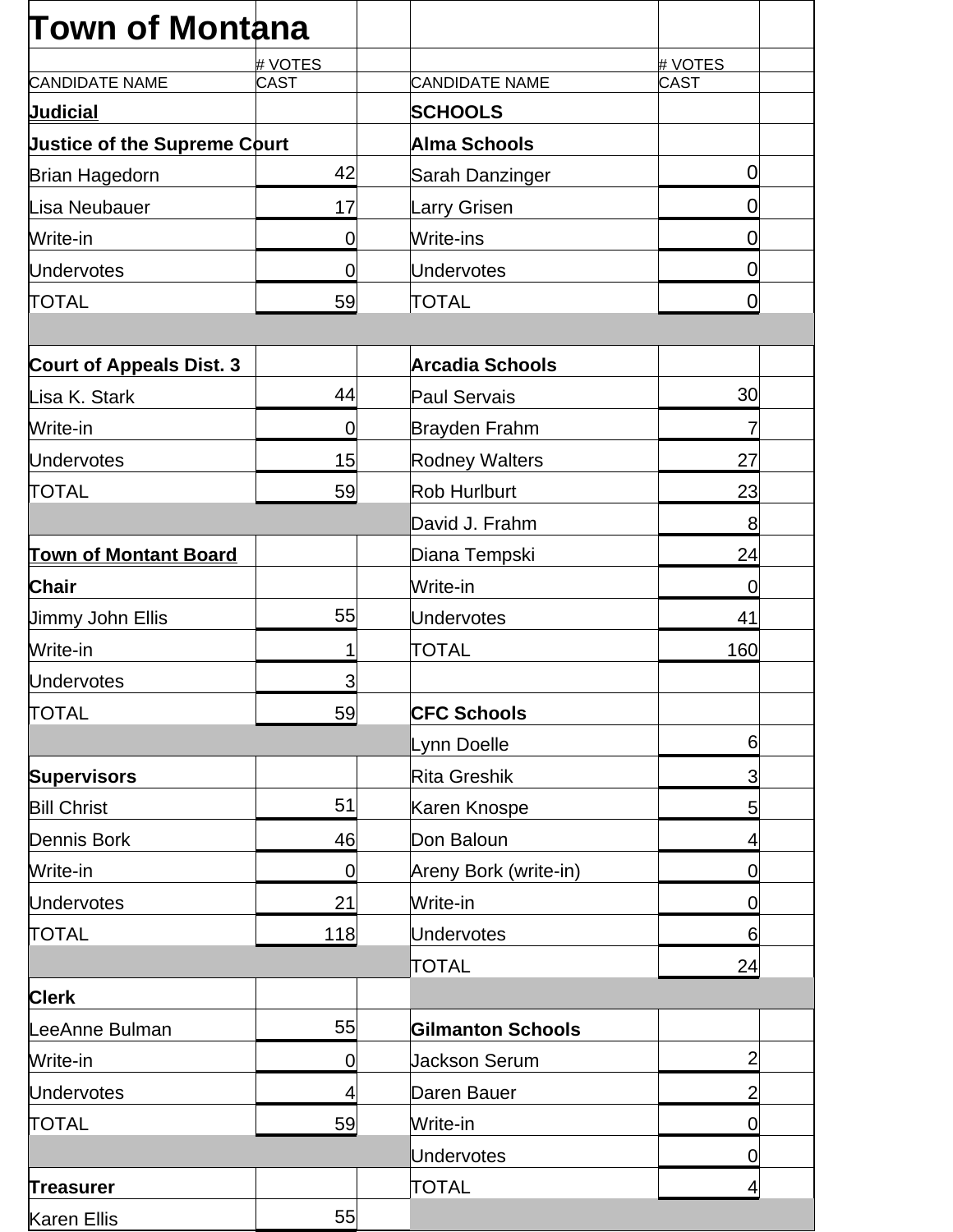| Write-in          |    | <b>Independence Schools</b> |    |  |
|-------------------|----|-----------------------------|----|--|
| <b>Undervotes</b> |    | Leah Matchey                |    |  |
| <b>TOTAL</b>      | 59 | Joe Bragger                 |    |  |
|                   |    | Write-in                    |    |  |
|                   |    | <b>Undervotes</b>           |    |  |
|                   |    | TOTAL                       | 18 |  |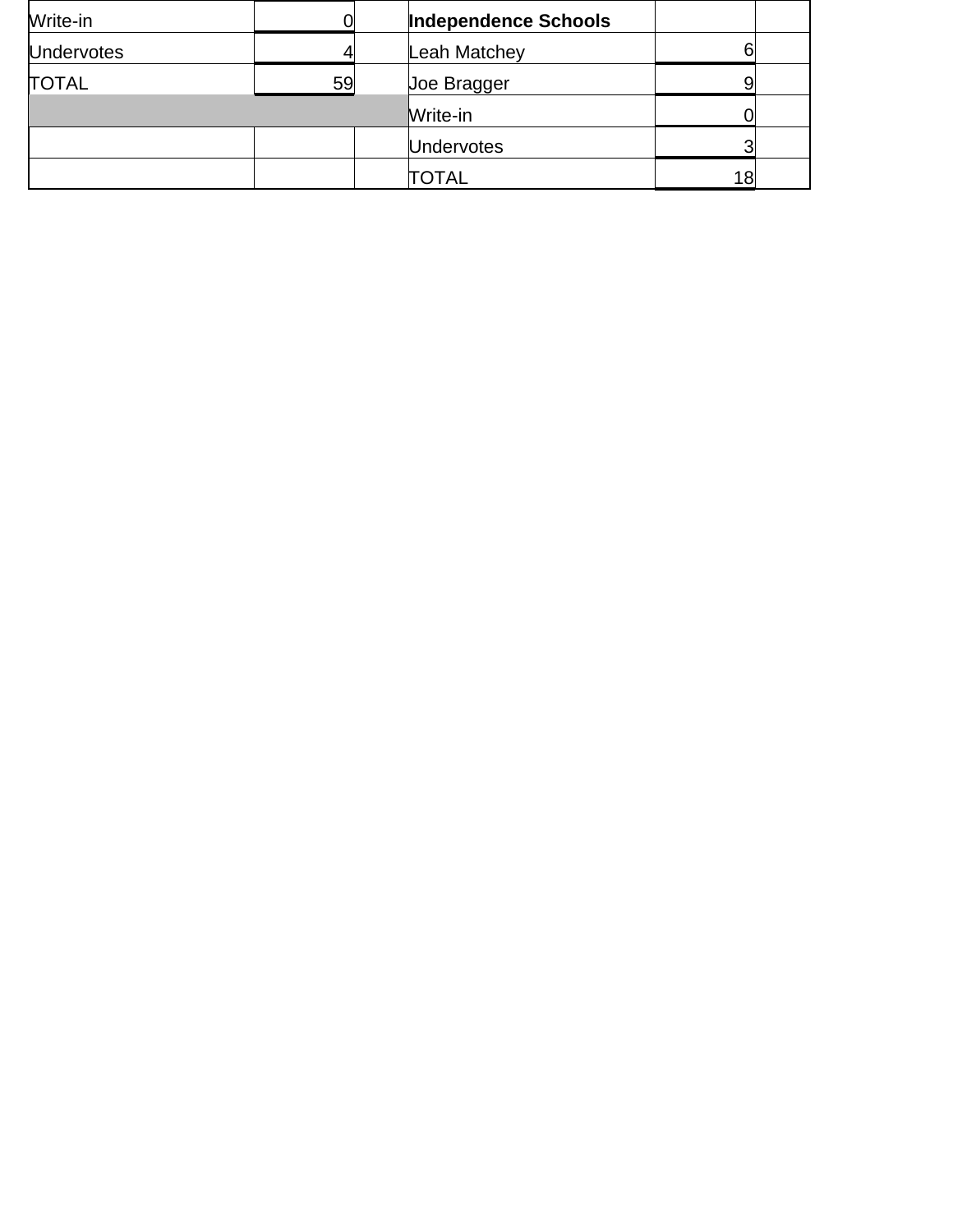| <b>Town of Naples</b>               |             |                          |             |  |
|-------------------------------------|-------------|--------------------------|-------------|--|
|                                     | # VOTES     |                          |             |  |
| <b>CANDIDATE NAME</b>               | <b>CAST</b> | <b>CANDIDATE NAME</b>    |             |  |
| <b>Judicial</b>                     |             |                          |             |  |
| <b>Justice of the Supreme Court</b> |             | <b>Gilmanton Schools</b> |             |  |
| <b>Brian Hagedorn</b>               | 82          | <b>Jackson Serum</b>     | $5\vert$    |  |
| Lisa Neubauer                       | 38          | Daren Bauer              | 6           |  |
| Write-in                            | 0           | Write-in                 | 0           |  |
| <b>Undervotes</b>                   | 4           | <b>Undervotes</b>        | 3           |  |
| <b>TOTAL</b>                        | 124         | <b>TOTAL</b>             | 14          |  |
|                                     |             |                          |             |  |
| <b>Court of Appeals Dist. 3</b>     |             | <b>Mondovi Schools</b>   |             |  |
| Lisa K. Stark                       | 97          | Chris Rud                | 83          |  |
| Write-in                            | 0           | <b>Brandon Bee</b>       | 57          |  |
| <b>Undervotes</b>                   | 27          | Barrett J. Brenner       | 52          |  |
| TOTAL                               | 124         | Write-in                 | $\mathbf 0$ |  |
|                                     |             | <b>Undervotes</b>        | 42          |  |
|                                     |             | <b>TOTAL</b>             | 234         |  |
|                                     |             |                          |             |  |
| <b>Town of Naples Board</b>         |             |                          |             |  |
| <b>Chair</b>                        |             |                          |             |  |
| Dennis M. Olson                     | 98          |                          |             |  |
| Write-in                            | 1           |                          |             |  |
| <b>Undervotes</b>                   | 25          |                          |             |  |
| <b>TOTAL</b>                        | 124         |                          |             |  |
|                                     |             |                          |             |  |
| <b>Supervisor 1</b>                 |             |                          |             |  |
| Paul I. Accola                      | 106         |                          |             |  |
| Write-in                            | 0           |                          |             |  |
| <b>Undervotes</b>                   | 18          |                          |             |  |
| <b>TOTAL</b>                        | 124         |                          |             |  |
|                                     |             |                          |             |  |
| <b>Supervisor 2</b>                 |             |                          |             |  |
| <b>Brett Cole</b>                   | 108         |                          |             |  |
| Write-in                            | 1           |                          |             |  |
| <b>Undervotes</b>                   | 15          |                          |             |  |
| <b>TOTAL</b>                        | 124         |                          |             |  |
|                                     |             |                          |             |  |
| <b>Clerk</b>                        |             |                          |             |  |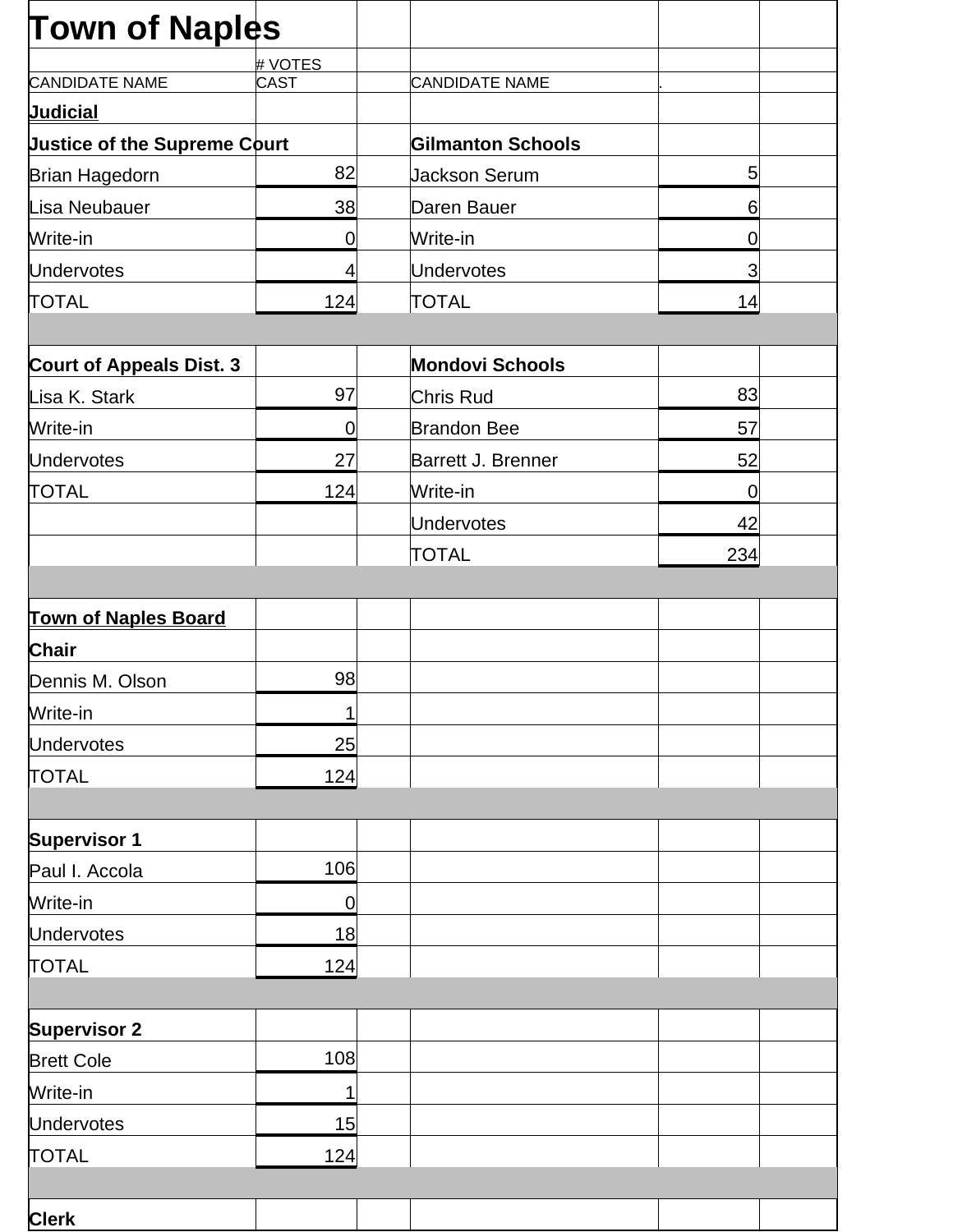| Nicole D. Goodland | 110 |  |  |
|--------------------|-----|--|--|
| Write-in           |     |  |  |
| <b>Undervotes</b>  | 14  |  |  |
| <b>TOTAL</b>       | 124 |  |  |
|                    |     |  |  |
| <b>Treasurer</b>   |     |  |  |
| <b>Andrew Goss</b> | 117 |  |  |
| Write-in           |     |  |  |
| <b>Undervotes</b>  |     |  |  |
| <b>TOTAL</b>       | 124 |  |  |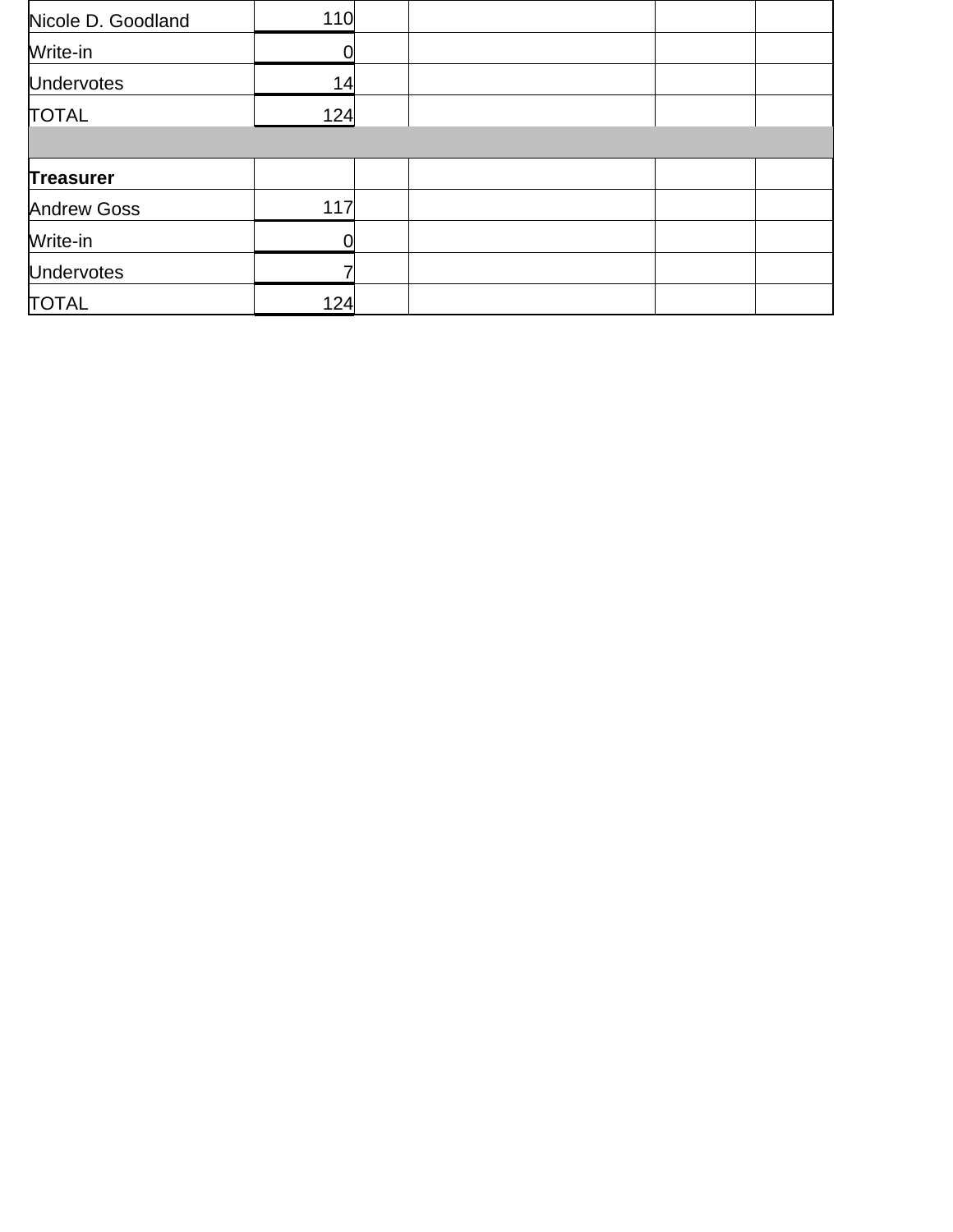| <b>Town of Nelson</b>               |                |                            |                 |
|-------------------------------------|----------------|----------------------------|-----------------|
|                                     | # VOTES        |                            | # VOTES         |
| <b>CANDIDATE NAME</b>               | <b>CAST</b>    | <b>CANDIDATE NAME</b>      | CAST            |
| <b>Judicial</b>                     |                | <b>SCHOOLS</b>             |                 |
| <b>Justice of the Supreme Court</b> |                | <b>Alma Schools</b>        |                 |
| Brian Hagedorn                      | 73             | Sarah Danzinger            | 40              |
| Lisa Neubauer                       | 51             | Larry Grisen               | 26              |
| Write-in                            | 0              | Write-ins                  |                 |
| <b>Undervotes</b>                   | $\overline{2}$ | Undervotes                 | 3               |
| <b>TOTAL</b>                        | 126            | <b>TOTAL</b>               | 70              |
|                                     |                |                            |                 |
| <b>Court of Appeals Dist. 3</b>     |                | <b>Durand Schools</b>      |                 |
| Lisa K. Stark                       | 107            | <b>District 1</b>          |                 |
| Write-in                            | 1              | Lori Myers                 | 30 <sup>°</sup> |
| <b>Undervotes</b>                   | 18             | <b>Brooke A Weissinger</b> | 18              |
| <b>TOTAL</b>                        | 126            | Write-in                   | $\mathbf 0$     |
|                                     |                | <b>Undervotes</b>          | 8               |
|                                     |                | TOTAL                      | 56              |
|                                     |                |                            |                 |
| <b>Town of Nelson Board</b>         |                | <b>District 4</b>          |                 |
| <b>Chair</b>                        |                | <b>Jason W Weisenbeck</b>  | 48              |
| <b>Brad Mikelson</b>                | 118            | Write-in                   | $\mathbf 0$     |
| Write-in                            | $\mathbf 0$    | Undervotes                 | 8               |
| <b>Undervotes</b>                   | 8              | TOTAL                      | 56              |
| <b>TOTAL</b>                        | 126            |                            |                 |
|                                     |                |                            |                 |
| <b>Supervisor 1</b>                 |                |                            |                 |
| <b>Robert Traun</b>                 | 117            |                            |                 |
| Write-in                            | $\mathbf 0$    |                            |                 |
| <b>Undervotes</b>                   | 9              |                            |                 |
| <b>TOTAL</b>                        | 126            |                            |                 |
|                                     |                |                            |                 |
| <b>Supervisor 2</b>                 |                |                            |                 |
| <b>Albert Glass</b>                 | 115            |                            |                 |
| Write-in                            | 1              |                            |                 |
| <b>Undervotes</b>                   | 10             |                            |                 |
| <b>TOTAL</b>                        | 126            |                            |                 |
|                                     |                |                            |                 |
| <b>Clerk</b>                        |                |                            |                 |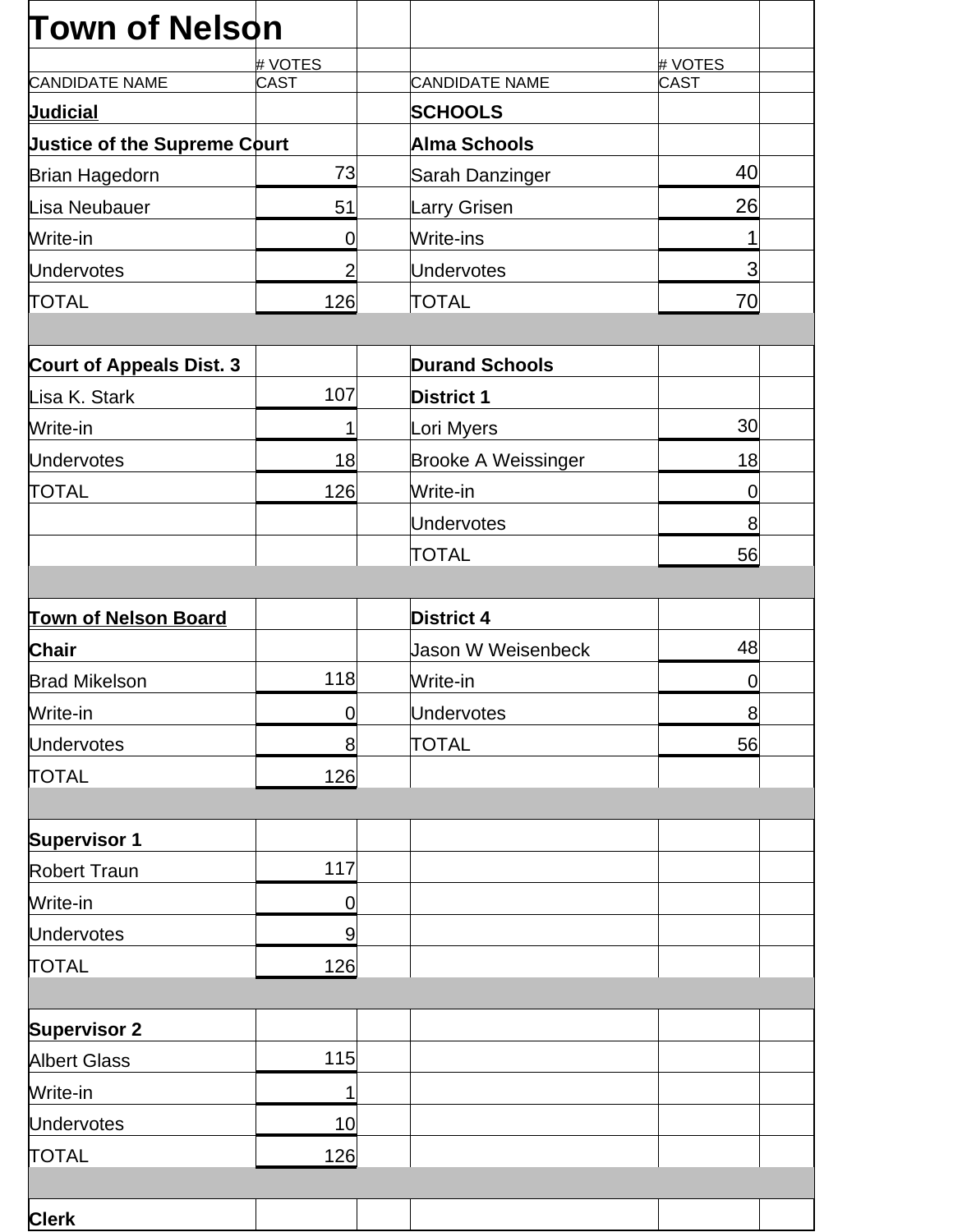| Myrna Johnson       | 122 |  |
|---------------------|-----|--|
| Write-in            |     |  |
| <b>Undervotes</b>   |     |  |
| <b>TOTAL</b>        | 126 |  |
|                     |     |  |
| <b>Treasurer</b>    |     |  |
| <b>Arlene Glass</b> | 120 |  |
| Write-in            | 0   |  |
| <b>Undervotes</b>   | 6   |  |
| <b>TOTAL</b>        | 126 |  |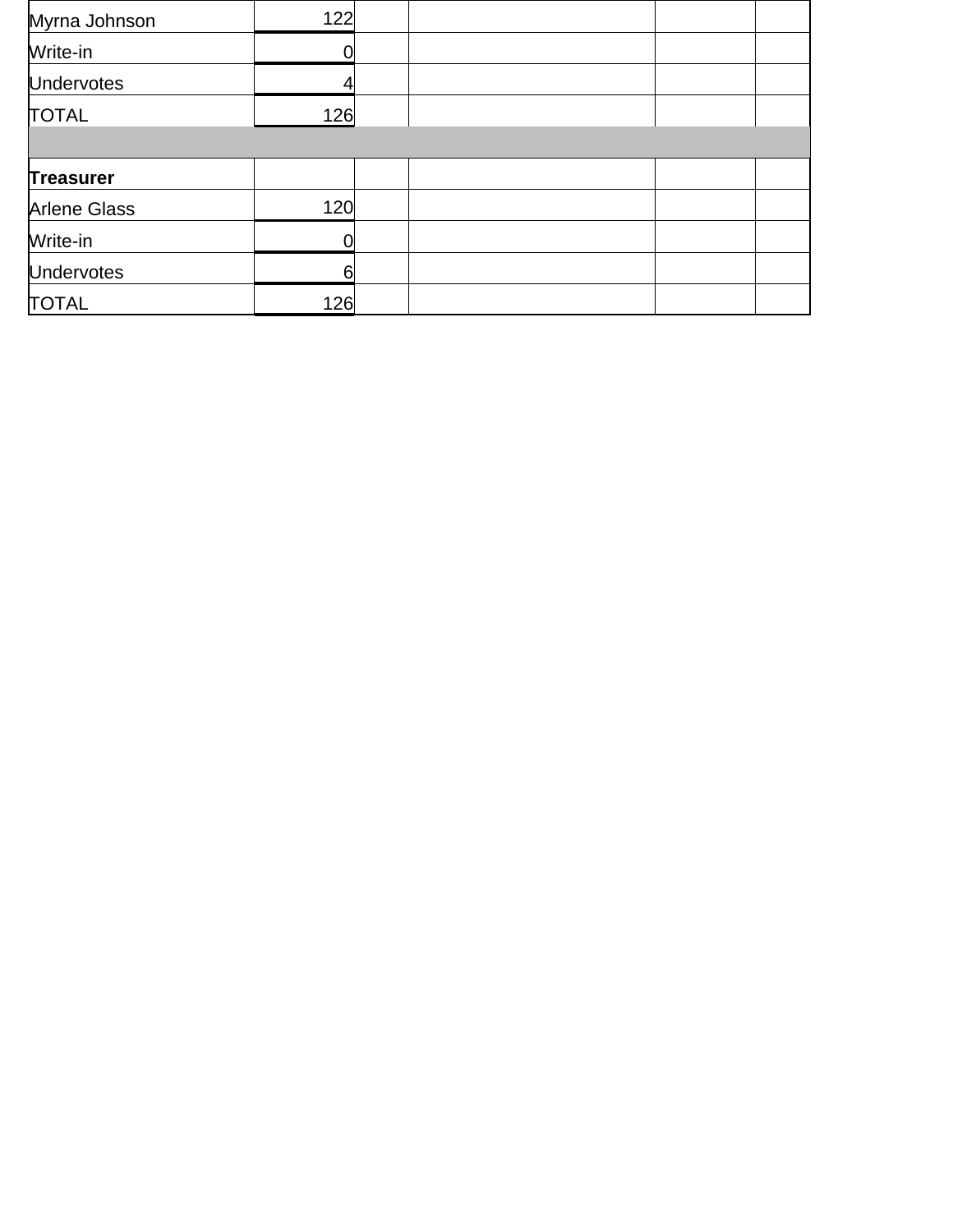| <b>Town of Waumandee</b>            |                |                                       |                |
|-------------------------------------|----------------|---------------------------------------|----------------|
|                                     | # VOTES        |                                       | # VOTES        |
| <b>CANDIDATE NAME</b>               | <b>CAST</b>    | CANDIDATE NAME                        | <b>CAST</b>    |
| <b>Judicial</b>                     |                | <b>SCHOOLS</b>                        |                |
| <b>Justice of the Supreme Court</b> |                | Alma Schools                          |                |
| <b>Brian Hagedorn</b>               | 90             | Sarah Danzinger                       | 1              |
| Lisa Neubauer                       | 48             | Larry Grisen                          | 1              |
| Write-in                            | $\mathbf 0$    | Write-ins                             | 0              |
| <b>Undervotes</b>                   | $\overline{2}$ | Undervotes                            | $\overline{0}$ |
| <b>TOTAL</b>                        | 140            | <b>TOTAL</b>                          | $\overline{2}$ |
|                                     |                |                                       |                |
| <b>Court of Appeals Dist. 3</b>     |                | <b>Arcadia Schools</b>                |                |
| Lisa K. Stark                       | 106            | Paul Servais                          | 52             |
| Write-in                            | $\overline{0}$ | Brayden Frahm                         | 13             |
| <b>Undervotes</b>                   | 34             | <b>Rodney Walters</b>                 | 44             |
| <b>TOTAL</b>                        | 140            | Rob Hurlburt                          | 38             |
|                                     |                | David J. Frahm                        | 20             |
| <b>Town of Waumandee Board</b>      |                | Diana Tempski                         | 46             |
| <b>Chair</b>                        |                | Write-in                              | $\Omega$       |
| <b>Rick Reuter</b>                  | 127            | Undervotes                            | 55             |
| Write-in                            | 1              | <b>TOTAL</b>                          | 268            |
| <b>Undervotes</b>                   | 12             |                                       |                |
| <b>TOTAL</b>                        | 140            | <b>CFC Schools</b>                    |                |
|                                     |                | Lynn Doelle                           | 51             |
| <b>Supervisors</b>                  |                | Rita Greshik                          | 40             |
| Tom George                          | 124            | Karen Knospe                          | 52             |
| Del D. Twidt                        | 111            | Don Baloun                            | 42             |
| Write-in                            | 1              | Areny Bork (write-in)                 | 4              |
| <b>Undervotes</b>                   | 44             | Write-in                              | $\overline{0}$ |
| <b>TOTAL</b>                        | 280            | Undervotes                            | 24             |
|                                     |                | TOTAL                                 | 213            |
| <b>Clerk</b>                        |                |                                       |                |
| Kim Pronschinske                    | 131            | <b>Sanitary District</b>              |                |
| Write-in                            | $\mathbf 0$    | <b>Sanitary District Commissioner</b> |                |
| <b>Undervotes</b>                   | 9              | <b>Greg Mueller</b>                   | 18             |
| <b>TOTAL</b>                        | 140            | Write-in                              | 0              |
|                                     |                | <b>Undervotes</b>                     | $\overline{0}$ |
| <b>Treasurer</b>                    |                | <b>TOTAL</b>                          | 18             |
| <b>Todd Pronschinske</b>            | 112            |                                       |                |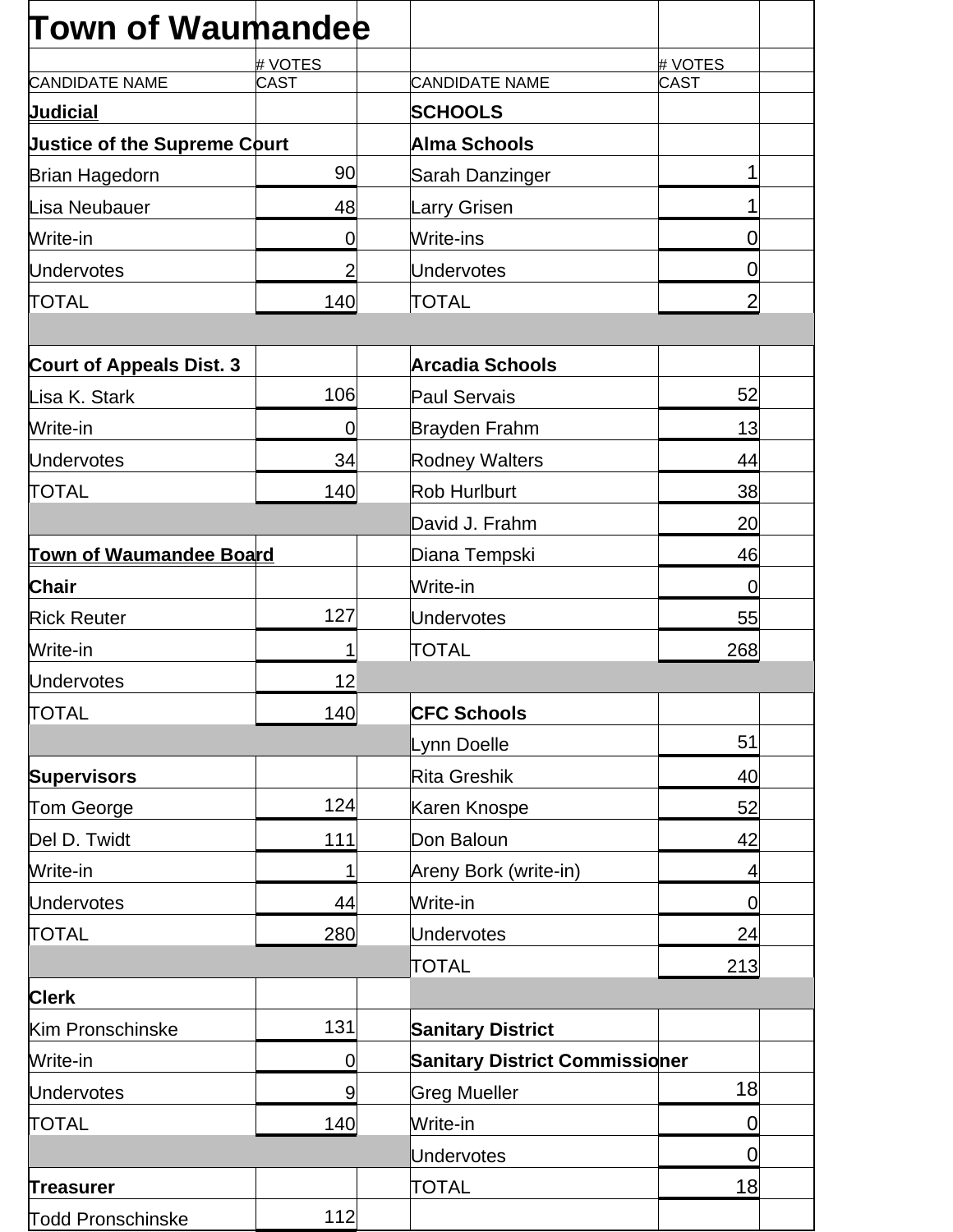| Kari Rice         | 25  |  |  |
|-------------------|-----|--|--|
| Write-in          |     |  |  |
| <b>Undervotes</b> | ◠   |  |  |
| <b>TOTAL</b>      | 140 |  |  |
|                   |     |  |  |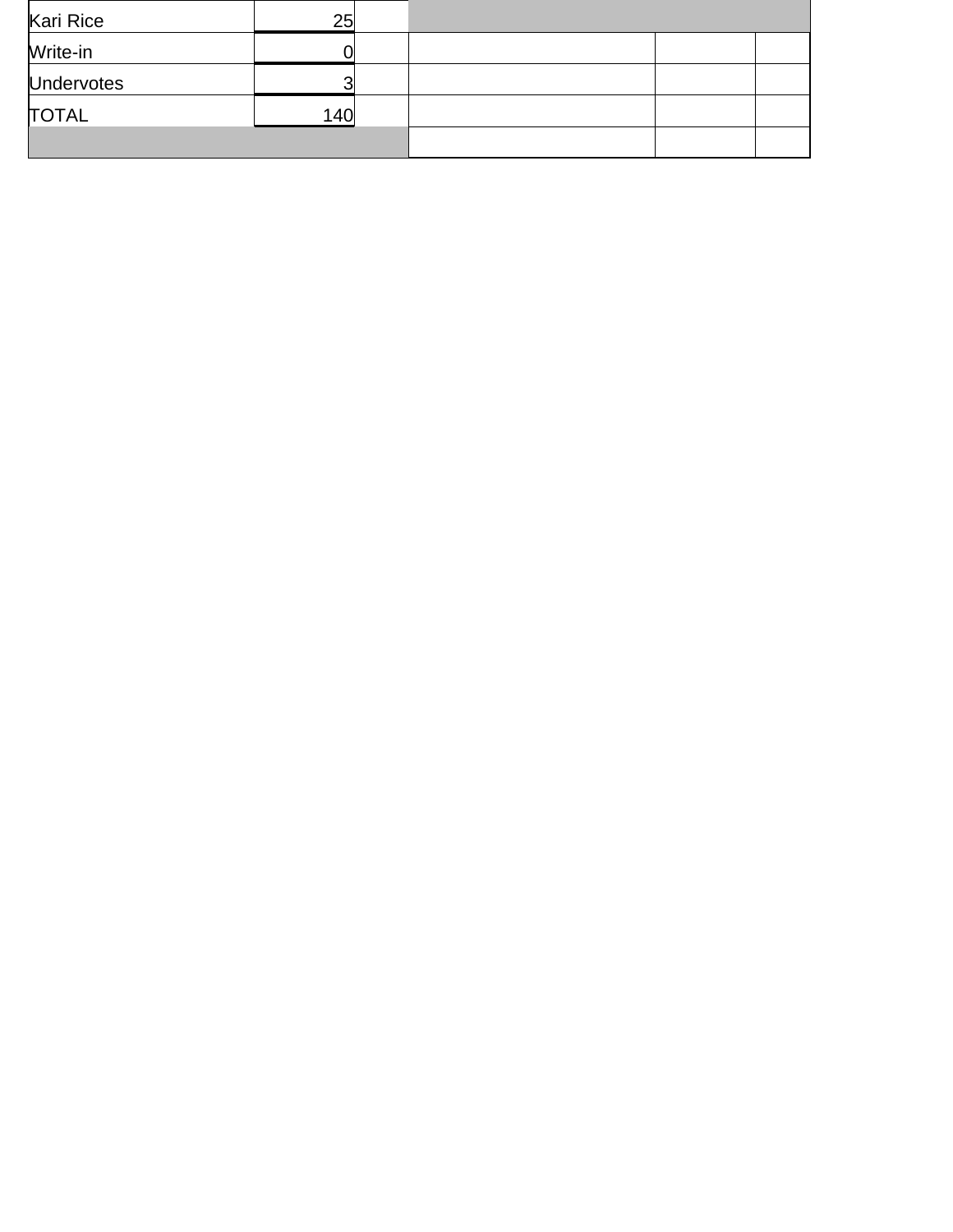| <b>Village of Cochrane</b>          |             |                       |             |
|-------------------------------------|-------------|-----------------------|-------------|
|                                     | # VOTES     |                       | # VOTES     |
| <b>CANDIDATE NAME</b>               | <b>CAST</b> | <b>CANDIDATE NAME</b> | <b>CAST</b> |
| <b>Judicial</b>                     |             |                       |             |
| <b>Justice of the Supreme Court</b> |             | <b>CFC Schools</b>    |             |
| <b>Brian Hagedorn</b>               | 48          | Lynn Doelle           | 45          |
| Lisa Neubauer                       | 30          | Rita Greshik          | 56          |
| Write-in                            | $\mathbf 0$ | Karen Knospe          | 55          |
| <b>Undervotes</b>                   | 3           | Don Baloun            | 63          |
| <b>TOTAL</b>                        | 81          | Areny Bork (write-in) | 5           |
|                                     |             | Write-in              | $\mathbf 0$ |
| <b>Court of Appeals Dist. 3</b>     |             | Undervotes            | 19          |
| Lisa K. Stark                       | 68          | <b>TOTAL</b>          | 238         |
| Write-in                            | 0           |                       |             |
| <b>Undervotes</b>                   | 13          |                       |             |
| <b>TOTAL</b>                        | 81          |                       |             |
| <b>Village of Cochrane Board</b>    |             |                       |             |
| <b>Village President</b>            |             |                       |             |
| Dave Busch                          | 73          |                       |             |
| Write-in                            | 0           |                       |             |
| <b>Undervotes</b>                   | 8           |                       |             |
| <b>TOTAL</b>                        | 81          |                       |             |
|                                     |             |                       |             |
| <b>Village Trustee</b>              |             |                       |             |
| <b>Greg Hofer</b>                   | 62          |                       |             |
| <b>Heather Treague</b>              | 41          |                       |             |
| Stan Meier                          | 51          |                       |             |
| Tim Bossert                         | 68          |                       |             |
| Write-in                            | 4           |                       |             |
| <b>Undervotes</b>                   | 17          |                       |             |
| <b>TOTAL</b>                        | 243         |                       |             |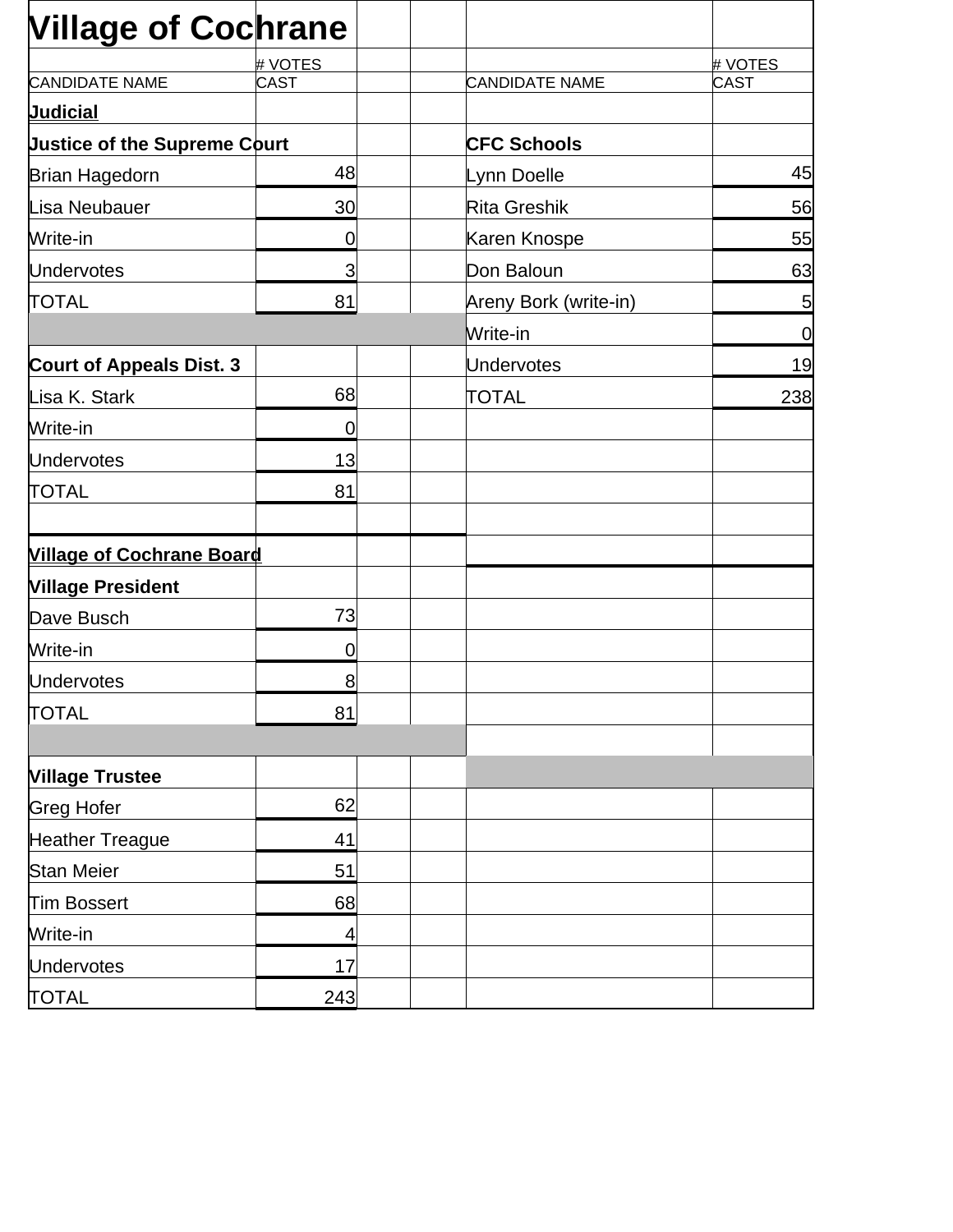| <b>Village of Nelson</b>            |                |                            |                |  |
|-------------------------------------|----------------|----------------------------|----------------|--|
|                                     | # VOTES        |                            | # VOTES        |  |
| <b>CANDIDATE NAME</b>               | <b>CAST</b>    | <b>CANDIDATE NAME</b>      | <b>CAST</b>    |  |
| <b>Judicial</b>                     |                | <b>SCHOOLS</b>             |                |  |
| <b>Justice of the Supreme Court</b> |                | Alma Schools               |                |  |
| <b>Brian Hagedorn</b>               | 20             | Sarah Danzinger            | 24             |  |
| Lisa Neubauer                       | 29             | Larry Grisen               | 13             |  |
| Write-in                            | 1              | Write-ins                  | 0              |  |
| <b>Undervotes</b>                   | $\overline{2}$ | Undervotes                 | 1              |  |
| <b>TOTAL</b>                        | 52             | <b>TOTAL</b>               | 38             |  |
|                                     |                |                            |                |  |
| <b>Court of Appeals Dist. 3</b>     |                | <b>Durand Schools</b>      |                |  |
| Lisa K. Stark                       | 46             | <b>District 1</b>          |                |  |
| Write-in                            | $\overline{0}$ | Lori Myers                 | $\overline{9}$ |  |
| <b>Undervotes</b>                   | 1              | <b>Brooke A Weissinger</b> | 3              |  |
| <b>TOTAL</b>                        | 47             | Write-in                   | 0              |  |
|                                     |                | Undervotes                 | $\overline{2}$ |  |
|                                     |                | TOTAL                      | 14             |  |
|                                     |                |                            |                |  |
| <b>Village of Nelson Board</b>      |                | <b>District 4</b>          |                |  |
| <b>Village Trustee</b>              |                | Jason W Weisenbeck         | 13             |  |
| Randy Hanson                        | 46             | Write-in                   | 0              |  |
| Rebecca Fuller                      | 40             | Undervotes                 | 1              |  |
| Write-in                            | $\overline{2}$ | <b>TOTAL</b>               | 14             |  |
| <b>Undervotes</b>                   | 14             |                            |                |  |
| <b>TOTAL</b>                        | 102            |                            |                |  |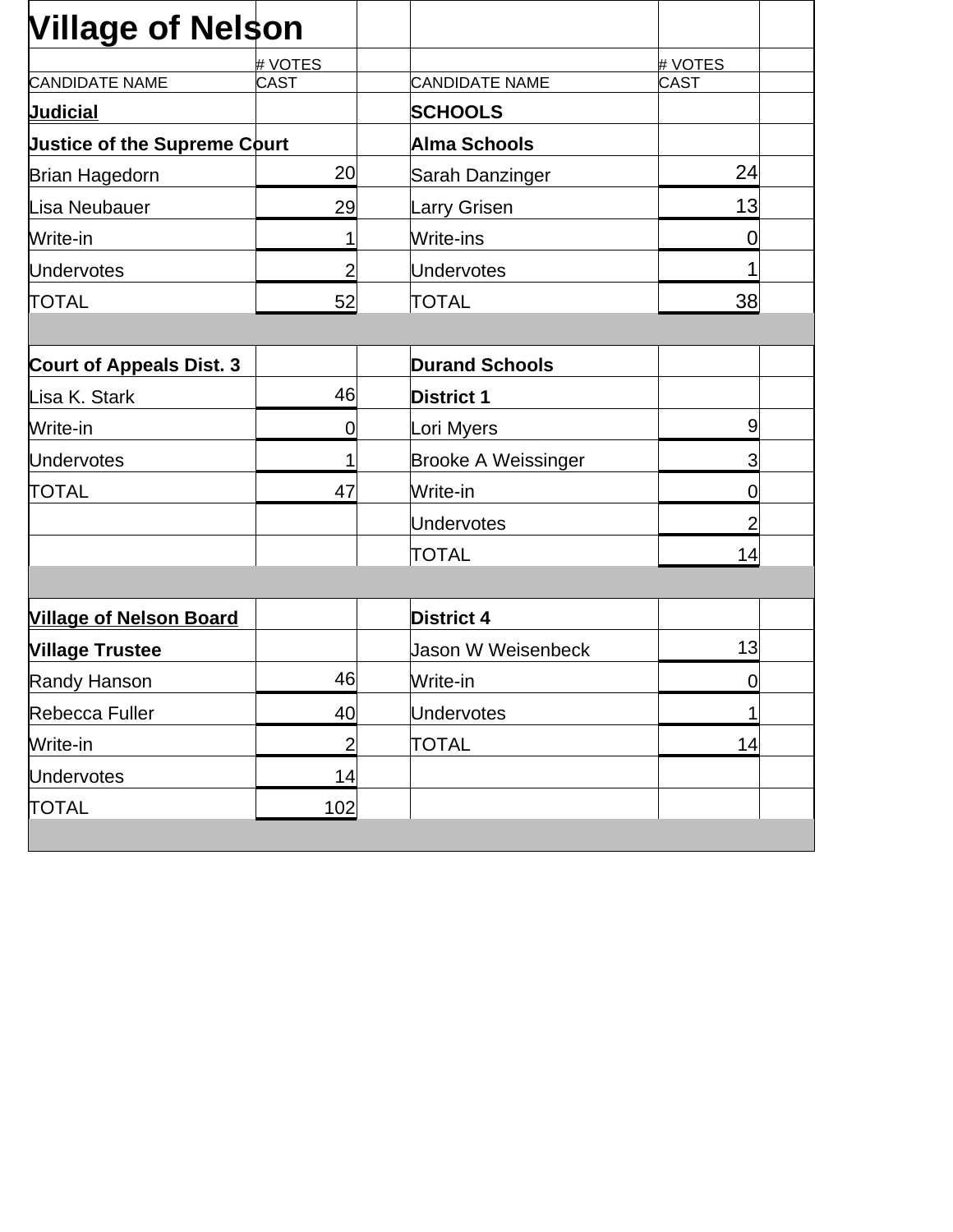| <b>City of Alma</b>                 |             |                       |                |
|-------------------------------------|-------------|-----------------------|----------------|
|                                     | # VOTES     |                       | # VOTES        |
| <b>CANDIDATE NAME</b>               | <b>CAST</b> | <b>CANDIDATE NAME</b> | CAST           |
| <b>Judicial</b>                     |             | <b>SCHOOLS</b>        |                |
| <b>Justice of the Supreme Court</b> |             | Alma Schools          |                |
| Brian Hagedorn                      | 65          | Sarah Danzinger       | 100            |
| Lisa Neubauer                       | 103         | Larry Grisen          | 57             |
| Write-in                            | 0           | Write-ins             | 2              |
| <b>Undervotes</b>                   | 3           | Undervotes            | 11             |
| <b>TOTAL</b>                        | 171         | <b>TOTAL</b>          | 170            |
|                                     |             |                       |                |
| <b>Court of Appeals Dist. 3</b>     |             | <b>CFC Schools</b>    |                |
| Lisa K. Stark                       | 132         | Lynn Doelle           | 0              |
| Write-in                            | 1           | Rita Greshik          | 1              |
| <b>Undervotes</b>                   | 38          | Karen Knospe          | 0              |
| <b>TOTAL</b>                        | 171         | Don Baloun            | 0              |
|                                     |             | Areny Bork (write-in) | 0              |
| <b>City of Alma Council</b>         |             | Write-in              | 0              |
| <b>Alderperson at Large</b>         |             | Undervotes            | $\overline{2}$ |
| <b>Gary Ruff</b>                    | 134         | <b>TOTAL</b>          | 3              |
| Write-in                            | 5           |                       |                |
| <b>Undervotes</b>                   | 32          |                       |                |
| <b>TOTAL</b>                        | 171         |                       |                |
|                                     |             |                       |                |
| <b>Alderperson Ward 1</b>           |             |                       |                |
| Monica Moham                        | 72          |                       |                |
| Write-in                            | $\mathbf 0$ |                       |                |
| <b>Undervotes</b>                   | 15          |                       |                |
| <b>TOTAL</b>                        | 87          |                       |                |
|                                     |             |                       |                |
| <b>Alderperson Ward 2</b>           |             |                       |                |
| Write-in                            | 24          |                       |                |
| <b>Undervotes</b>                   | 60          |                       |                |
| <b>TOTAL</b>                        | 84          |                       |                |
|                                     |             |                       |                |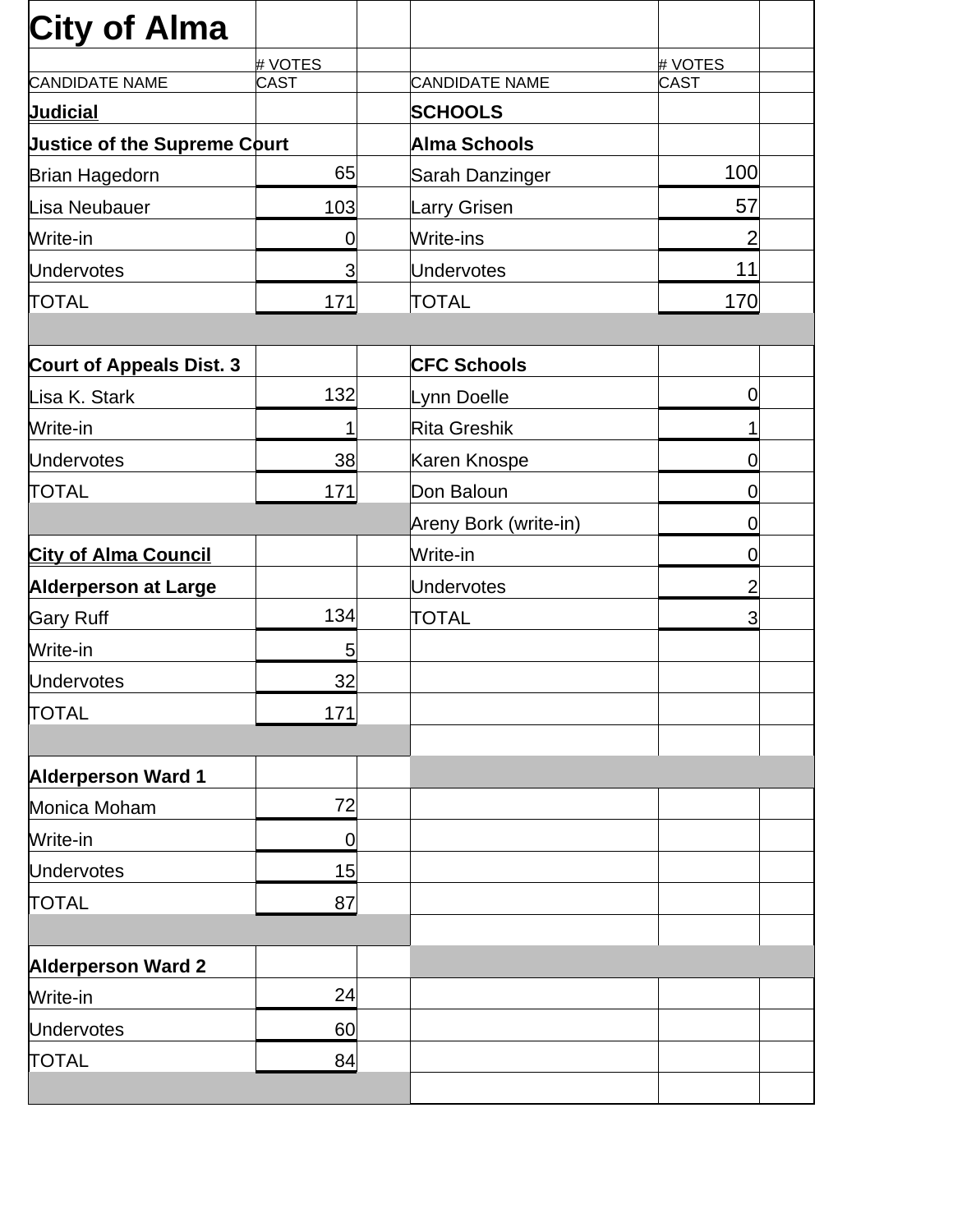| <b>City of Buffalo City</b>         |                |                       |                |
|-------------------------------------|----------------|-----------------------|----------------|
|                                     | # VOTES        |                       | # VOTES        |
| <b>CANDIDATE NAME</b>               | <b>CAST</b>    | <b>CANDIDATE NAME</b> | CAST           |
| <b>Judicial</b>                     |                |                       |                |
| <b>Justice of the Supreme Court</b> |                | <b>CFC Schools</b>    |                |
| Brian Hagedorn                      | 96             | Lynn Doelle           | 106            |
| Lisa Neubauer                       | 88             | Rita Greshik          | 122            |
| Write-in                            | $\overline{0}$ | Karen Knospe          | 126            |
| <b>Undervotes</b>                   | $\overline{0}$ | Don Baloun            | 92             |
| <b>TOTAL</b>                        | 184            | Areny Bork (write-in) | 18             |
|                                     |                | Write-in              | $\overline{2}$ |
| <b>Court of Appeals Dist 3</b>      |                | <b>Undervotes</b>     | 86             |
| Lisa K. Stark                       | 154            | <b>TOTAL</b>          | 552            |
| Write-in                            | $\overline{0}$ |                       |                |
| <b>Undervotes</b>                   | 30             |                       |                |
| <b>TOTAL</b>                        | 184            |                       |                |
|                                     |                |                       |                |
| <b>City of Buffalo City Council</b> |                |                       |                |
| Alderperson                         |                |                       |                |
| Larry Johansen                      | 147            |                       |                |
| <b>Kevin Mack</b>                   | 145            |                       |                |
| Write-in                            | 6              |                       |                |
| <b>Undervotes</b>                   | 70             |                       |                |
| <b>TOTAL</b>                        | 368            |                       |                |
|                                     |                |                       |                |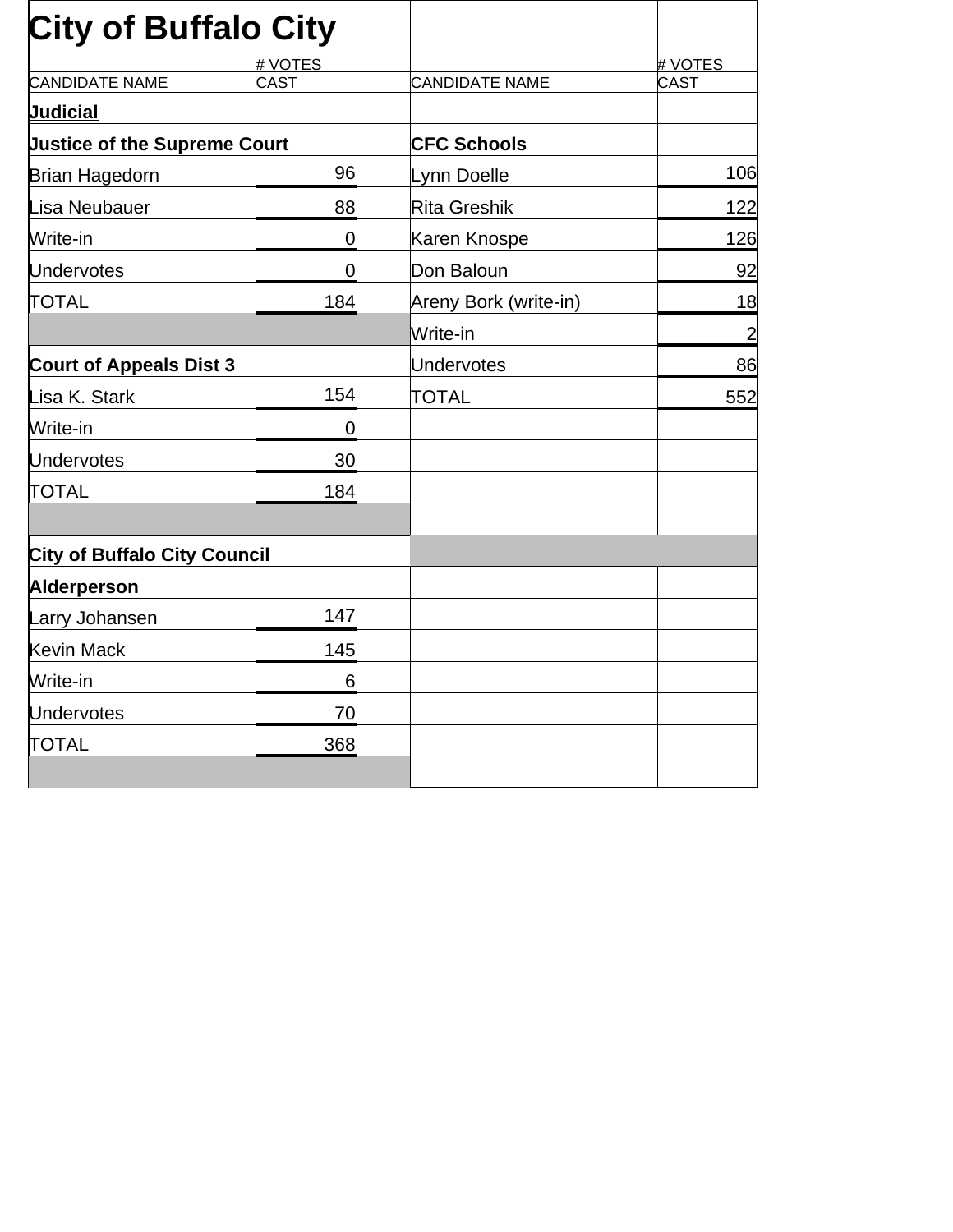| <b>City of Fountain City</b>         |                |                       |                       |             |
|--------------------------------------|----------------|-----------------------|-----------------------|-------------|
|                                      | # VOTES        |                       |                       | # VOTES     |
| <b>CANDIDATE NAME</b>                | <b>CAST</b>    | <b>CANDIDATE NAME</b> |                       | <b>CAST</b> |
| <b>Judicial</b>                      |                |                       |                       |             |
| <b>Justice of the Supreme Court</b>  |                | <b>CFC Schools</b>    |                       |             |
| <b>Brian Hagedorn</b>                | 76             | Lynn Doelle           |                       | 100         |
| Lisa Neubauer                        | 80             | Rita Greshik          |                       | 82          |
| Write-in                             | 1              | Karen Knospe          |                       | 101         |
| <b>Undervotes</b>                    | 4              | Don Baloun            |                       | 62          |
| <b>TOTAL</b>                         | 161            |                       | Areny Bork (write-in) | 26          |
|                                      |                | Write-in              |                       | 7           |
| <b>Court of Appeals Dist. 3</b>      |                | Undervotes            |                       | 105         |
| Lisa K. Stark                        | 128            | <b>TOTAL</b>          |                       | 483         |
| Write-in                             | $\overline{2}$ |                       |                       |             |
| <b>Undervotes</b>                    | 31             |                       |                       |             |
| <b>TOTAL</b>                         | 161            |                       |                       |             |
|                                      |                |                       |                       |             |
| <b>City of Fountain City Council</b> |                |                       |                       |             |
| <b>Alderperson Ward 1</b>            | 3-year term    |                       |                       |             |
| Solomon Simon                        | 102            |                       |                       |             |
| Write-in                             | 3              |                       |                       |             |
| <b>Undervotes</b>                    | 8              |                       |                       |             |
| <b>TOTAL</b>                         | 113            |                       |                       |             |
|                                      |                |                       |                       |             |
| <b>Alderperson Ward 2</b>            | 3 year term    |                       |                       |             |
| <b>Barb Schmidtknecht</b>            | 46             |                       |                       |             |
| Write-in                             | 0              |                       |                       |             |
| <b>Undervotes</b>                    | 2              |                       |                       |             |
| <b>TOTAL</b>                         | 48             |                       |                       |             |
|                                      |                |                       |                       |             |
| <b>Alderperson Ward 2</b>            | 2 year term    |                       |                       |             |
| Write-in                             | 16             |                       |                       |             |
| <b>Undervotes</b>                    | 32             |                       |                       |             |
| <b>TOTAL</b>                         | 48             |                       |                       |             |
|                                      |                |                       |                       |             |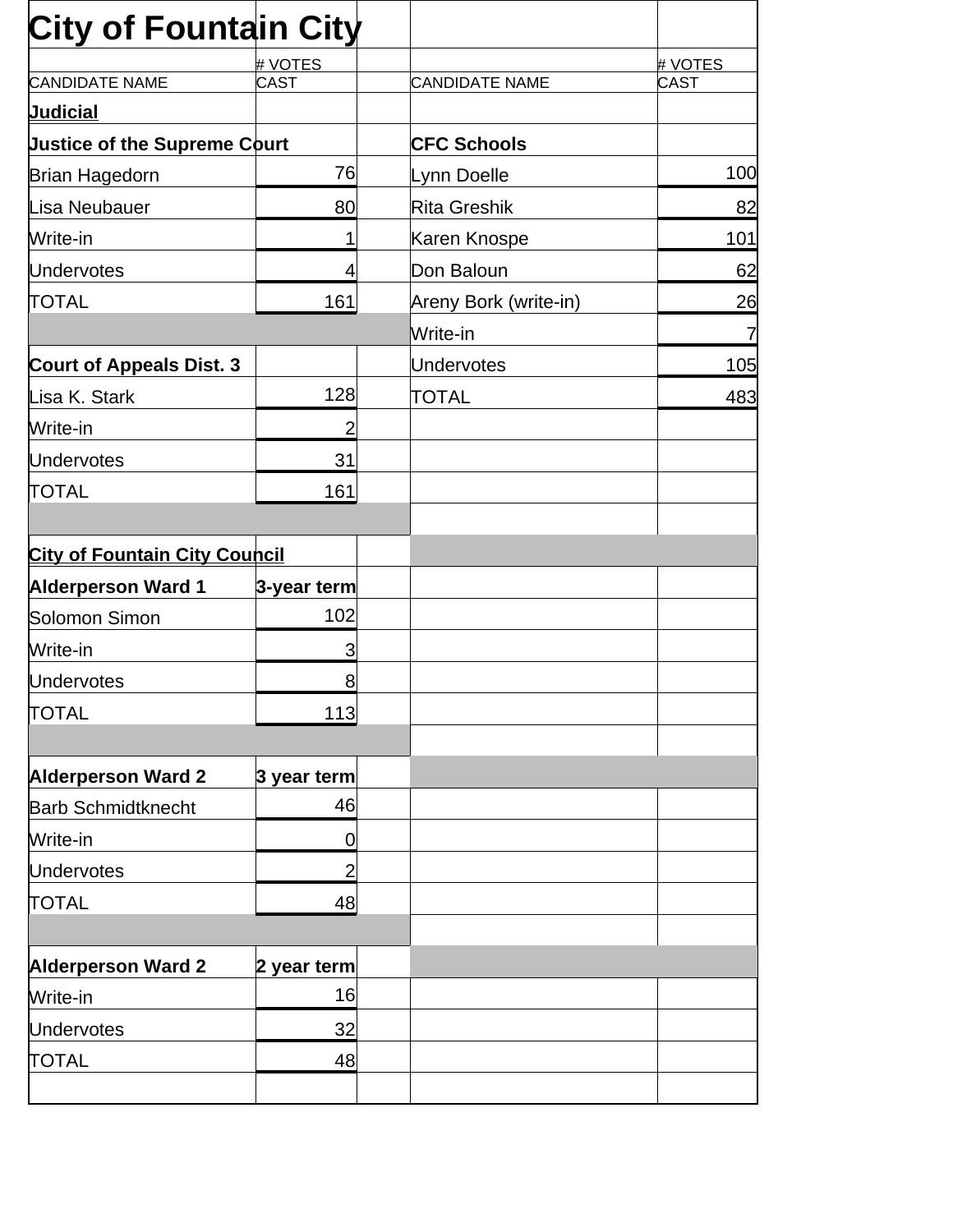| <b>City of Mondovi</b>              |             |                           |                |
|-------------------------------------|-------------|---------------------------|----------------|
|                                     | # VOTES     |                           |                |
| <b>CANDIDATE NAME</b>               | <b>CAST</b> | <b>CANDIDATE NAME</b>     |                |
| <b>Judicial</b>                     |             |                           |                |
| <b>Justice of the Supreme Court</b> |             | <b>Mondovi Schools</b>    |                |
| <b>Brian Hagedorn</b>               | 197         | Chris Rud                 | 235            |
| Lisa Neubauer                       | 177         | <b>Brandon Bee</b>        | 213            |
| Write-in                            | 1           | <b>Barrett J. Brenner</b> | 204            |
| <b>Undervotes</b>                   | 14          | Write-in                  | 9              |
| <b>TOTAL</b>                        | 389         | Undervotes                | 117            |
|                                     |             | TOTAL                     | 778            |
| <b>Court of Appeals Dist. 3</b>     |             |                           |                |
| Lisa K. Stark                       | 310         |                           |                |
| Write-in                            | 4           |                           |                |
| <b>Undervotes</b>                   | 75          |                           |                |
| <b>TOTAL</b>                        | 389         |                           |                |
|                                     |             |                           |                |
| <b>Mondovi City Council</b>         |             |                           |                |
| <b>Alderperson at Large</b>         |             |                           |                |
| Virginia R. Gunderson               | 303         |                           |                |
| Write-in                            | 21          |                           |                |
| <b>Undervotes</b>                   | 65          |                           |                |
| <b>TOTAL</b>                        | 389         |                           |                |
|                                     |             |                           |                |
| <b>Alderperson Ward 1</b>           |             |                           |                |
| Write-in                            | 78          | Jeff Grochowski           | 21             |
| <b>Undervotes</b>                   | 71          | <b>Gary Stanton</b>       | 54             |
| <b>TOTAL</b>                        | 149         | Misc. Write-ins           | $\overline{3}$ |
|                                     |             |                           |                |
| <b>Alderperson Ward 2</b>           |             |                           |                |
| Duey Bauer                          | 74          |                           |                |
| Write-in                            | 0           |                           |                |
| <b>Undervotes</b>                   | 13          |                           |                |
| <b>TOTAL</b>                        | 87          |                           |                |
| <b>Alderperson Ward 3</b>           |             |                           |                |
| Nathan L. Nelson                    | 116         |                           |                |
| Write-in                            | 1           |                           |                |